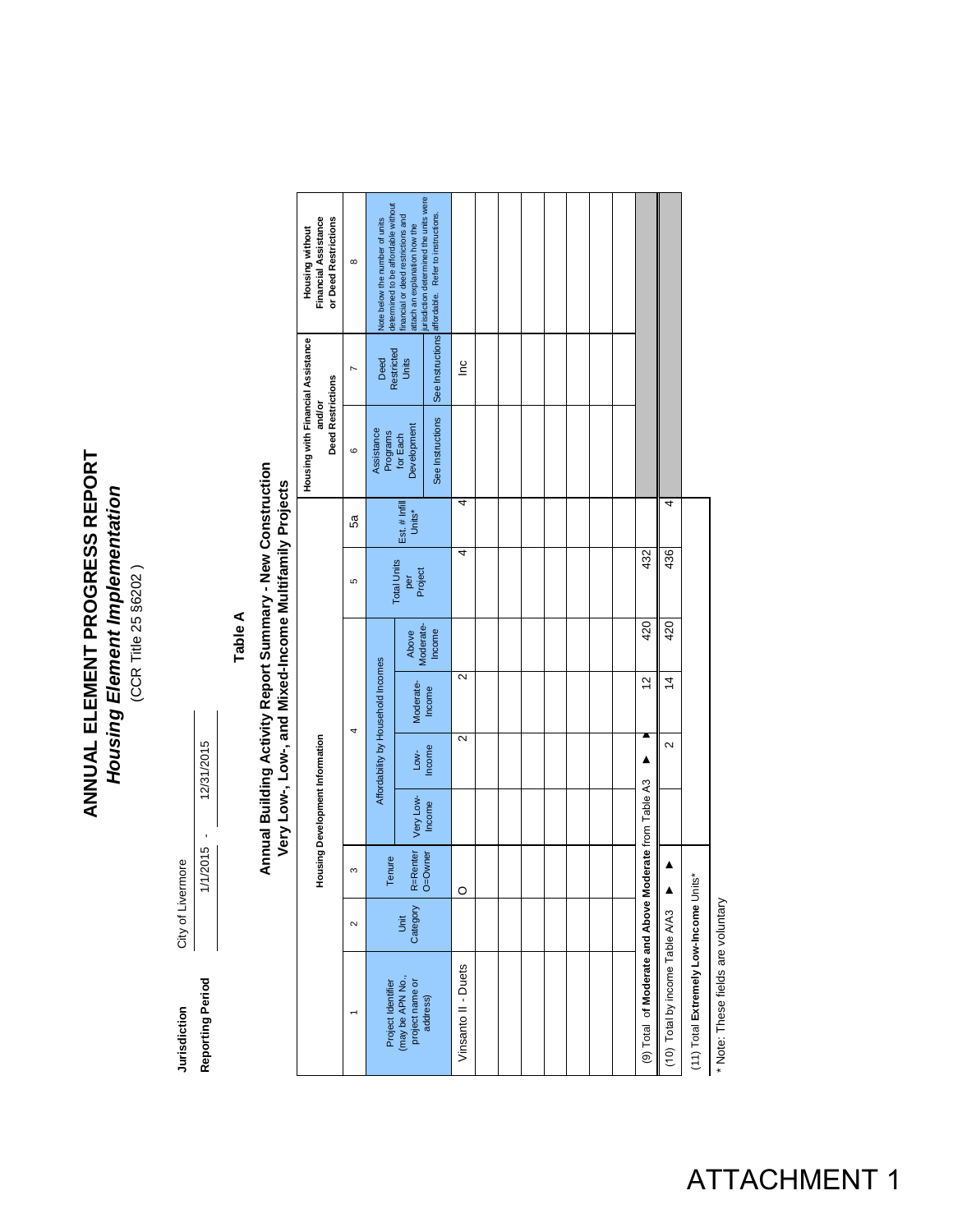### ANNUAL ELEMENT PROGRESS REPORT **ANNUAL ELEMENT PROGRESS REPORT** Housing Element Implementation *Housing Element Implementation* (CCR Title 25 §6202) (CCR Title 25 §6202 )

City of Livermore **Jurisdiction** City of Livermore Reporting Period Jurisdiction

12/31/2015 **Reporting Period** 1/1/2015 - 12/31/2015 -  $1/1/2015$ 

### **Table A2**

# Annual Building Activity Report Summary - Units Rehabilitated, Preserved and Acquired pursuant **Annual Building Activity Report Summary - Units Rehabilitated, Preserved and Acquired pursuant**  to GC Section 65583.1(c)(1) **to GC Section 65583.1(c)(1)**

Please note: Units may only be credited to the table below when a jurisdiction has included a program it its housing element to rehabilitate, preserve or acquire<br>In the monother proportional a portion of its RHNA whichmeet Please note: Units may only be credited to the table below when a jurisdiction has included a program it its housing element to rehabilitate, preserve or acquire units to accommodate a portion of its RHNA whichmeet the specific criteria as outlined in GC Section 65583.1(c)(1)

|                                   |                              | Affordability by Household Incomes |                |                |                                                                                                                                    |
|-----------------------------------|------------------------------|------------------------------------|----------------|----------------|------------------------------------------------------------------------------------------------------------------------------------|
| Activity Type                     | Extremely<br>Low-<br>Income* | Very Low-                          | Low-<br>Income | TOTAL<br>UNITS | (4) The Description should adequately document how each unit complies with<br>subsection (c)(7) of Government Code Section 65583.1 |
| (1) Rehabilitation Activity       |                              |                                    |                |                |                                                                                                                                    |
| (2) Preservation of Units At-Risk |                              |                                    |                |                |                                                                                                                                    |
| (3) Acquisition of Units          |                              |                                    |                |                |                                                                                                                                    |
| (5) Total Units by Income         |                              |                                    |                |                |                                                                                                                                    |
| $\frac{1}{2}$                     |                              |                                    |                |                |                                                                                                                                    |

\* Note: This field is voluntary \* Note: This field is voluntary

### **Table A3**

# Annual building Activity Report Summary for Above Moderate-Income Units<br>(not including those units reported on Table A) **Annual building Activity Report Summary for Above Moderate-Income Units (not including those units reported on Table A)**

|                                               | Single Family<br>$\div$ | 2 - 4 Units | $3.$<br>$5+$ Units | 4.<br>Second Unit | 5.<br>Mobile Homes | o:<br>Total   | 7.<br>Number of<br>infill units* |
|-----------------------------------------------|-------------------------|-------------|--------------------|-------------------|--------------------|---------------|----------------------------------|
| No. of Units Permitted for<br><b>Moderate</b> |                         | ო           |                    | თ                 |                    | $\frac{2}{3}$ |                                  |
| No. of Units Permitted for<br>Above Moderate  | 277                     | 20          | 123                |                   |                    | 420           |                                  |

\* Note: This field is voluntary \* Note: This field is voluntary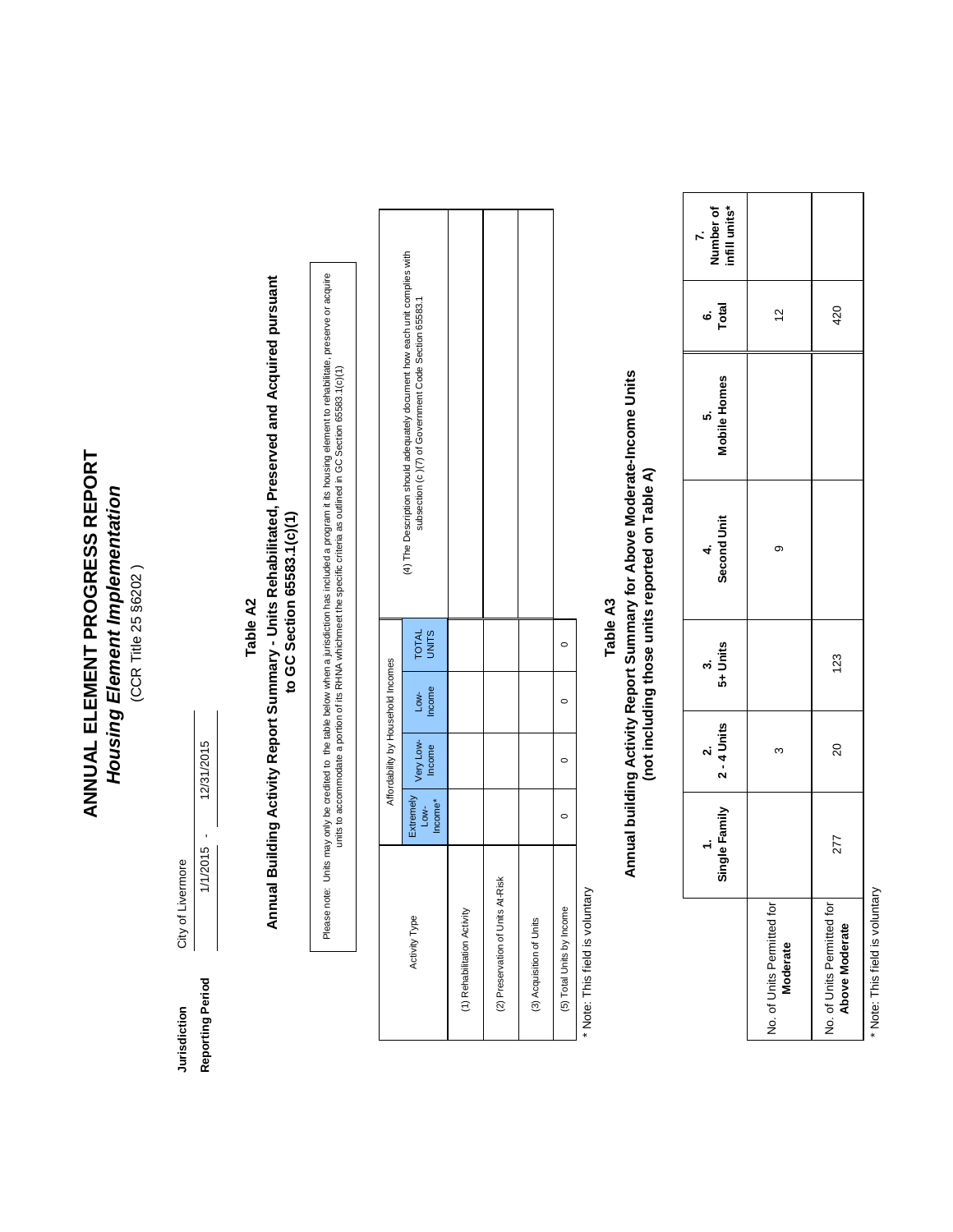### ANNUAL ELEMENT PROGRESS REPORT **ANNUAL ELEMENT PROGRESS REPORT Housing Element Implementation**<br>(CCR Title 25 §6202) *Housing Element Implementation* (CCR Title 25 §6202 )

City of Livermore **Jurisdiction** City of Livermore **Reporting Period** Jurisdiction

12/31/2015 **Reporting Period** 1/1/2015 - 12/31/2015 1/1/2015 -

#### **Table B**

## Regional Housing Needs Allocation Progress **Regional Housing Needs Allocation Progress**

### Permitted Units Issued by Affordability **Permitted Units Issued by Affordability**

|                                                | Enter Calendar Year starting with the first year of<br>the RHNA allocation period. See Example. |                                       | 2015      | 2016          | 2017             | 2018      | 2019             | 2020      | 2021                    | 2022                 |           | <b>Total Units</b>     | Total                             |
|------------------------------------------------|-------------------------------------------------------------------------------------------------|---------------------------------------|-----------|---------------|------------------|-----------|------------------|-----------|-------------------------|----------------------|-----------|------------------------|-----------------------------------|
|                                                | Income Level                                                                                    | Allocation by<br>Income Level<br>RHNA | Year<br>1 | $\frac{1}{2}$ | Y <sub>ear</sub> | Year<br>4 | Y <sub>ear</sub> | Year<br>6 | $\frac{1}{\text{heat}}$ | $\frac{8}{\sqrt{2}}$ | year<br>9 | to Date<br>(all years) | Remaining RHNA<br>by Income Level |
|                                                | Restricted<br>peed                                                                              |                                       |           |               |                  |           |                  |           |                         |                      |           |                        |                                   |
| Very Low                                       | Non-deed<br>restricted                                                                          | 839                                   |           |               |                  |           |                  |           |                         |                      |           |                        | 839                               |
|                                                | Restricted<br>Deed                                                                              |                                       | $\sim$    |               |                  |           |                  |           |                         |                      |           | 2                      |                                   |
| Low                                            | Non-deed<br>restricted                                                                          | 474                                   |           |               |                  |           |                  |           |                         |                      |           |                        | 472                               |
| Moderate                                       | Restricted<br>Deed                                                                              | 496                                   | 2         |               |                  |           |                  |           |                         |                      |           | 2                      | 482                               |
|                                                | Non-deed<br>restricted                                                                          |                                       | 12        |               |                  |           |                  |           |                         |                      |           | $\tilde{c}$            |                                   |
| Above Moderate                                 |                                                                                                 | 920                                   | 420       |               |                  |           |                  |           |                         |                      |           | 420                    | 500                               |
| Enter allocation number:<br>Total RHNA by COG. |                                                                                                 | 2,729                                 | 436       |               |                  |           |                  |           |                         |                      |           | 436                    |                                   |
| <b>Total Units</b>                             |                                                                                                 |                                       |           |               |                  |           |                  |           |                         |                      |           |                        | 2,293                             |
|                                                | Remaining Need for RHNA Period                                                                  |                                       |           |               |                  |           |                  |           |                         |                      |           |                        |                                   |

Note: units serving extremly low-income households are included in the very low-income permitted units totals. Note: units serving extremly low-income households are included in the very low-income permitted units totals.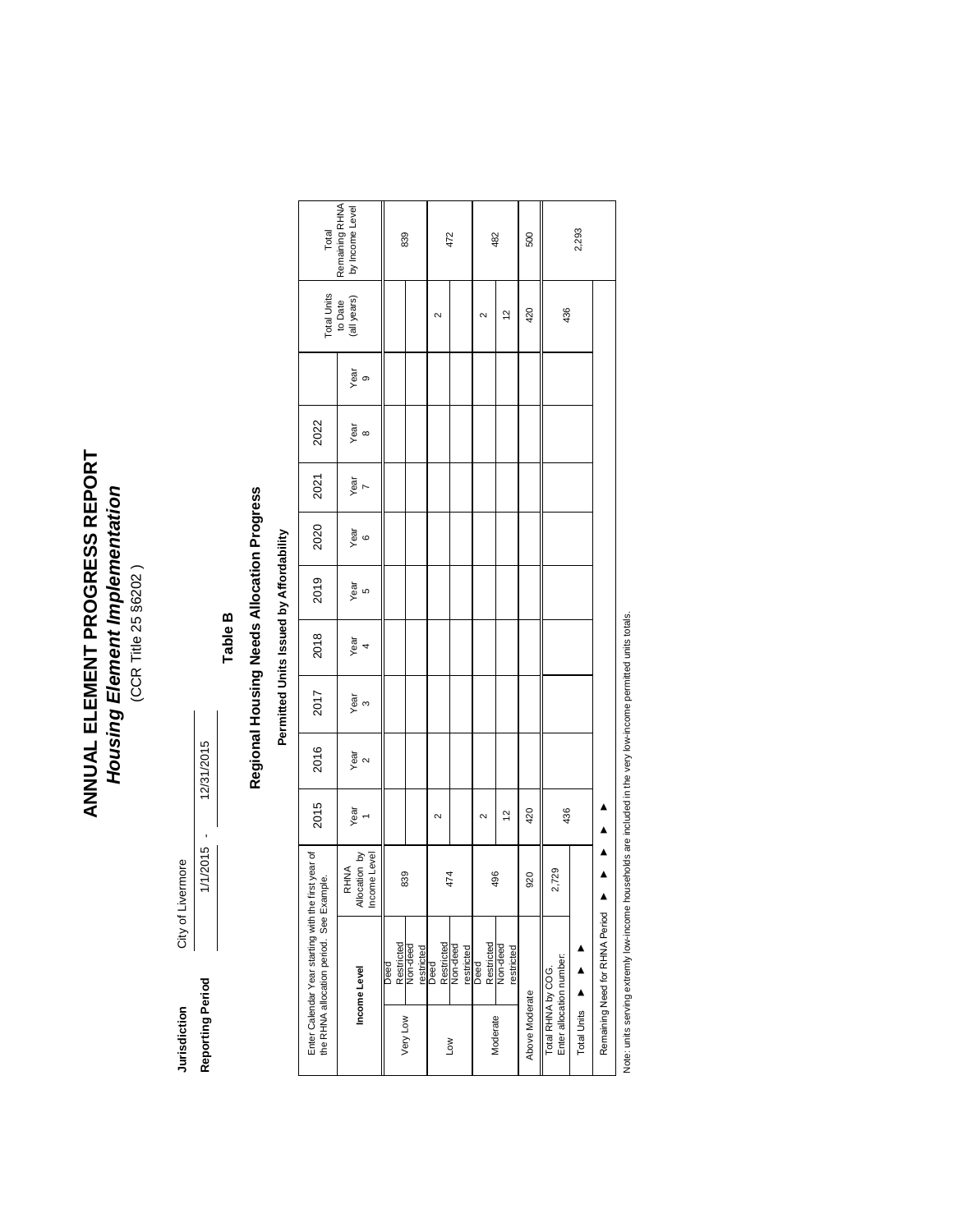### **ANNUAL ELEMENT PROGRESS REPORT<br>Housing Element Implementation**<br>(CCR Title 25 §6202) **ANNUAL ELEMENT PROGRESS REPORT** *Housing Element Implementation* (CCR Title 25 §6202 )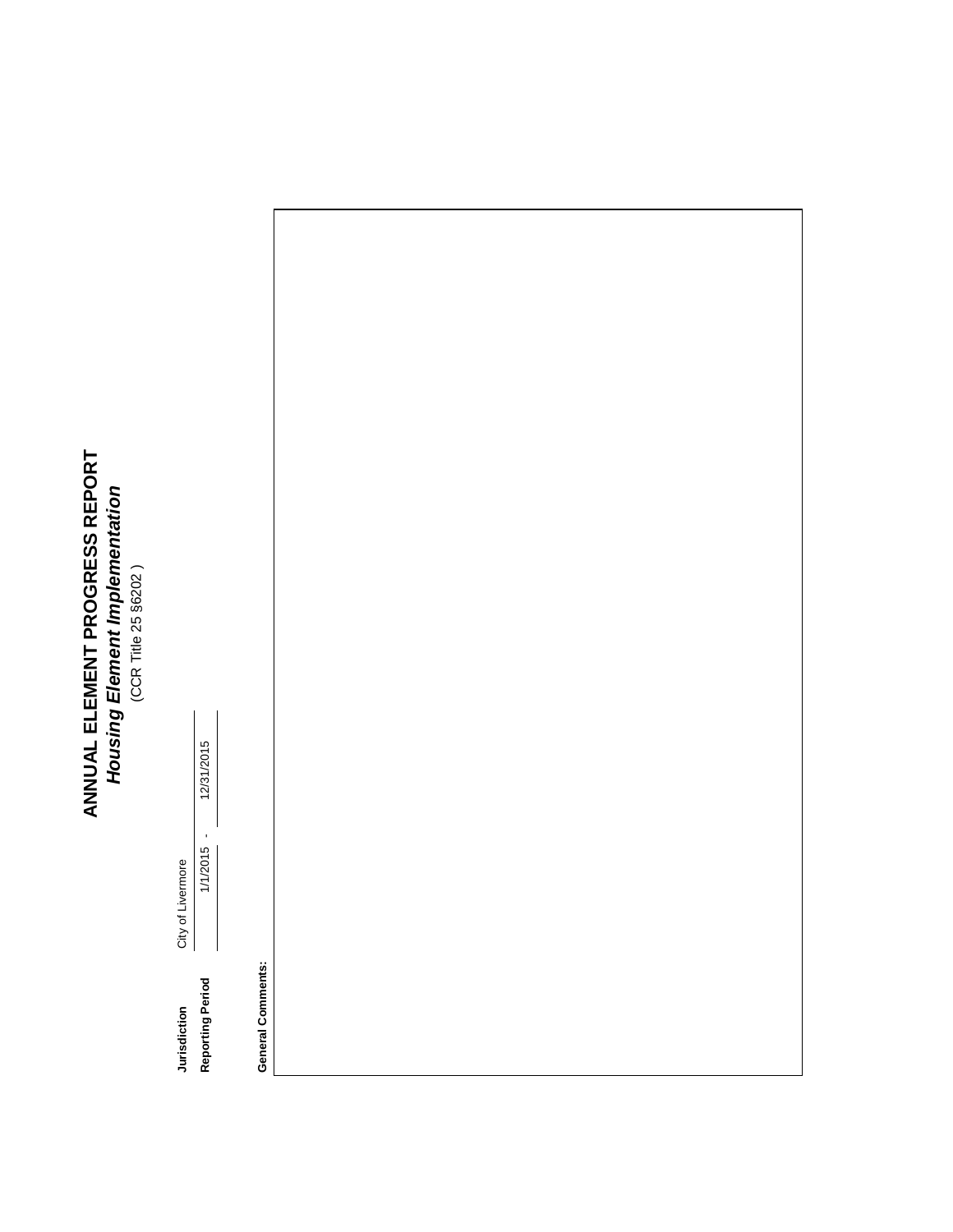| 2007          |
|---------------|
|               |
|               |
| Renon<br>Į    |
|               |
|               |
|               |
| いくこくこ         |
| )<br>1        |
| ١             |
|               |
|               |
| <b>SILON</b>  |
|               |
|               |
|               |
|               |
|               |
|               |
|               |
|               |
| $\frac{c}{c}$ |
|               |
|               |

| Name of Program                                                                                                                                                                                                                 | Timeframe                            | Responsible<br>Agency                                | Funding      | Quantified<br>Objective | <b>Status of Program</b><br>Implementation                                                                                                                                                                                                              |
|---------------------------------------------------------------------------------------------------------------------------------------------------------------------------------------------------------------------------------|--------------------------------------|------------------------------------------------------|--------------|-------------------------|---------------------------------------------------------------------------------------------------------------------------------------------------------------------------------------------------------------------------------------------------------|
| housing types, price levels, and density.                                                                                                                                                                                       |                                      |                                                      |              |                         | GOAL 1: Diversity of Housing Choice - Address the diverse housing needs of all economic segments of the community by allowing for a range of                                                                                                            |
| Allocation (RHNA) in all income categories.                                                                                                                                                                                     |                                      |                                                      |              |                         | Policy 1.1: Develop and maintain an inventory of land with adequate densities and development standards to meet the Regional Housing Needs                                                                                                              |
| Program 1.1.1: Land Inventory                                                                                                                                                                                                   |                                      |                                                      |              |                         |                                                                                                                                                                                                                                                         |
| provides sufficient sites to meet<br>496 moderate-income, and 920<br>Develop a land inventory that<br>the Regional Housing Needs<br>units (839 very-low, 474 low,<br>Allocation (RHNA) of 2,729<br>above moderate).             | Completed for the<br>2015-2022 Cycle | Community &<br>Development<br>Department<br>Economic | General Fund | n/a                     | 2025 cycle that included a Land<br>Inventory with sufficient sites to<br>Housing Element for the 2015-<br>meet the RHNA. HCD certified<br>Complete. In March 2015, the<br>the Housing Element on April<br>City adopted an updated<br>2015.<br><u>ସ୍</u> |
| developed commercially or with<br>In the event that a site included<br>the same or more capacity as<br>identify an additional site with<br>in the City's land inventory is<br>other non-residential uses,<br>the previous site. | Ongoing                              | Community &<br>Development<br>Department<br>Economic | General Fund | n/a                     | Ongoing. No sites listed in the<br>residential use in 2015<br>redesignated to a non-<br>Land Inventory were                                                                                                                                             |
| reduction decrease the number<br>sites/units to ensure the RHNA<br>of units below the City's RHNA<br>Should a proposed density<br>period, identify additional<br>for the Housing Element<br>can still be met.                   | Ongoing                              | Community &<br>Development<br>Department<br>Economic | General Fund | n/a                     | that would decrease the number<br>of units below the City's RHNA.<br>process any projects in 2015<br>Ongoing. The City did not                                                                                                                          |
| acreage to assist developers in<br>Maintain a file in the Planning<br>single-family and multi-family<br>Division of vacant residential<br>identifying land suitable for<br>residential development.                             | Ongoing                              | Community &<br>Development<br>Department<br>Economic | General Fund | n/a                     | Ongoing. Staff provided the<br>prospective home builders<br>Land Inventory to several<br>during 2015.                                                                                                                                                   |
| current zoning as well as public<br>facilities and services to these<br>Maintain maps indicating<br>sites.                                                                                                                      | Ongoing                              | Community &<br>Development<br>Department<br>Economic | General Fund | n/a                     | The City's GIS system provides<br>available on the City's website.<br>zoning information, and map<br>Ongoing. The zoning map is<br>updated general plan and                                                                                             |

 $\overline{\phantom{0}}$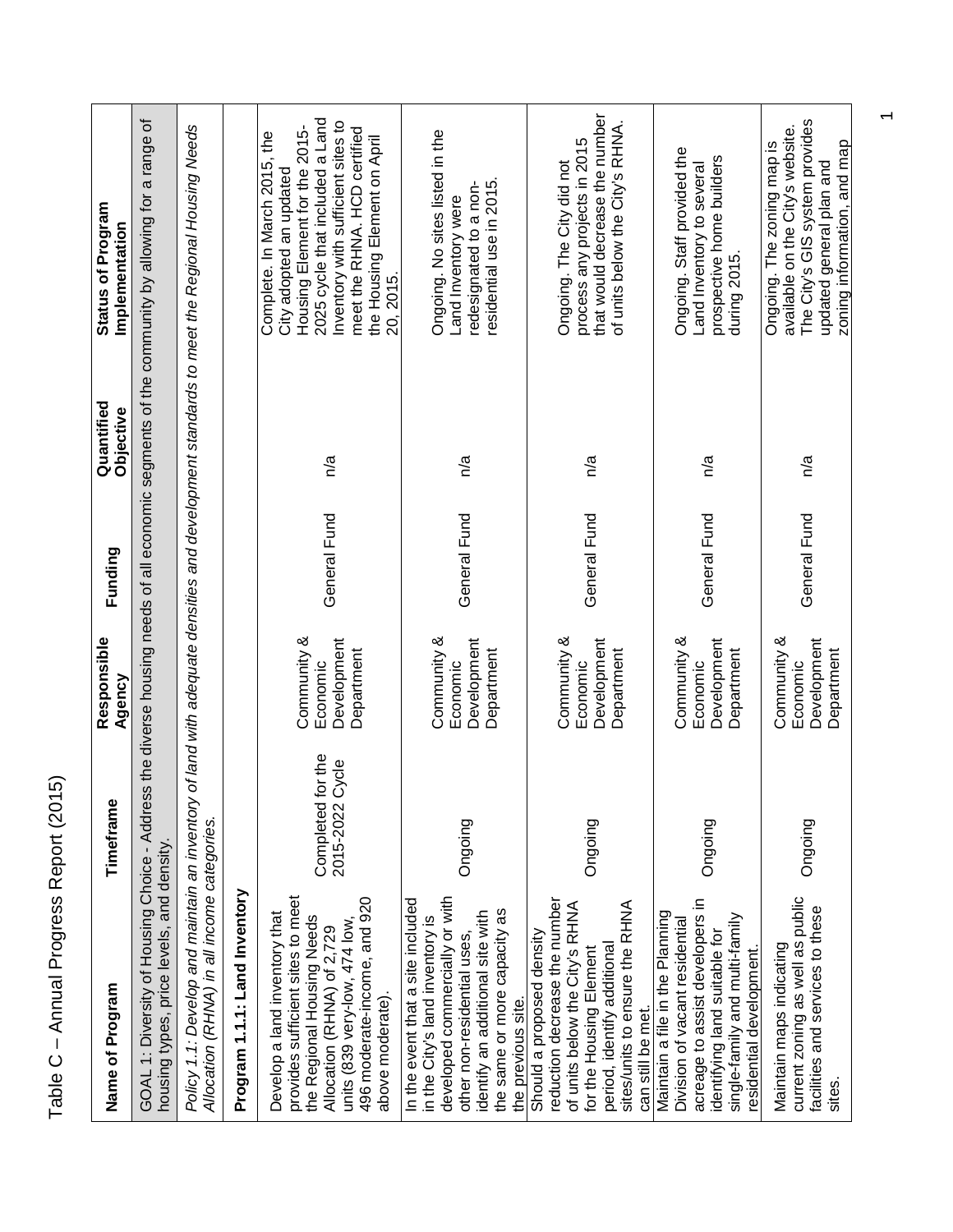| <b>Status of Program</b><br>Implementation<br>Quantified<br>Objective | facilities and services available<br>layers of the location of public<br>to residential sites. | Completed as part of the Annual<br>Progress Report<br>n/a                                                                     | The Safety Element was not<br>updated in 2015.<br>n/a                                                                                                   | Policy 1.2: Facilitate the development of a range of housing types through area planning efforts and the Development Code. |                                                                                                 | allow residential use or increase<br>mixed use commercial category<br>the land use designation from a<br>Ponderosa involved changing<br>Ongoing. The City processed<br>to the residential-only "Urban<br>General Plan amendment to<br>one project that involved a<br>the density: The Vines by<br>High" category.<br>n/a | Ongoing.<br>n/a                                                                                                                                                                                             | Development Code update that<br>will involve this action item.<br>Staff has initiated a<br>n/a                                                                                         |
|-----------------------------------------------------------------------|------------------------------------------------------------------------------------------------|-------------------------------------------------------------------------------------------------------------------------------|---------------------------------------------------------------------------------------------------------------------------------------------------------|----------------------------------------------------------------------------------------------------------------------------|-------------------------------------------------------------------------------------------------|--------------------------------------------------------------------------------------------------------------------------------------------------------------------------------------------------------------------------------------------------------------------------------------------------------------------------|-------------------------------------------------------------------------------------------------------------------------------------------------------------------------------------------------------------|----------------------------------------------------------------------------------------------------------------------------------------------------------------------------------------|
| Funding                                                               |                                                                                                | General Fund                                                                                                                  | General Fund                                                                                                                                            |                                                                                                                            |                                                                                                 | General Fund                                                                                                                                                                                                                                                                                                             | General Fund                                                                                                                                                                                                | General Fund                                                                                                                                                                           |
| Responsible<br>Agency                                                 |                                                                                                | Development<br>Community &<br>Department<br>Economic                                                                          | Community &<br>Development<br>Department<br>Economic                                                                                                    |                                                                                                                            |                                                                                                 | Community &<br>Development<br>Department<br>Economic                                                                                                                                                                                                                                                                     | Community &<br>Development<br>Department<br>Economic                                                                                                                                                        | Community &<br>Development<br>Department<br>Economic                                                                                                                                   |
| Timeframe                                                             |                                                                                                | Annually                                                                                                                      | As needed                                                                                                                                               |                                                                                                                            |                                                                                                 | reviewed annually<br>As projects are<br>proposed;                                                                                                                                                                                                                                                                        | reviewed annually<br>As projects are<br>proposed;                                                                                                                                                           | By 2017                                                                                                                                                                                |
| Name of Program                                                       |                                                                                                | development of underutilized or<br>Monitor on an annual basis the<br>identified to meet the RHNA.<br>vacant residential sites | Following future amendments<br>Element, ensure consistency<br>to the General Plan's Safety<br>including the land inventory<br>with the Housing Element, |                                                                                                                            | Program 1.2.1: Implementation of the General Plan, Downtown Specific Plan, and Development Code | Continue to update and amend<br>and appropriate to provide a<br>the General Plan as needed<br>densities, and affordability<br>range of housing types<br>levels                                                                                                                                                           | the Downtown Specific Plan as<br>affordable housing, and mixed-<br>Continue to update and amend<br>revitalization, the provision of<br>needed and appropriate to<br>facilitate downtown<br>use development. | Analyze potential Development<br>smaller unit types (e.g., studios<br>attached housing (e.g., small<br>apartment complexes) and<br>Code updates that would<br>expand opportunities for |

 $\alpha$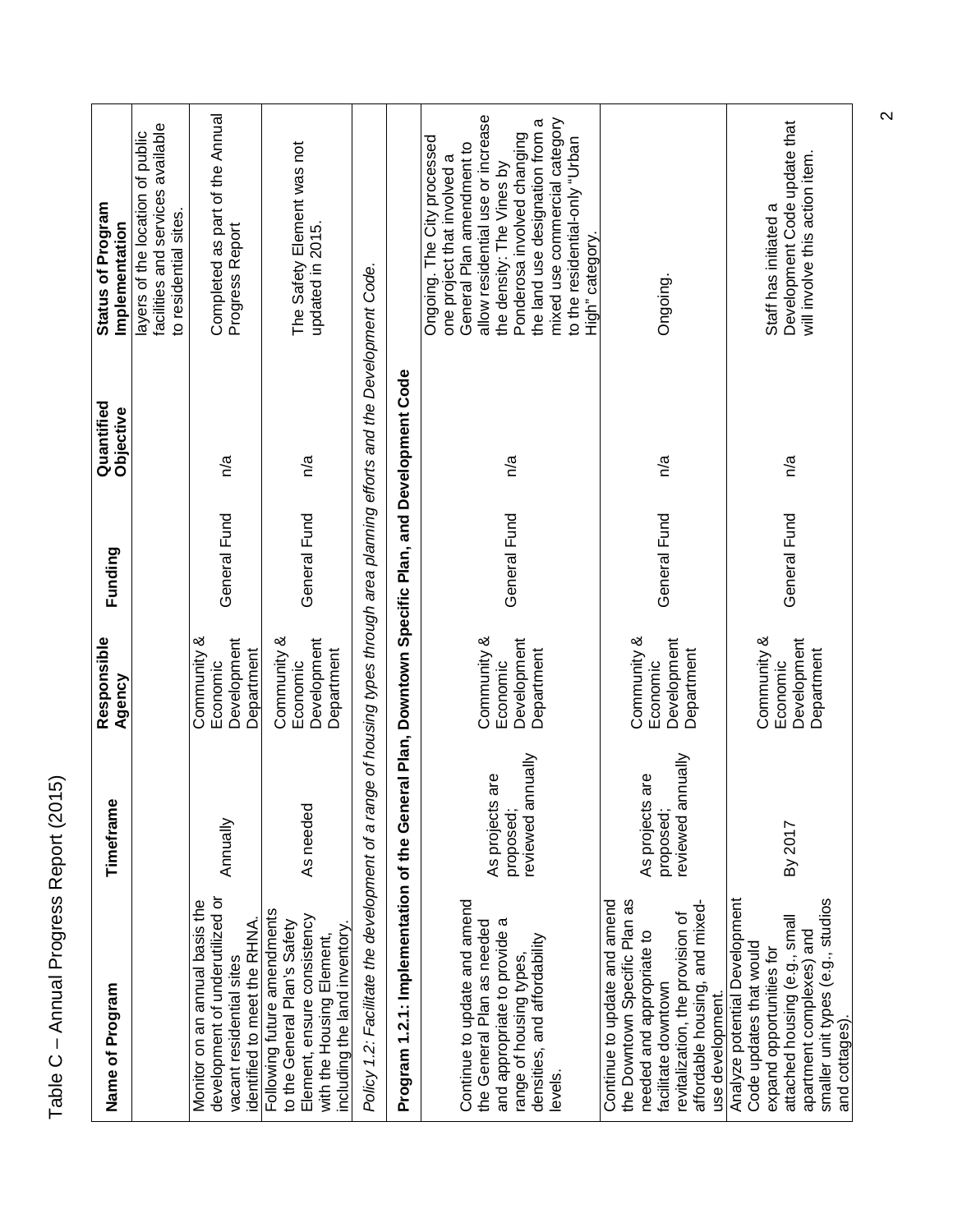| Name of Program                                                                                                                                                                                                              | Timeframe                                                                                | Responsible<br>Agency                                | Funding      | Quantified<br>Objective                                            | Status of Program<br>Implementation                                                                                                                                                                                                                                    |
|------------------------------------------------------------------------------------------------------------------------------------------------------------------------------------------------------------------------------|------------------------------------------------------------------------------------------|------------------------------------------------------|--------------|--------------------------------------------------------------------|------------------------------------------------------------------------------------------------------------------------------------------------------------------------------------------------------------------------------------------------------------------------|
| Evaluate specific barriers to<br>residential development of<br>small properties                                                                                                                                              | By 2017                                                                                  | Community &<br>Development<br>Department<br>Economic | General Fund | n/a                                                                | The Development Code update<br>process will include this<br>evaluation.                                                                                                                                                                                                |
| Program 1.2.2: Isabel BART Station Speci                                                                                                                                                                                     | ific Plan                                                                                |                                                      |              |                                                                    |                                                                                                                                                                                                                                                                        |
| Develop a Specific Plan for the<br>revise the General Plan and<br>area surrounding the future<br>residential transit-oriented<br>Isabel BART Station, and<br>accordingly to allow for<br>Zoning designations<br>development. | By 2017                                                                                  | Community &<br>Development<br>Department<br>Economic | General Fund | n/a                                                                | the planning area calls for about<br>2017. The preliminary vision for<br>Ongoing. Staff is in the process<br>anticipated for adoption in early<br>Neighborhood Plan", which is<br>4,000 new dwelling units in a<br>range of housing types.<br>of preparing the "Isabel |
| Program 1.2.3: Mobile and Manufactured                                                                                                                                                                                       | Homes                                                                                    |                                                      |              |                                                                    |                                                                                                                                                                                                                                                                        |
| manufactured homes that meet<br>requirements, in all residential<br>Continue to allow mobile and<br>State and City codes, as well<br>as the City's design review<br>districts.                                               | Ongoing                                                                                  | Community &<br>Development<br>Department<br>Economic | General Fund | 40 new mobile or<br>homes over the<br>manufactured<br>next 8 years | Finance, no new mobile homes<br>Ongoing. Based on data from<br>the California Department of<br>were built in 2015.                                                                                                                                                     |
| Program 1.2.4: Secondary Dwelling Units                                                                                                                                                                                      |                                                                                          |                                                      |              |                                                                    |                                                                                                                                                                                                                                                                        |
| them from certain development<br>dwelling units by exempting<br>Continue to encourage the<br>development of secondary<br>impact fees.                                                                                        | Ongoing                                                                                  | and Economic<br>Development<br>Community             | General Fund | n/a                                                                | SDUs. The City process permits<br>Downtown Revitalization Fee,<br>Ongoing. The City waives the<br>and Parks Facility Fee for<br>Traffic Impact Fee (TIF)<br>for nine SDUs in 2015.                                                                                     |
| Program 1.2.5: Reduce Governmental Constraints                                                                                                                                                                               |                                                                                          |                                                      |              |                                                                    |                                                                                                                                                                                                                                                                        |
| The City of Livermore facilitates<br>they are reasonable and do not<br>housing in the community. The<br>development fees to ensure<br>development of a variety of<br>and encourages the<br>City will monitor its             | changes are made<br>to development<br>Ongoing; as<br>changes as<br>fees. Make<br>needed. | and Economic<br>Development<br>Community             | General Fund | n/a                                                                | jurisdictions with similar markets<br>Ongoing. As part of the Housing<br>its development impact fees are<br>2015, the City determined that<br>Element update completed in<br>and are not constraining<br>comparable to nearby                                          |

Table C – Annual Progress Report (2015)

Table C - Annual Progress Report (2015)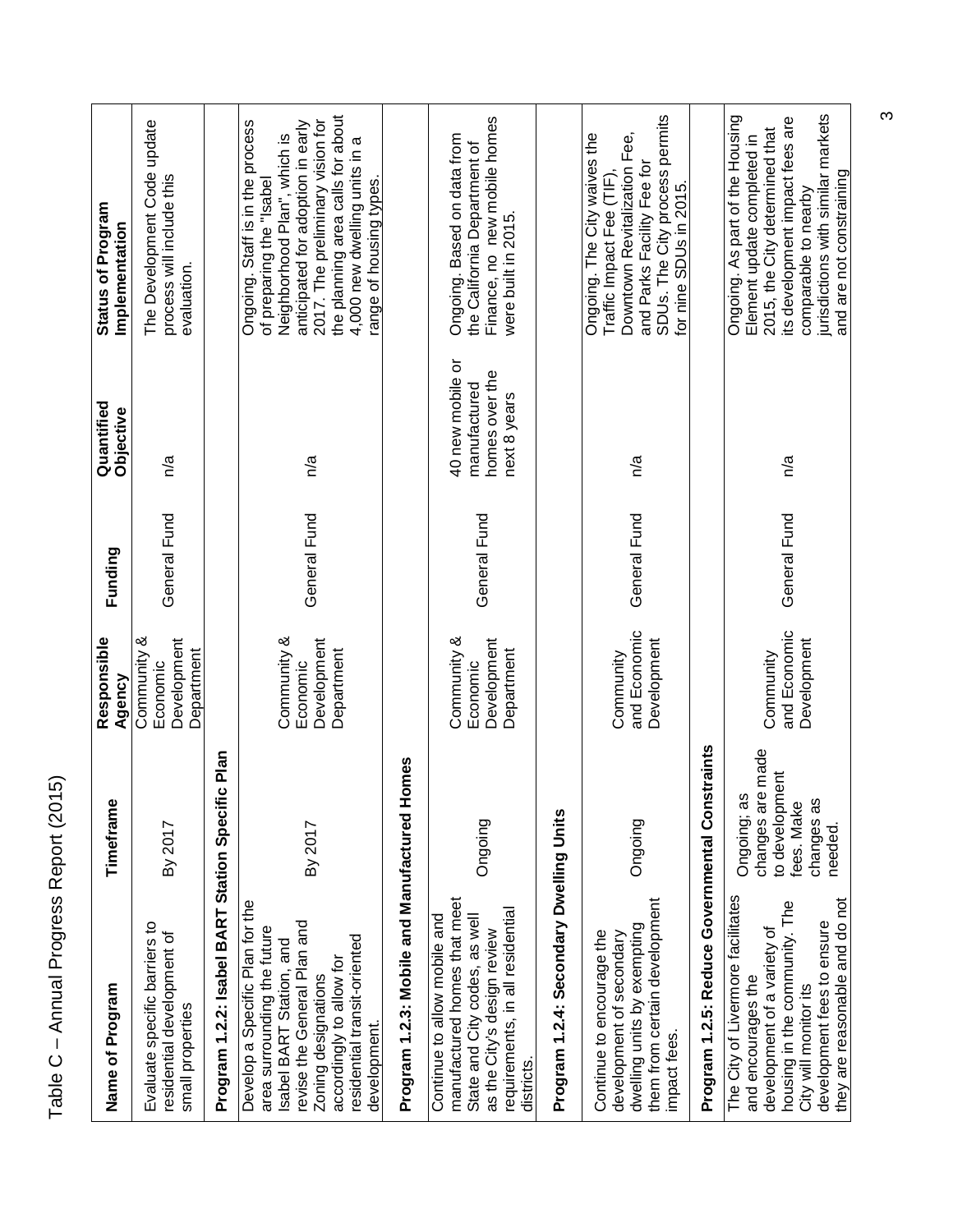| $\overline{\mathbf{r}}$ |
|-------------------------|
|                         |
| Š                       |
|                         |
|                         |
|                         |
|                         |
| こくへい                    |
|                         |
|                         |
|                         |
|                         |
| くくらくく<br>J              |
|                         |
|                         |
|                         |
|                         |
| RIIUL                   |
|                         |
|                         |
|                         |
|                         |
| ı                       |
|                         |
|                         |
| ì⊂                      |
|                         |
|                         |

| Name of Program                                                                                                                                                                                                                          | Timeframe                                                                  | Responsible<br>Agency                                | Funding       | Quantified<br>Objective | <b>Status of Program</b><br>Implementation                                                                                                                                                                                                                                                                          |
|------------------------------------------------------------------------------------------------------------------------------------------------------------------------------------------------------------------------------------------|----------------------------------------------------------------------------|------------------------------------------------------|---------------|-------------------------|---------------------------------------------------------------------------------------------------------------------------------------------------------------------------------------------------------------------------------------------------------------------------------------------------------------------|
| health, and public safety of the<br>unduly constrain development,<br>while protecting the quality<br>community.                                                                                                                          |                                                                            |                                                      |               |                         | negative effects of development<br>updated its development fees in<br>development and cost. The City<br>increases, in accordance with<br>housing production. The City<br>2015 to reflect cost of living<br>practices to offset potential<br>continues to use various<br>impact fees on housing<br>local ordinance.  |
| Policy 1.3: Encourage the development of housing for individuals with disabilities.                                                                                                                                                      |                                                                            |                                                      |               |                         |                                                                                                                                                                                                                                                                                                                     |
| Program 1.3.1: Licensed Community Residential Care Facilities                                                                                                                                                                            |                                                                            |                                                      |               |                         |                                                                                                                                                                                                                                                                                                                     |
| providing housing for these<br>community residential care<br>facilities serving 6 or fewer<br>Consistent with State law,<br>continue to allow licensed<br>persons in all residential<br>districts as a means of<br>special needs groups. | Ongoing                                                                    | Community &<br>Development<br>Department<br>Economic | None required | n/a                     | Development Code continues to<br>residential care facilities in the<br>residential zoning districts.<br>allow licensed community<br>Ongoing. The Livermore                                                                                                                                                          |
| Program 1.3.2: Universal Design                                                                                                                                                                                                          |                                                                            |                                                      |               |                         |                                                                                                                                                                                                                                                                                                                     |
| during competitive years of the<br>Continue to include universal<br>higher project-specific rating<br>specific criteria to achieve a<br>design features as project<br>Housing Implementation<br>Program (HIP).                           | $\frac{\mathsf{p}}{\mathsf{p}}$<br>and<br>2014-2016<br>2017-2019<br>Cycles | Development<br>Department<br>Community               | General Fund  | n/a                     | Allocations will then be awarded<br>The City will continue to include<br>on a first come first serve basis.<br>efficiency measures in order to<br>emphasized category in future<br>Ongoing. The 2014-2016 HIP<br>will require minimum energy<br>universal design as an<br>qualify for allocations.<br>HIP programs. |
| design features in new homes.<br>Update the City's residential<br>"visitability" and universal<br>standards to encourage<br>design guidelines and                                                                                        | By 2018                                                                    | Community &<br>Development<br>Department<br>Economic | General Fund  | n/a                     | General Plan update, tentatively<br>Incomplete. The City intends to<br>part of the next comprehensive<br>update the residential design<br>guidelines and standards as<br>scheduled to begin in 2018.                                                                                                                |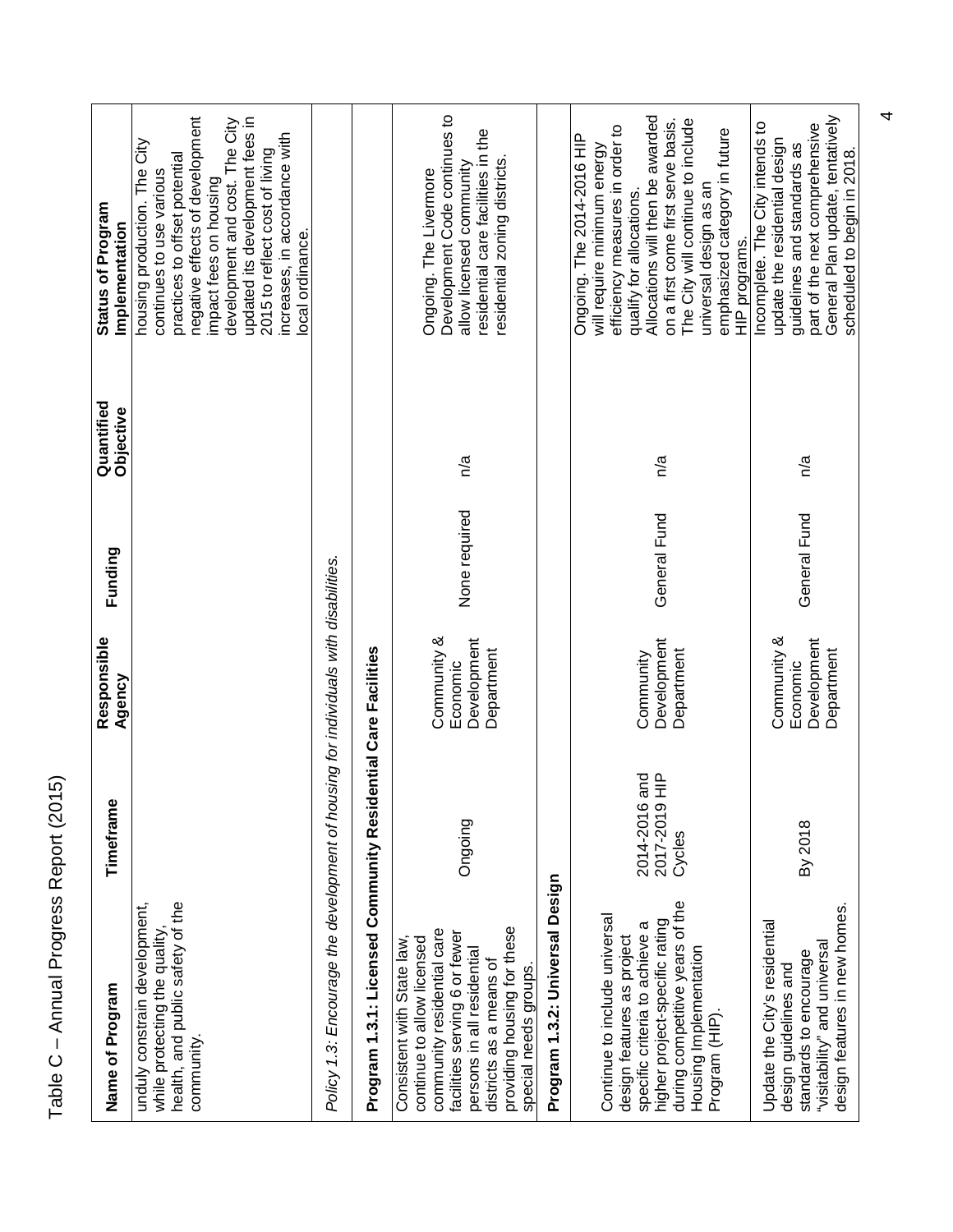| Name of Program                                                                                                                                                                                                                                                       | Timeframe                                                                                                         | Responsible<br>Agency                                | Funding                    | Quantified<br>Objective | Status of Program<br>Implementation                                                                                                                                                                                                                                                                                                                                                                                                                                                                                                                                                                                                                                                                                                                                                                                                     |
|-----------------------------------------------------------------------------------------------------------------------------------------------------------------------------------------------------------------------------------------------------------------------|-------------------------------------------------------------------------------------------------------------------|------------------------------------------------------|----------------------------|-------------------------|-----------------------------------------------------------------------------------------------------------------------------------------------------------------------------------------------------------------------------------------------------------------------------------------------------------------------------------------------------------------------------------------------------------------------------------------------------------------------------------------------------------------------------------------------------------------------------------------------------------------------------------------------------------------------------------------------------------------------------------------------------------------------------------------------------------------------------------------|
| universal design features at the<br>Expand consumer awareness<br>develop resource information<br>for the City's Permit Center<br>by providing information on<br>City's Permit Center and<br>website                                                                   | By 2018                                                                                                           | Community &<br>Development<br>Department<br>Economic | General Fund               | n/a                     | information and guidance upon<br>resources on universal design<br>Ongoing. The City has not yet<br>developed Livermore-specific<br>request at the Permit Center.<br>features, but provides                                                                                                                                                                                                                                                                                                                                                                                                                                                                                                                                                                                                                                              |
| Program 1.3.3: Development of Housing for Persons with Disabilities                                                                                                                                                                                                   |                                                                                                                   |                                                      |                            |                         |                                                                                                                                                                                                                                                                                                                                                                                                                                                                                                                                                                                                                                                                                                                                                                                                                                         |
| for the improvement of existing<br>developmental disabilities, and<br>encourage the development of<br>Continue to provide monetary<br>developers and non-profits to<br>new housing for persons with<br>subsidies to market-rate<br>disabilities, including<br>housing | Human<br>allocation process<br>are<br>Services Grant<br>through annual<br>proposed or<br>As projects<br>Housing & | Community &<br>Development<br>Department<br>Economic | Housing Fund<br>Affordable | n/a                     | improvements. The project was<br>through the State Mental Health<br>In 2015, the City provided Hello<br>able to remain affordable for 55<br>interim financing for acquisition<br>assumed a portion of the City's<br>multi-family property which will<br>development agency, with two<br>sold to Housing Consortium of<br>Housing, a non-profit housing<br>secured through a Regulatory<br>initial loan of \$810,000, which<br>will ensure that the project is<br>loans totaling \$1,310,000 as<br>and rehabilitation of a 5-unit<br>Affordability restrictions are<br>obtained additional funding<br>income (50% Area Median<br>California non-profit public<br>benefit corporation. HCEB<br>be affordable to very-low<br>the East Bay (HCEB), a<br>Agreement. The project<br>Services Act for capital<br>Income) households.<br>years. |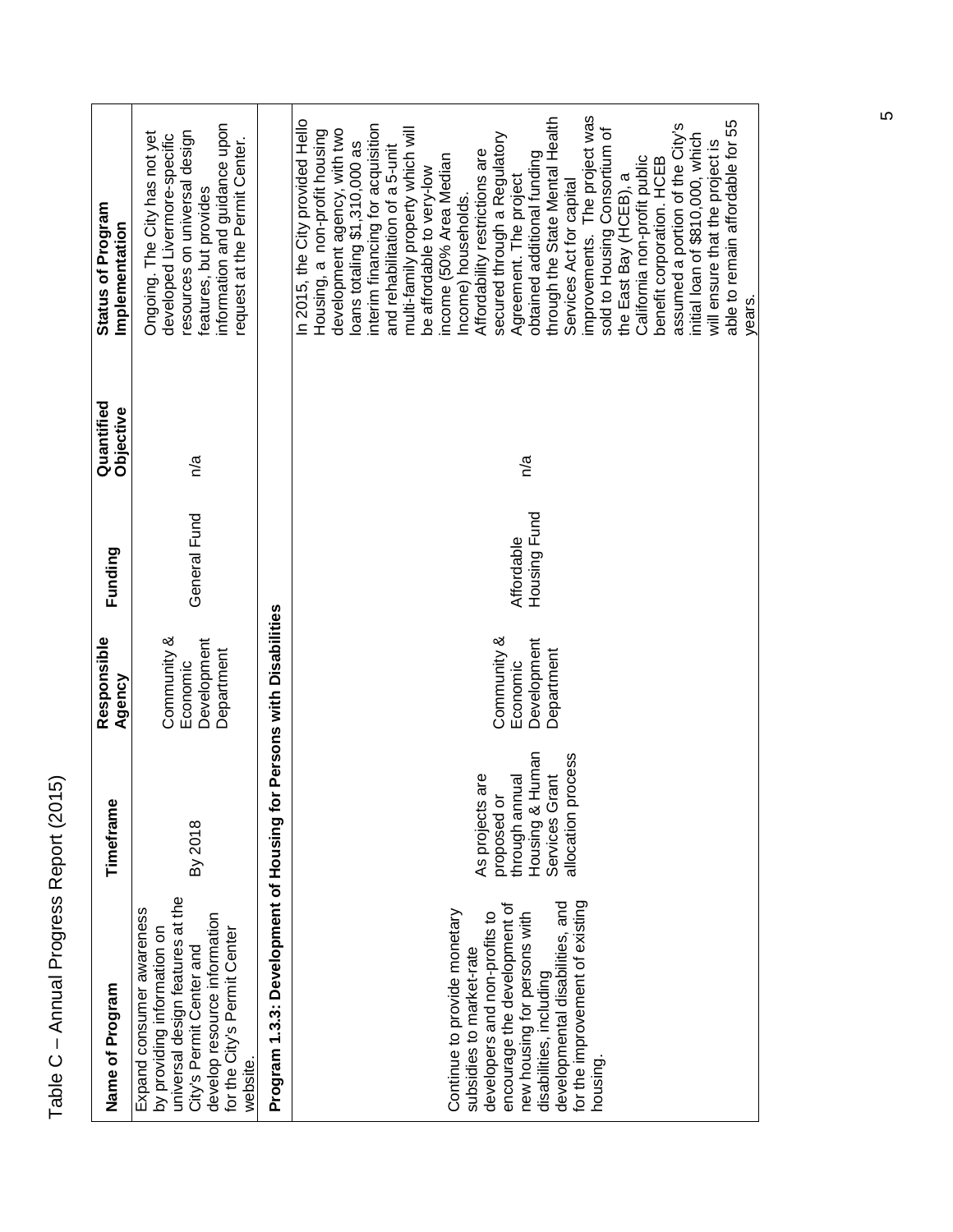| Name of Program                                                                                                                                                                                                                                                                                                                          | Timeframe                                                                                                                    | Responsible<br>Agency                                | Funding                    | Quantified<br>Objective | Status of Program<br>Implementation                                                                                                                                                                                                                                                                                                                                                                                                                                                                                                                                                                                                       |
|------------------------------------------------------------------------------------------------------------------------------------------------------------------------------------------------------------------------------------------------------------------------------------------------------------------------------------------|------------------------------------------------------------------------------------------------------------------------------|------------------------------------------------------|----------------------------|-------------------------|-------------------------------------------------------------------------------------------------------------------------------------------------------------------------------------------------------------------------------------------------------------------------------------------------------------------------------------------------------------------------------------------------------------------------------------------------------------------------------------------------------------------------------------------------------------------------------------------------------------------------------------------|
| funding to increase resources<br>Seek state and federal<br>available for this program                                                                                                                                                                                                                                                    |                                                                                                                              |                                                      |                            |                         | County Housing and Community<br>Development Department, State<br>Assistance, and federal sources<br>monthly basis include: Alameda<br>funding opportunities on a daily<br>and Sustainable Communities<br>aware of the Strategic Growth<br>Council's Affordable Housing<br>Program. Other sources that<br>subscription to the California<br>Office of Planning Research<br>Ongoing. Staff looks out for<br>Congressional district staff.<br>(OPR) list serves made us<br>staff monitors on at least a<br>Development<br>Department<br>(HCD) Office of Financial<br>Housing and Community<br>basis. For example, our<br>through outreach to |
| Consider regulatory incentives<br>developmental disabilities.<br>persons with disabilities,<br>for projects targeted for<br>including persons with                                                                                                                                                                                       | r as<br>projects are<br>Annually, o<br>proposed                                                                              | Community &<br>Development<br>Department<br>Economic | General Fund               | n/a                     | include an analysis of potential<br>Ongoing. The Development<br>Code update process may<br>regulatory incentives.                                                                                                                                                                                                                                                                                                                                                                                                                                                                                                                         |
| that provide support services,<br>and encouraging accessibility<br>partnering with organizations<br>through community design,<br>"soald ui buibe, poddng<br>improvements to rental<br>housing.                                                                                                                                           | Human<br>Annual renewal of<br>agreements and<br>rant<br>are<br>Services G<br>as projects<br>Housing &<br>proposed<br>funding | Community &<br>Development<br>Department<br>Economic | Housing Fund<br>Affordable | n/a                     | Ongoing.                                                                                                                                                                                                                                                                                                                                                                                                                                                                                                                                                                                                                                  |
| Goal 2: Well Managed Growth - Manage residential growth to promote (1) the production of housing to meet local and regional housing needs;<br>non-residential development; (4) the highest quality design for all residential units and neighborhoods; and (5) open space preservation.<br>(2) a growth rate balanced with the provision |                                                                                                                              |                                                      |                            |                         | of infrastructure capacity and public services; (3) a balanced relationship between residential and                                                                                                                                                                                                                                                                                                                                                                                                                                                                                                                                       |
| Policy 2.1: Encourage the provision of lower income housing, infill development, and mixed-use projects in locations served by existing<br>infrastructure, particularly transit services.                                                                                                                                                |                                                                                                                              |                                                      |                            |                         |                                                                                                                                                                                                                                                                                                                                                                                                                                                                                                                                                                                                                                           |

 $\circ$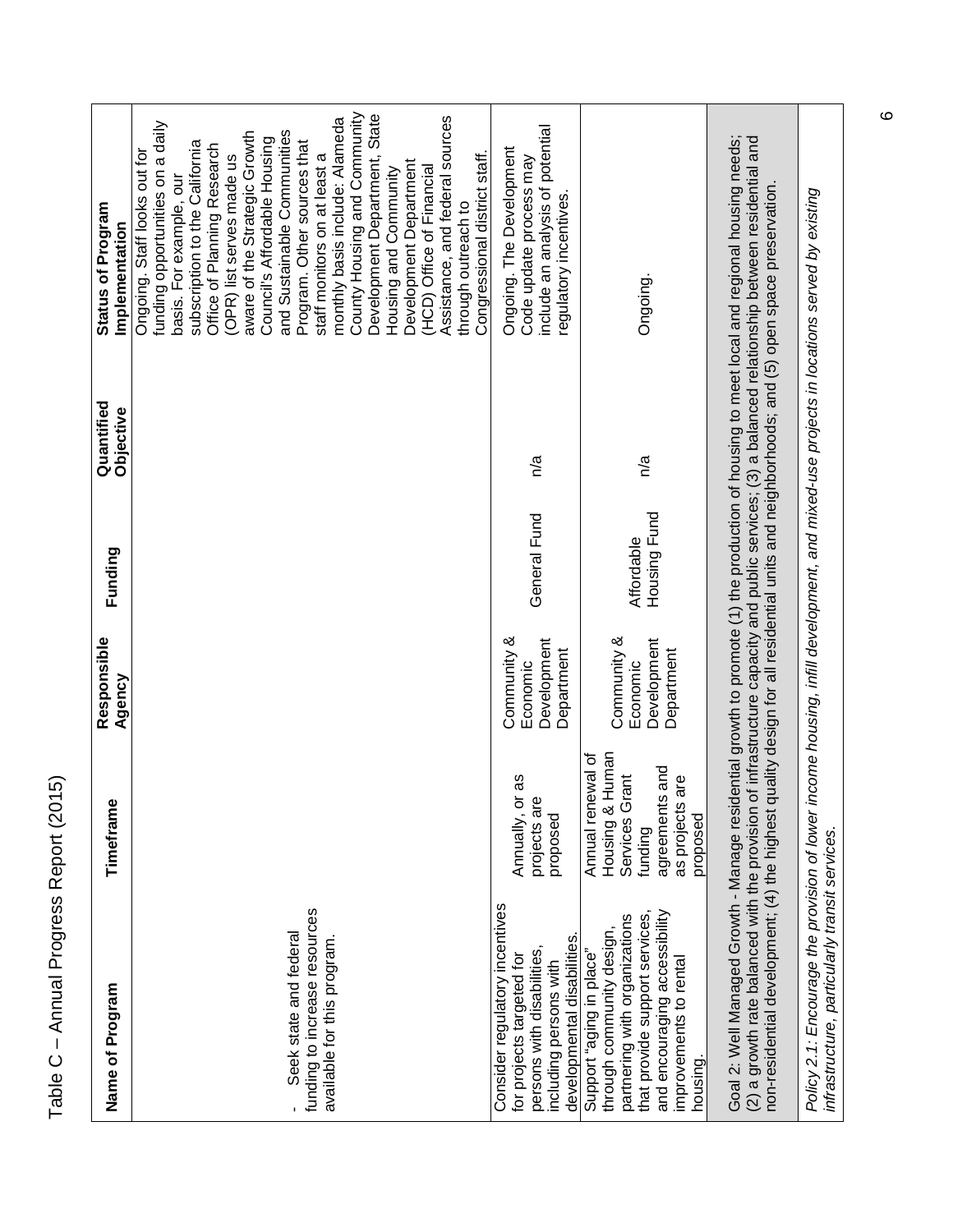| Name of Program                                                                                                                                                                                                                                              | Timeframe | Responsible<br>Agency                                | Funding      | Quantified<br>Objective | Status of Program<br>Implementation                                                                                                                                                                                                                                                                                  |
|--------------------------------------------------------------------------------------------------------------------------------------------------------------------------------------------------------------------------------------------------------------|-----------|------------------------------------------------------|--------------|-------------------------|----------------------------------------------------------------------------------------------------------------------------------------------------------------------------------------------------------------------------------------------------------------------------------------------------------------------|
| Program 2.1.1: Housing Implementation Program (HIP)                                                                                                                                                                                                          |           |                                                      |              |                         |                                                                                                                                                                                                                                                                                                                      |
| (according to the City's RHNA)<br>programs address the need to<br>allocations for development of<br>provide very low- and low-<br>sites identified in the land<br>by establishing sufficient<br>Ensure that future HIP<br>income housing units<br>inventory. | Ongoing   | Community &<br>Development<br>Department<br>Economic | General Fund | n/a                     | development sites identified in<br>the Land Inventory, including<br>The 2014-2016 HIP includes<br>1,739 in the Downtown area.<br>sufficient allocations for                                                                                                                                                          |
| redevelopment, and large scale<br>facilitate housing construction,<br>Re-evaluate and continue HIP<br>exemptions as needed to<br>catalyst projects in the<br>Downtown area.                                                                                  | Ongoing   | Community &<br>Development<br>Department<br>Economic | General Fund | n/a                     | Downtown area, since there are<br>continue HIP exemptions in the<br>1,739 available allocations due<br>development reaches build-out<br>exemptions. Allocations for the<br>The 2014-2016 HIP did not<br>reevaluated as residential<br>to the previous HIP cycle<br>under the Specific Plan.<br>Downtown area will be |
| Continue to allow exemptions<br>encourage infill development.<br>from the HIP in conjunction<br>with the TDC Program to                                                                                                                                      | Ongoing   | Community &<br>Development<br>Department<br>Economic | General Fund | n/a                     | allocations. Allocations will then<br>be awarded on a first come first<br>measures in order to qualify for<br>The 2014-2016 HIP will require<br>continue to allow exemptions.<br>minimum energy efficiency<br>competitions, the City will<br>serve basis. In future                                                  |
| projects, and lot consolidation<br>encourage infill development,<br>categories during competitive<br>Continue to use emphasized<br>years as a mechanism to<br>(commercial/residential)<br>for larger projects.<br>mixed-use                                  | Ongoing   | Community &<br>Development<br>Department<br>Economic | General Fund | n/a                     | to use emphasized categories in<br>Ongoing. The City will continue<br>HIP programs.                                                                                                                                                                                                                                  |

 $\sim$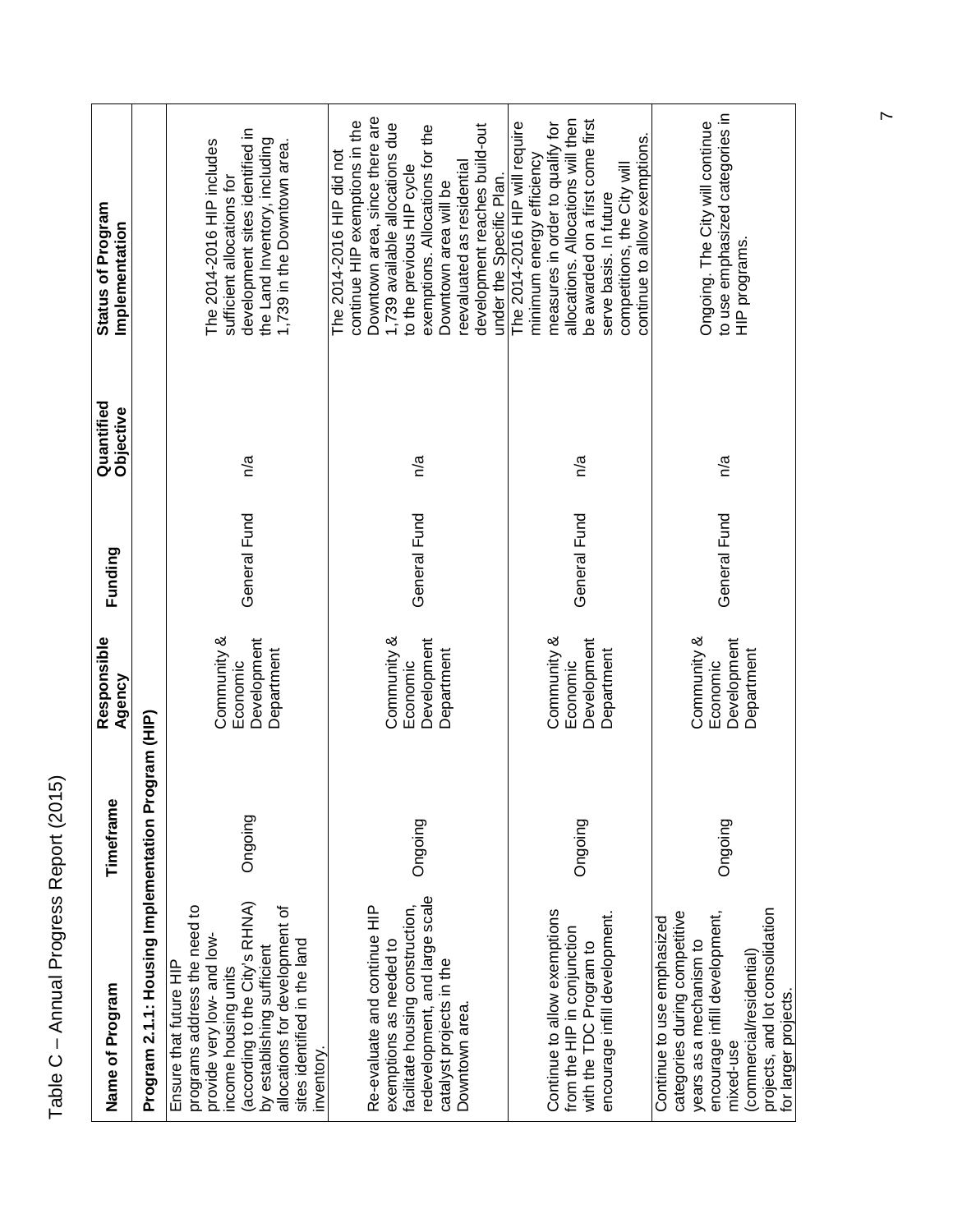| ļ<br>$\overline{\mathbf{r}}$ |
|------------------------------|
| .<br>ג                       |
| Š                            |
|                              |
|                              |
| にくくい                         |
| ı                            |
|                              |
|                              |
| こくこくこ<br>١                   |
|                              |
|                              |
| ה<br>הממ                     |
|                              |
|                              |
|                              |
| ı                            |
|                              |
|                              |
|                              |

| Name of Program                                                                                                                                                                                                                                                                                                                                                                                                     | Timeframe                                                                              | Responsible<br>Agency                                                                                        | Funding                      | Quantified<br>Objective | <b>Status of Program</b><br>Implementation                                                                                                                                                                                                                                                                                                                                                                                                                                                                                                                                                                                                                                     |
|---------------------------------------------------------------------------------------------------------------------------------------------------------------------------------------------------------------------------------------------------------------------------------------------------------------------------------------------------------------------------------------------------------------------|----------------------------------------------------------------------------------------|--------------------------------------------------------------------------------------------------------------|------------------------------|-------------------------|--------------------------------------------------------------------------------------------------------------------------------------------------------------------------------------------------------------------------------------------------------------------------------------------------------------------------------------------------------------------------------------------------------------------------------------------------------------------------------------------------------------------------------------------------------------------------------------------------------------------------------------------------------------------------------|
| Provide information on the HIP<br>website and conduct outreach<br>yearly Real Estate Roundup.<br>workshops during the 2015-<br>Conduct outreach at the<br>- Conduct 2-3 developer<br>Economic Development<br>on the Community and<br>to local developers.<br>2022 period                                                                                                                                            | Ongoing                                                                                | Development<br>Community &<br>Department<br>Economic                                                         | General Fund                 | n/a                     | the Chamber of Commerce Real<br>Ongoing. Information on the HIP<br>developers. The City attended<br>process are posted on the city<br>answer questions one-on-one<br>City also conducts notification<br>with potential applicants. The<br>website. City planning staff is<br>also available to meet and<br>Estate Roundup in 2015.<br>program and application<br>and outreach to local                                                                                                                                                                                                                                                                                         |
| Program 2.1.2: Monitor Infrastructure Needs                                                                                                                                                                                                                                                                                                                                                                         |                                                                                        |                                                                                                              |                              |                         |                                                                                                                                                                                                                                                                                                                                                                                                                                                                                                                                                                                                                                                                                |
| Review infrastructure needs to<br>with the provision of adequate<br>improvements and upgrades<br>allocations in a manner that<br>balances residential growth<br>within City limits and in the<br>infrastructure and services<br>development on infill sites<br>Downtown area; program<br>infrastructure needs and<br>capacity to guide HIP<br>into the City's Capital<br>Continue to analyze<br>support intensified | Every three years,<br>as part of HIP<br>Annually, as part<br>of CIP updates<br>process | Development<br>Community &<br>Community &<br>Development<br>Department<br>Department<br>Economic<br>Economic | General Fund<br>General Fund | n/a<br>n/a              | support intensified development.<br>CIR was prepared for the 2014-<br>for establishing HIP allocations,<br>such as<br>infrastructure for the mixed use<br>rate does not exceed the City's<br>Livermore Village catalyst site,<br>every three years as the basis<br>The City annually reviews and<br>in order to ensure the growth<br>capability to provide services<br>The 2014-2017 CIP includes<br>and infrastructure. The 2014<br>amends it CIP as needed to<br>Infrastructure Report" (CIR)<br>accommodate upgrades to<br>"Community Services and<br>Revitalization Projects<br>funding for Downtown<br>The City prepares a<br>infill site acquisition,<br>2016 HIP Cycle. |
| mprovement Program (CIP).                                                                                                                                                                                                                                                                                                                                                                                           |                                                                                        |                                                                                                              |                              |                         | buildings for the purpose of<br>future affordable housing<br>and demolition of vacant<br>construction.                                                                                                                                                                                                                                                                                                                                                                                                                                                                                                                                                                         |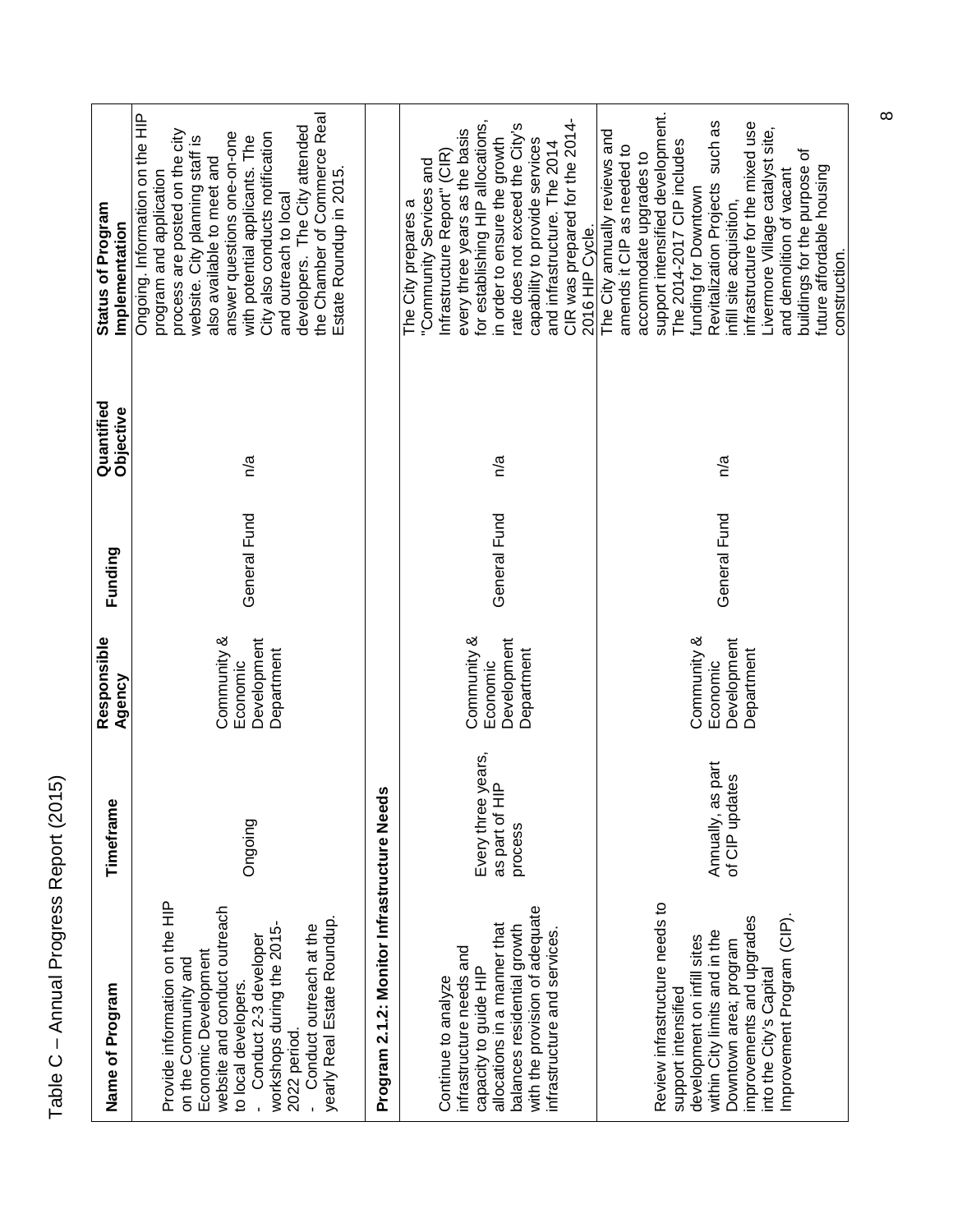| Name of Program                                                                                                                                                                                                           | Timeframe                                                    | Responsible<br>Agency                                                               | Funding                    | Quantified<br>Objective | Status of Program<br>Implementation                                                                                                                                                                                                                                                                                                                                                                                                                                                                                                                        |
|---------------------------------------------------------------------------------------------------------------------------------------------------------------------------------------------------------------------------|--------------------------------------------------------------|-------------------------------------------------------------------------------------|----------------------------|-------------------------|------------------------------------------------------------------------------------------------------------------------------------------------------------------------------------------------------------------------------------------------------------------------------------------------------------------------------------------------------------------------------------------------------------------------------------------------------------------------------------------------------------------------------------------------------------|
| adequate capacity of water and<br>Work with the City's water and<br>accommodate the housing<br>ensure the availability and<br>needs during the planning<br>sewer provider in order to<br>wastewater systems to<br>period. | Ongoing; as<br>projects are<br>proposed                      | Community &<br>Development<br>Public Works<br>Department,<br>Department<br>Economic | General Fund               | n/a                     | evaluated capacity for water and<br>during the three-year cycle. The<br>improvements/upgrades to the<br>Infrastructure Report prepared<br>City's 2014-2017 CIP includes<br>accommodate housing needs<br>The Community Services and<br>infrastructure needs. The City<br>Master Plan to evaluate long-<br>review of projects within their<br>currently updating its Water<br>Water Company during the<br>continues to work with Cal<br>sewer system. The City is<br>wastewater systems to<br>for the 2014-2016 HIP<br>term water supply and<br>service area |
| housing affordable to lower-<br>developments that include<br>income households<br>Prioritize proposed                                                                                                                     | As needed                                                    | Development<br>Community &<br>Public Works<br>Department,<br>Department<br>Economic | General Fund               | n/a                     | Ongoing.                                                                                                                                                                                                                                                                                                                                                                                                                                                                                                                                                   |
| Provide a copy of the Housing<br>providers immediately after<br>amendments to the utility<br>Element and any future<br>adoption.                                                                                          | After adoption of<br>Element and as<br>the Housing<br>needed | Community &<br>Development<br>Department<br>Economic                                | General Fund               | n/a                     | Complete.                                                                                                                                                                                                                                                                                                                                                                                                                                                                                                                                                  |
| Program 2.1.3: Support Mixed-Use and Transit-Oriented Development                                                                                                                                                         |                                                              |                                                                                     |                            |                         |                                                                                                                                                                                                                                                                                                                                                                                                                                                                                                                                                            |
| Promote lot consolidation to<br>increase opportunities for<br>mixed-use development.                                                                                                                                      | Ongoing                                                      | Community &<br>Development<br>Department<br>Economic                                | Housing Fund<br>Affordable | n/a                     | increase opportunities for mixed<br>assist with lot consolidation and<br>agencies, the City continues to<br>dissolution of redevelopment<br>use development in Priority<br>explore funding sources to<br>Development Areas (PDA)<br>Ongoing. Following the                                                                                                                                                                                                                                                                                                 |

თ $\,$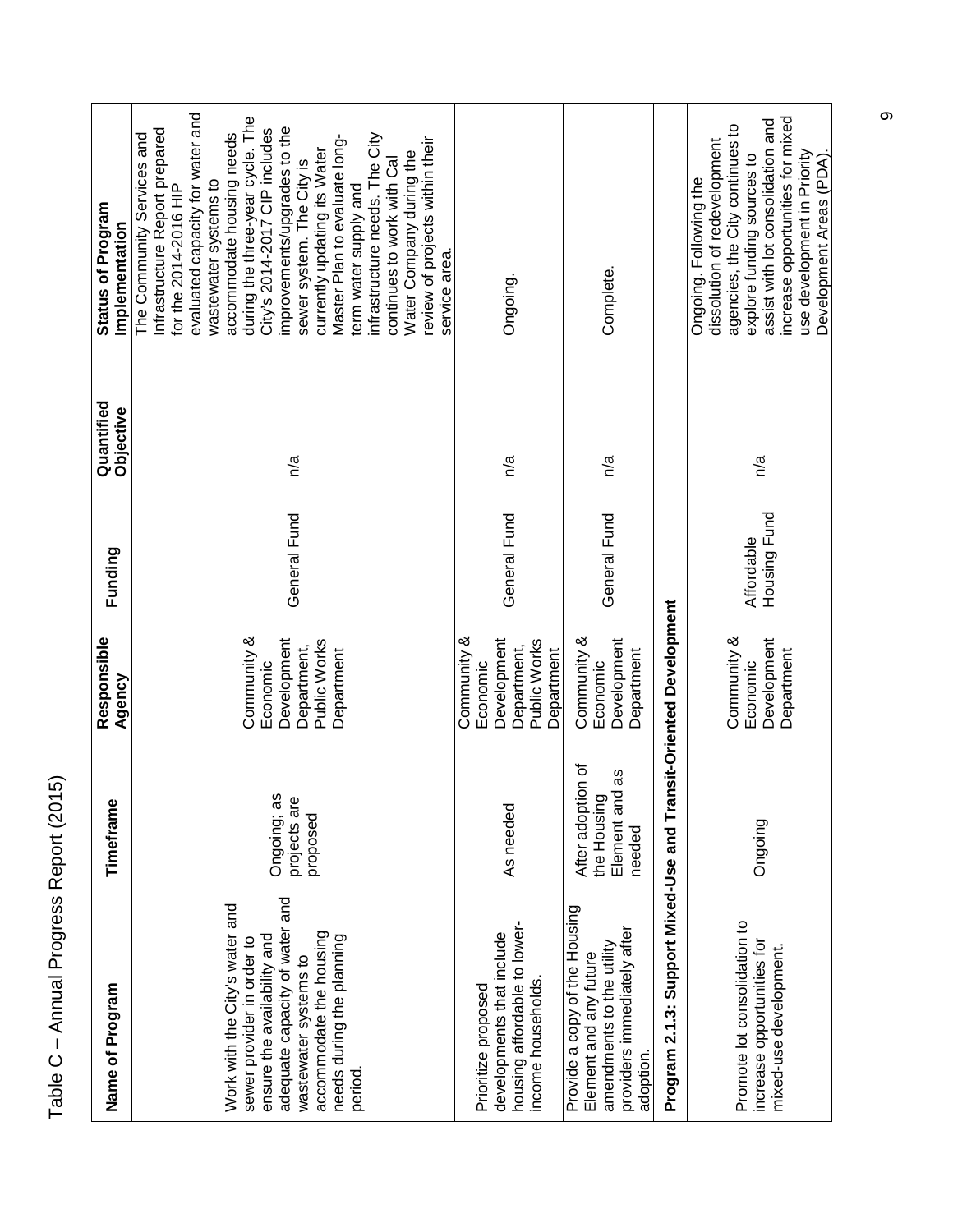| 2015                  |
|-----------------------|
|                       |
|                       |
| i                     |
| Renon                 |
|                       |
|                       |
| いくこく<br>$\frac{5}{2}$ |
|                       |
| ١                     |
|                       |
|                       |
|                       |
| <b>פווח</b>           |
|                       |
|                       |
|                       |
|                       |
|                       |
|                       |
| $\frac{4}{5}$         |
|                       |
|                       |

| Name of Program                                                                                                                                                           | Timeframe | Responsible<br>Agency                                | Funding      | Quantified<br>Objective | Status of Program<br>Implementation                                                                                                                                                                                                                                                                                                                                                                                                                                                                                                      |
|---------------------------------------------------------------------------------------------------------------------------------------------------------------------------|-----------|------------------------------------------------------|--------------|-------------------------|------------------------------------------------------------------------------------------------------------------------------------------------------------------------------------------------------------------------------------------------------------------------------------------------------------------------------------------------------------------------------------------------------------------------------------------------------------------------------------------------------------------------------------------|
| designated for transit-oriented,<br>ensure higher density in these<br>Continue to require minimum<br>residential densities in areas<br>mixed-use development to<br>areas. | Underway  | Community &<br>Development<br>Department<br>Economic | General Fund | n/a                     | preparing a Neighborhood Plan<br>higher density housing types to<br>preliminary vision for the Isabel<br>neighborhood calls for a mix of<br>Ongoing. There are minimum<br>higher density housing in this<br>proposed BART station. The<br>for the Isabel PDA to guide<br>mixed use, transit-oriented<br>take advantage of regional<br>transit access and support<br>Downtown area to support<br>residential densities in the<br>neighborhood. The City is<br>development around the<br>Housing Element goals.<br>In addition, the City's |
|                                                                                                                                                                           |           |                                                      |              |                         | form-based zone for mixed-use<br>Development Code includes a<br>development that requires a<br>residential development on<br>minimum percentage of<br>these two sites.                                                                                                                                                                                                                                                                                                                                                                   |
| density incentives and develop<br>promote mixed-use and more<br>development near transit.<br>Continue to use existing<br>additional incentives to<br>intense residential  | Ongoing   | Community &<br>Development<br>Department<br>Economic | General Fund | n/a                     | ("Chestnut Square"), for which a<br>addition, the City is working with<br>MidPen Housing Corporation to<br>Ongoing. For example, the City<br>allows a 25% density bonus for<br>develop a downtown property<br>sites in close proximity to the<br>(see Program 3.2.1 for more<br>Density Bonus may be used<br>with a mixed income project<br>Downtown Specific Plan. In<br>Transit Center, under the<br>detail)                                                                                                                           |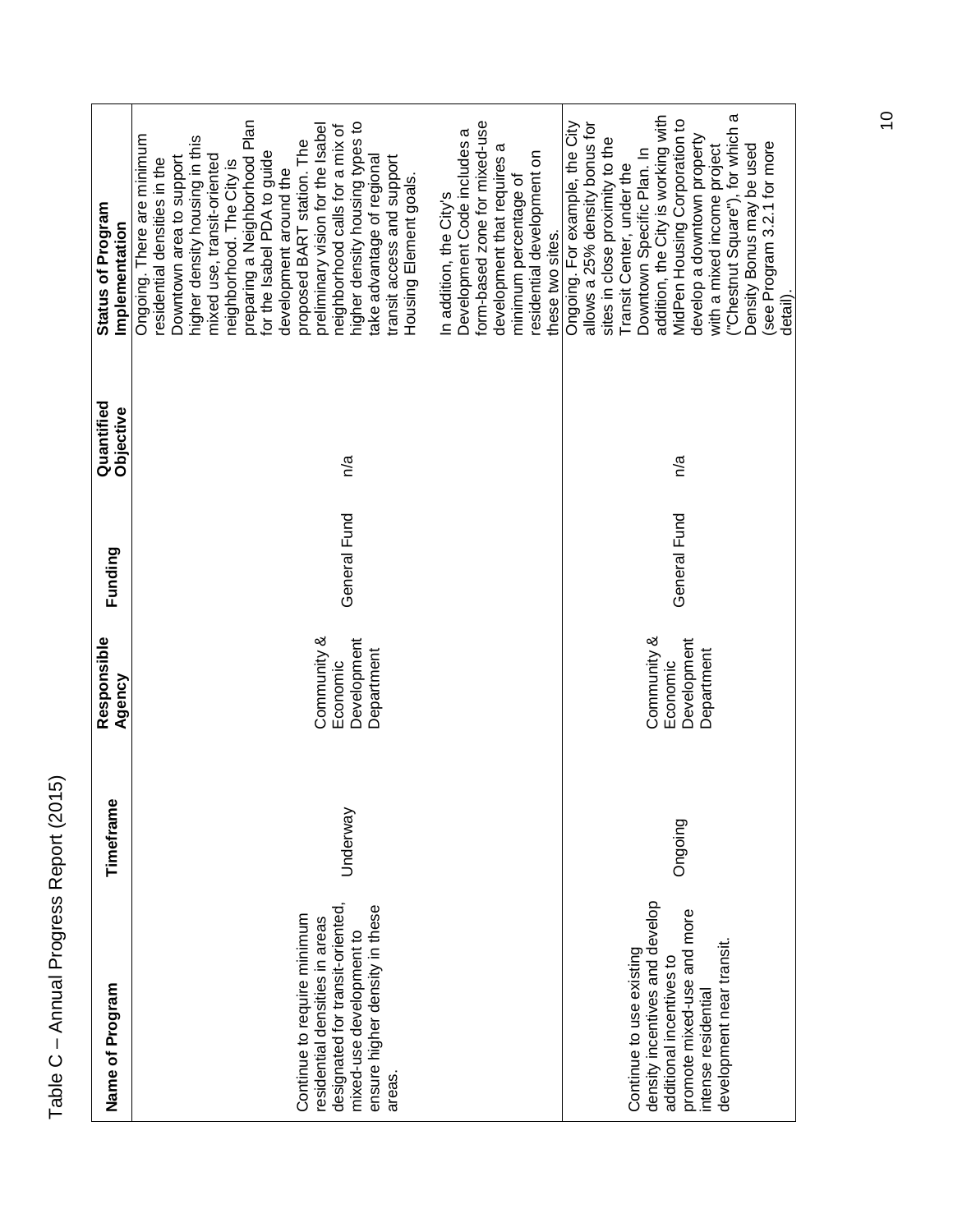| ,                             |
|-------------------------------|
| (200<                         |
|                               |
| )                             |
| Report                        |
|                               |
| いりこく<br>)<br>)<br>)<br>)<br>) |
|                               |
| ١                             |
|                               |
| . IBI IUL                     |
|                               |
|                               |
|                               |
|                               |
|                               |
| 이어                            |
|                               |
|                               |

| Name of Program                                                                                                                                                                                                                                                                                                                                                         | Timeframe                                                                                              | Responsible<br>Agency                                | Funding      | Quantified<br>Objective | <b>Status of Program</b><br>Implementation                                                                                                                                                                                                                                                                                                            |
|-------------------------------------------------------------------------------------------------------------------------------------------------------------------------------------------------------------------------------------------------------------------------------------------------------------------------------------------------------------------------|--------------------------------------------------------------------------------------------------------|------------------------------------------------------|--------------|-------------------------|-------------------------------------------------------------------------------------------------------------------------------------------------------------------------------------------------------------------------------------------------------------------------------------------------------------------------------------------------------|
| Identify additional areas served<br>by transit where density<br>incentives should be<br>encouraged.                                                                                                                                                                                                                                                                     |                                                                                                        |                                                      |              |                         | incentives in the development of<br>as well as for the Eastside PDA<br>Ongoing. The City continues to<br>the Isabel Neighborhood Plan,<br>which includes the Vasco ACE<br>The<br>residential development.<br>City will consider density<br>Greenville BART station.<br>explore opportunities for<br>promoting high density<br>station and a potential |
| the community, and dispersed and integrated throughout the community.<br>Goal 3: Production of Affordable Housing - En                                                                                                                                                                                                                                                  |                                                                                                        |                                                      |              |                         | courage the provision and long-term availability of housing affordable to all economic segments of                                                                                                                                                                                                                                                    |
| Policy 3.1: Facilitate the production of affordable housing through the regulation of and incentives to new development.                                                                                                                                                                                                                                                |                                                                                                        |                                                      |              |                         |                                                                                                                                                                                                                                                                                                                                                       |
| Program 3.1.1: Inclusionary Housing Ordinance                                                                                                                                                                                                                                                                                                                           |                                                                                                        |                                                      |              |                         |                                                                                                                                                                                                                                                                                                                                                       |
| inclusionary housing ordinance.<br>Continue to implement the                                                                                                                                                                                                                                                                                                            | market conditions<br>every 5 years for<br>needed/required<br>Ongoing; review<br>adjustment to<br>or as | Community &<br>Development<br>Department<br>Economic | General Fund | n/a                     | market rate units on-site and/or<br>afforable housing production in<br>with the policy. It continues to<br>paying in-lieu fees to comply<br>Ongoing. Approved projects<br>be a major tool in promoting<br>have been providing below<br>the city.                                                                                                      |
| Continue to require developers<br>to identify the location of<br>inclusionary units.                                                                                                                                                                                                                                                                                    | Ongoing                                                                                                | Development<br>Community &<br>Department<br>Economic | General Fund | n/a                     | Ongoing.                                                                                                                                                                                                                                                                                                                                              |
| conditions. As part of feasibility<br>to choose one of the alternative<br>inclusionary housing ordinance<br>study, the City will evaluate the<br>discretionary review by the City<br>Ordinance to allow developers<br>means of compliance without<br>must-build component of the<br>Update feasibility analysis of<br>to reflect current market<br>inclusionary Housing | market conditions<br>every 5 years for<br>By 2019; review<br>needed/require<br>adjustment to<br>or as  | Community &<br>Development<br>Department<br>Economic | General Fund | n/a                     | assessment basis, per a Market<br>fee became effective January 1,<br>Feasibility Study. The updated<br>housing ordinance in 2013,<br>when the In-Lieu fee was<br>Incomplete. The City last<br>adjusted to a square foot<br>updated the inclusionary<br>2015.                                                                                          |

 $\overline{1}$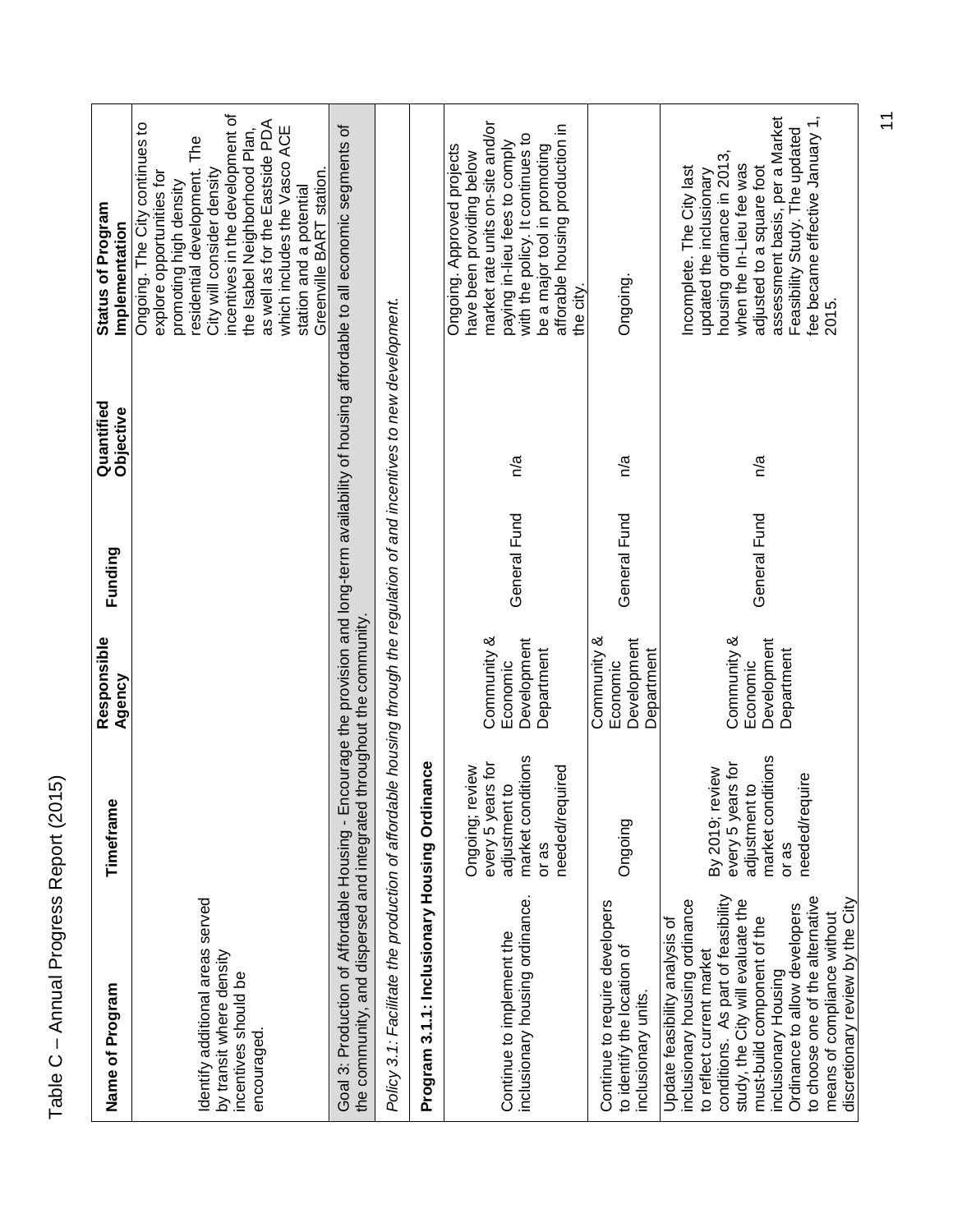| Name of Program                                                                                                                                                                                         | Ф<br>Timefram | Responsible<br>Agency                                | Funding                    | Quantified<br>Objective                                                                         | <b>Status of Program</b><br>Implementation                                                                                                                                                                                                                                                                                                                                                                                                                                                                                                                                                                                                                                                                    |
|---------------------------------------------------------------------------------------------------------------------------------------------------------------------------------------------------------|---------------|------------------------------------------------------|----------------------------|-------------------------------------------------------------------------------------------------|---------------------------------------------------------------------------------------------------------------------------------------------------------------------------------------------------------------------------------------------------------------------------------------------------------------------------------------------------------------------------------------------------------------------------------------------------------------------------------------------------------------------------------------------------------------------------------------------------------------------------------------------------------------------------------------------------------------|
| Council.                                                                                                                                                                                                |               |                                                      |                            |                                                                                                 |                                                                                                                                                                                                                                                                                                                                                                                                                                                                                                                                                                                                                                                                                                               |
| Program 3.1.2: Density Bonuses and Incentives                                                                                                                                                           |               |                                                      |                            |                                                                                                 |                                                                                                                                                                                                                                                                                                                                                                                                                                                                                                                                                                                                                                                                                                               |
| consistent with current State<br>Density Bonus regulations.<br>Continue to ensure new<br>residential projects are                                                                                       | Ongoing.      | Community &<br>Development<br>Department<br>Economic | General Fund               | n/a                                                                                             | Livermore Development Code to<br>reflect State Density Bonus<br>Ongoing. The City updated<br>Chapter 6.02.030 of the                                                                                                                                                                                                                                                                                                                                                                                                                                                                                                                                                                                          |
| Continue to encourage the use<br>Bonus Program and the City's<br>and very-low income housing<br>density incentives for senior<br>of both the State Density                                              | Ongoing       | Community &<br>Development<br>Department<br>Economic | General Fund               | n/a                                                                                             | considering use of the Density<br>Bonus (see Program 3.2.1 for<br>Chestnut Square project is<br>Ongoing. The proposed<br>more detail).<br>regulations.                                                                                                                                                                                                                                                                                                                                                                                                                                                                                                                                                        |
| Policy 3.2: Actively pursue and utilize a variety of funding resources and public/private partnerships in the development or purchase of housing<br>affordable to lower and moderate-income households. |               |                                                      |                            |                                                                                                 |                                                                                                                                                                                                                                                                                                                                                                                                                                                                                                                                                                                                                                                                                                               |
| Program 3.2.1: Affordable Housing Fund                                                                                                                                                                  |               |                                                      |                            |                                                                                                 |                                                                                                                                                                                                                                                                                                                                                                                                                                                                                                                                                                                                                                                                                                               |
| Continue to use the Affordable<br>opportunities for lower income<br>Housing Fund to provide<br>affordable housing<br>households.                                                                        | Ongoing       | Community &<br>Development<br>Department<br>Economic | Housing Fund<br>Affordable | an average of 10<br>development of<br>income units<br>Assist in the<br>to 15 lower-<br>annually | funds, Housing Impact Fees and<br>future new affordable units. The<br>dedication of property as part of<br>MidPen Housing Corporation to<br>acquired and assembled by the<br>submitted an application for the<br>secure key downtown sites for<br>Housing Fund (which includes<br>Inclusionary "In-Lieu" Fees) to<br>develop a 5-acre parcel, was<br>City is currently working with<br>Ongoing. The City has been<br>proposed project ("Chestnut<br>able to utilize its Affordable<br>underutilized and blighted<br>shopping center. MidPen<br>City using the Affordable<br>currently occupied by an<br>entitlement in 2015. The<br>requirement. The site is<br>Housing Fund and the<br>an Affordable Housing |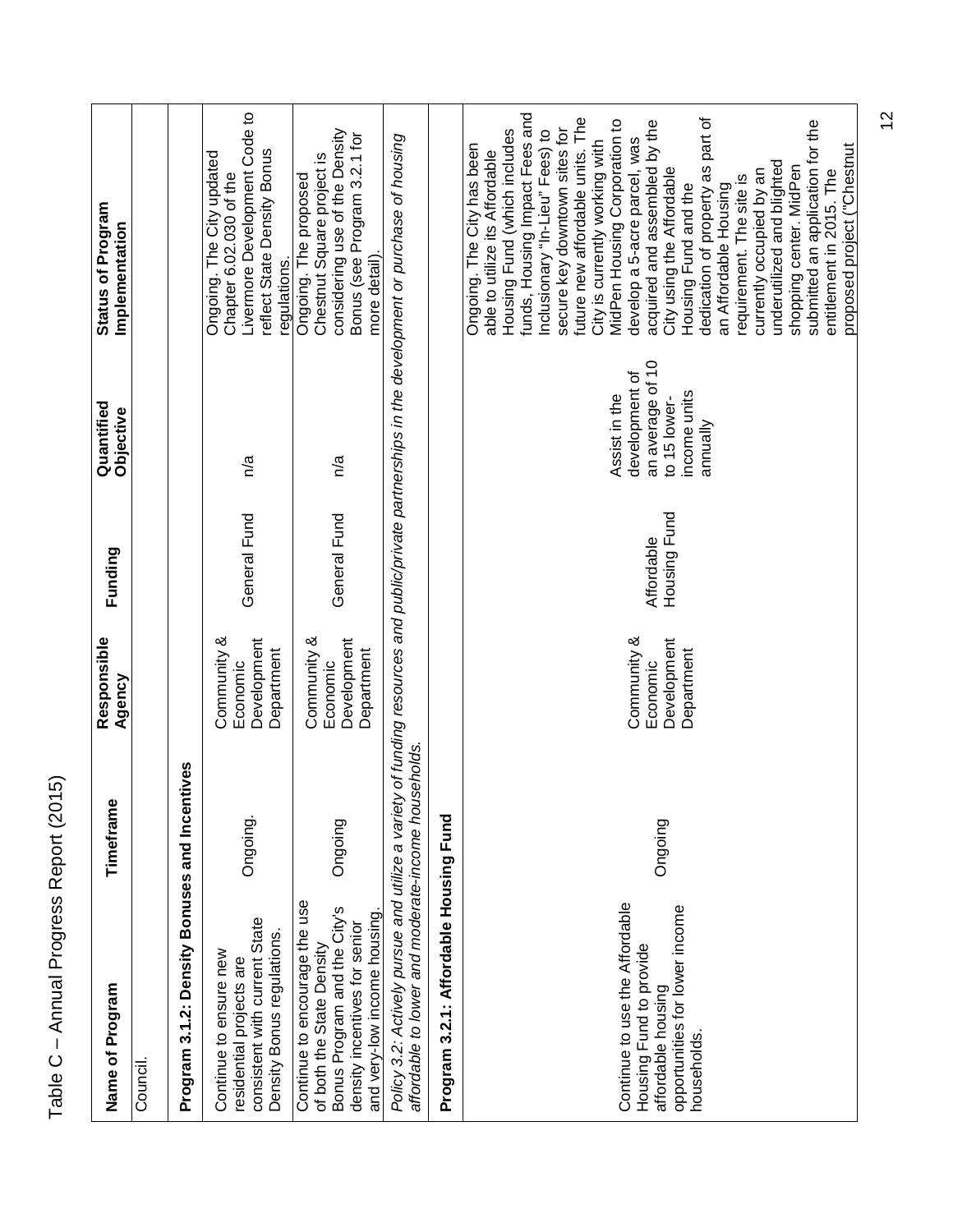| Name of Program                                                                                                                                                         | Timeframe                                                                                                                                                         | Responsible<br>Agency                                | Funding                                       | Quantified<br>Objective | Status of Program<br>Implementation                                                                                                                                                                                                                                                                             |
|-------------------------------------------------------------------------------------------------------------------------------------------------------------------------|-------------------------------------------------------------------------------------------------------------------------------------------------------------------|------------------------------------------------------|-----------------------------------------------|-------------------------|-----------------------------------------------------------------------------------------------------------------------------------------------------------------------------------------------------------------------------------------------------------------------------------------------------------------|
|                                                                                                                                                                         |                                                                                                                                                                   |                                                      |                                               |                         | homeownership opportunities in<br>market-rate townhouses to help<br>units that will be affordable to<br>finance the affordable project<br>Square") includes 116 rental<br>families. The mixed income<br>lower-income seniors and<br>and increase the range of<br>project also proposes 44<br>the Downtown area. |
| Income Housing Impact fee to<br>Continue to apply the Low-<br>Affordable Housing Fund<br>generate funds for the                                                         | Ongoing; as<br>projects are<br>proposed                                                                                                                           | Community &<br>Development<br>Department<br>Economic | General Fund<br>(staff time to<br>administer) |                         | Ongoing.                                                                                                                                                                                                                                                                                                        |
| of In-lieu fees as an alternative<br>Continue to allow the payment<br>compliance method under the<br>Ordinance (with City Council<br>Inclusionary Housing<br>approval). | Ongoing; as<br>projects are<br>proposed                                                                                                                           | Community &<br>Development<br>Department<br>Economic | General Fund<br>(staff time to<br>administer) |                         | site units and paying in-lieu fees<br>with a development agreement.<br>to comply with the Inclusionary<br>combination of subsidizing on-<br>approved Brisa Neighborhood<br>Housing policy, in accordance<br>Ongoing. For example, the<br>project (465 units) used a                                             |
| æ<br>Income Housing Impact fees<br>housing market and adjust if<br>major changes occur in the<br>Review the In lieu and Low<br>warranted                                | By 2018, ongoing,<br>as the<br>market develops/<br>reinstituting an<br>$\overline{5}$<br>feasibility of<br>monitor the<br>rental units<br>impact fee<br>improves. | Community &<br>Development<br>Department<br>Economic | General Fund                                  |                         | Ongoing.                                                                                                                                                                                                                                                                                                        |
| affordable housing programs.<br>sources and opportunities to<br>leverage existing funding to<br>Explore additional funding<br>increase resources for                    | (see<br>3.3)<br>monitoring<br>Program 1<br>Ongoing                                                                                                                | Community &<br>Development<br>Department<br>Economic | General Fund                                  |                         | Strategy (Plan Bay Area), which<br>as a potential source of funding.<br>Communities Program (AHSC)<br>The City has designated three<br>training on HCD's Affordable<br>Ongoing. Staff has received<br>Sustainable Communities<br>Housing and Sustainable<br>PDA's under the regional<br>may provide additional  |

Table C - Annual Progress Report (2015) Table C – Annual Progress Report (2015)

 $\mathsf{r}$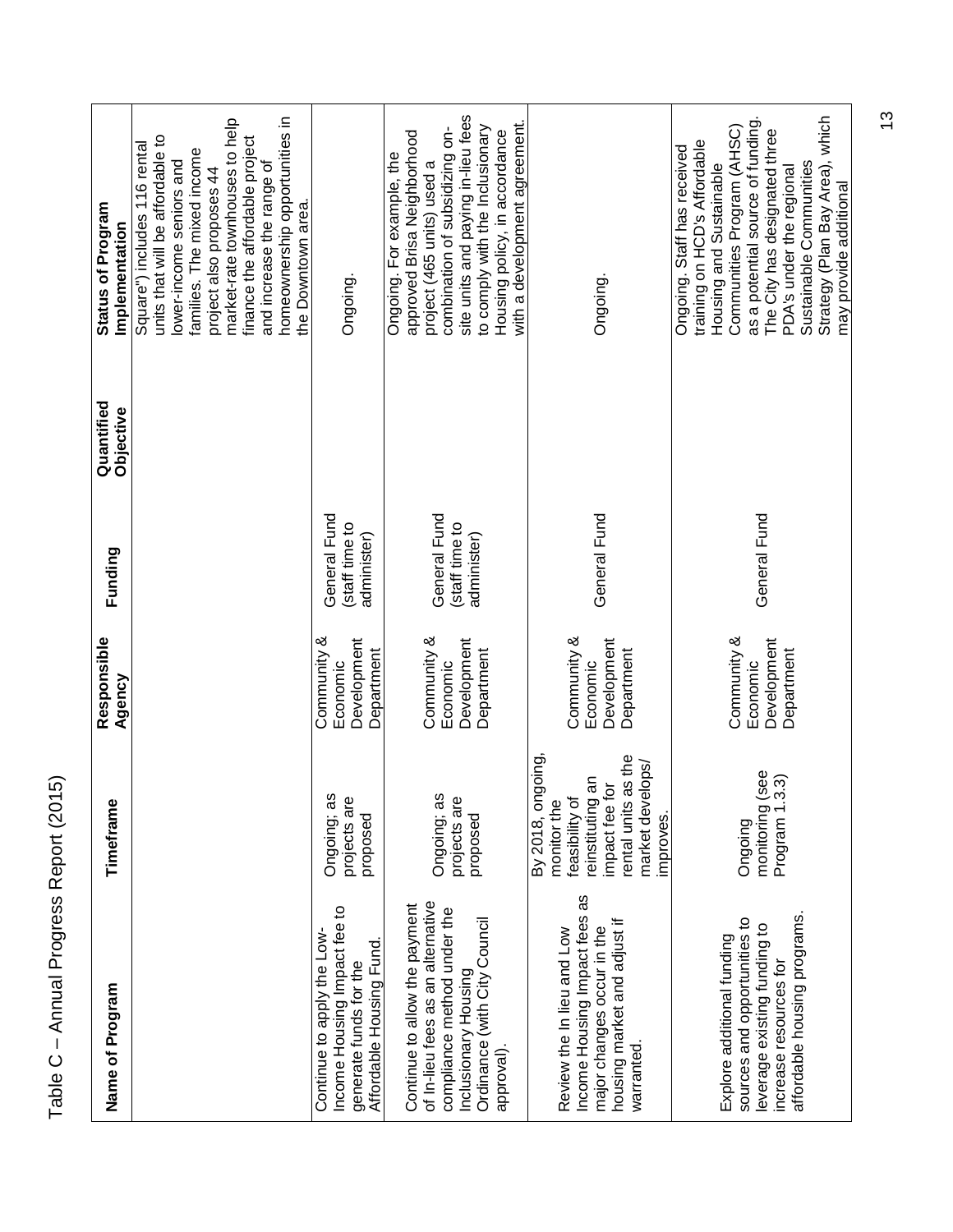| Name of Program                                                                                                                                                                                                                                                                                                                                 | Timeframe                               | Responsible<br>Agency                                | Funding                                           | Quantified<br>Objective | Status of Program<br>Implementation                                                                                                                                                                                                                                                                                                                                                                                   |
|-------------------------------------------------------------------------------------------------------------------------------------------------------------------------------------------------------------------------------------------------------------------------------------------------------------------------------------------------|-----------------------------------------|------------------------------------------------------|---------------------------------------------------|-------------------------|-----------------------------------------------------------------------------------------------------------------------------------------------------------------------------------------------------------------------------------------------------------------------------------------------------------------------------------------------------------------------------------------------------------------------|
|                                                                                                                                                                                                                                                                                                                                                 |                                         |                                                      |                                                   |                         | opportunities.                                                                                                                                                                                                                                                                                                                                                                                                        |
| Program 3.2.2: Acquire Land for Affordabl                                                                                                                                                                                                                                                                                                       | e Housing                               |                                                      |                                                   |                         |                                                                                                                                                                                                                                                                                                                                                                                                                       |
| compliance method under the<br>sources to increase the City's<br>properties to be set aside for<br>Ordinance (with City Council<br>dedication as an alternative<br>inventory of City-controlled<br>Utilize a variety of funding<br>Continue to allow land<br>future development of<br>Inclusionary Housing<br>affordable housing.<br>approval). | Ongoing                                 | Community &<br>Development<br>Department<br>Economic | Housing Fund,<br>CDBG, and<br>Affordable<br>HOME. | n/a                     | future development of affordable<br>The City owns four project sites<br>acquire any new land for this<br>(total of 18 parcels) for the<br>housing. The City did not<br>purpose in 2014 or 2015                                                                                                                                                                                                                        |
| Program 3.2.3: Partner with Affordable Housing Developers                                                                                                                                                                                                                                                                                       |                                         |                                                      |                                                   |                         |                                                                                                                                                                                                                                                                                                                                                                                                                       |
| regional agencies to facilitate<br>applicable federal, state and<br>the development of quality<br>Coordinate with nonprofit<br>housing developers and<br>affordable housing.                                                                                                                                                                    | Ongoing; as<br>projects are<br>proposed | Community &<br>Development<br>Department<br>Economic | General Fund<br>(staff time)                      | n/a                     | Ongoing.                                                                                                                                                                                                                                                                                                                                                                                                              |
| Continue to foster relationships<br>developers active in the region.<br>with nonprofit housing                                                                                                                                                                                                                                                  | opportunities arise<br>Ongoing; as      | Community &<br>Development<br>Department<br>Economic | General Fund                                      | n/a                     | partnerships, as City-owned site<br>based and regional committees<br>Affordable Housing Fund. Staff<br>to address housing needs (see<br>arise, and as projects propose<br>Staff sends out Requests for<br>participation in community-<br>development opportunities<br>also communicates with<br>developers and housing<br>support from the City's<br>services providers via<br>Proposals (RFPs) for<br>Goal 6 below). |
|                                                                                                                                                                                                                                                                                                                                                 |                                         |                                                      |                                                   |                         |                                                                                                                                                                                                                                                                                                                                                                                                                       |

Table C - Annual Progress Report (2015) Table C – Annual Progress Report (2015)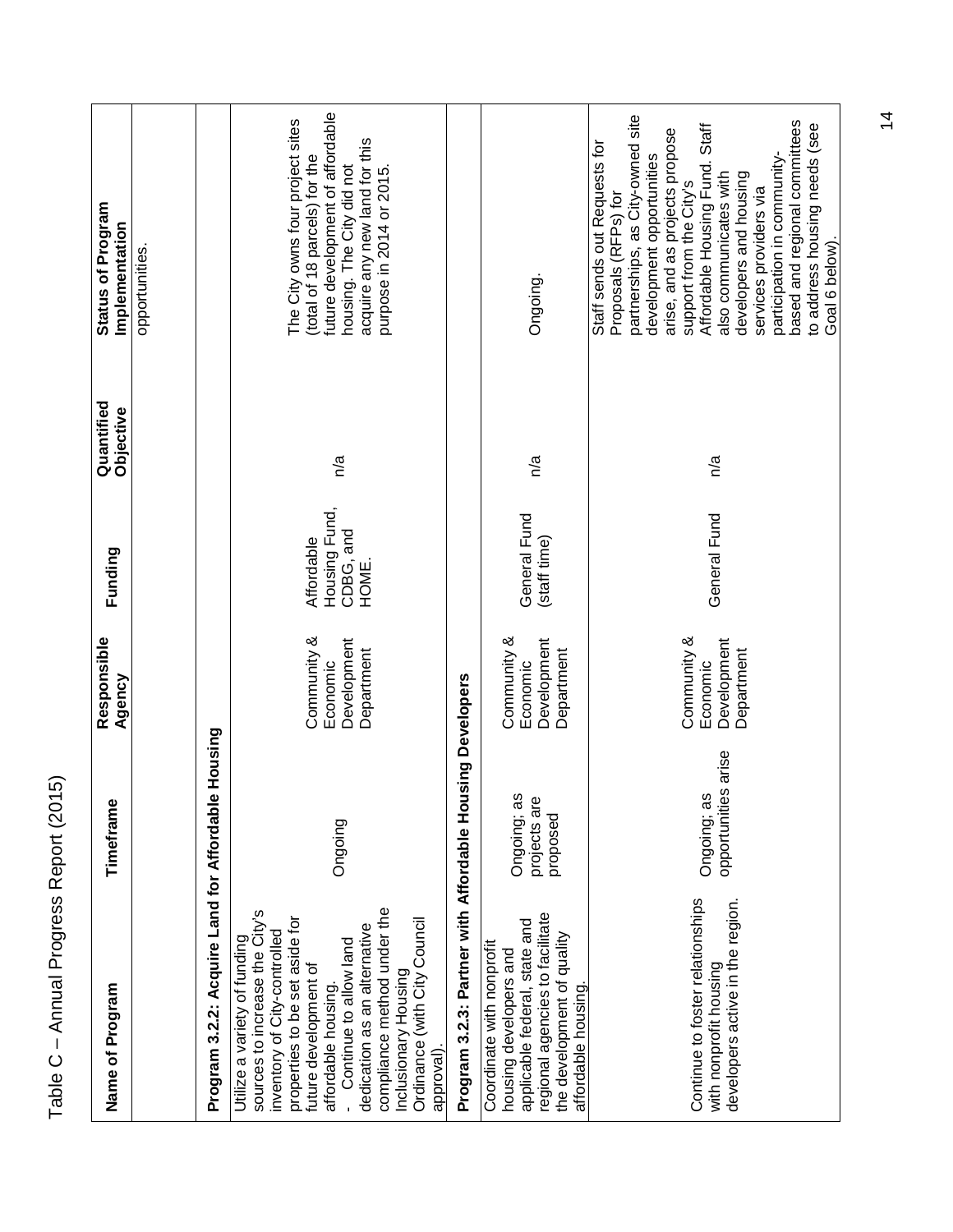| Name of Program                                                                                                                                                                                                                                                                                                                                           | Timeframe                                                                                                                     | Responsible<br>Agency                                | Funding                    | Quantified<br>Objective                                                                         | Status of Program<br>Implementation                                                                                                                                                                                                                                                                                                                                                                                                                                                                                                                    |
|-----------------------------------------------------------------------------------------------------------------------------------------------------------------------------------------------------------------------------------------------------------------------------------------------------------------------------------------------------------|-------------------------------------------------------------------------------------------------------------------------------|------------------------------------------------------|----------------------------|-------------------------------------------------------------------------------------------------|--------------------------------------------------------------------------------------------------------------------------------------------------------------------------------------------------------------------------------------------------------------------------------------------------------------------------------------------------------------------------------------------------------------------------------------------------------------------------------------------------------------------------------------------------------|
| Program 3.2.4: Conversion of Market-Rate                                                                                                                                                                                                                                                                                                                  |                                                                                                                               | to Affordable Units                                  |                            |                                                                                                 |                                                                                                                                                                                                                                                                                                                                                                                                                                                                                                                                                        |
| increase the existing affordable<br>Continue to provide financial<br>organizations to convert and<br>resources to non-profit<br>housing stock.                                                                                                                                                                                                            | partners to identify<br>coordination with<br>Ongoing; with<br>development<br>properties<br>non-profit<br>potential<br>monthly | Community &<br>Development<br>Department<br>Economic | Housing Fund<br>Affordable | conversion of 2 to<br>market-rate to<br>affordable per<br>Assist in the<br>3 units from<br>year | a 5-unit<br>assistance for the conversion of<br>In 2014, the City provided Hello<br>The<br>Program 1.3.3 for details).<br>City was unable to provide<br>Housing with two loans to<br>units from market-rate to<br>acquire and rehabilitate<br>affordable housing (see<br>multi-family property for<br>affordable in 2015.                                                                                                                                                                                                                              |
| Program 3.2.5: Subsidies and Incentives                                                                                                                                                                                                                                                                                                                   |                                                                                                                               |                                                      |                            |                                                                                                 |                                                                                                                                                                                                                                                                                                                                                                                                                                                                                                                                                        |
| through the Affordable Housing<br>affordable units, direct subsidy<br>to affordable housing projects,<br>Continue to provide subsidies<br>affordability and serve special<br>prioritizing those that provide<br>- Consider fee waivers for<br>Fund, or providing land<br>reserved for affordable<br>the greatest level of<br>needs households.<br>housing | opportunities arise<br>annual Housing &<br>Human Services<br>Grant allocation<br>Ongoing; as<br>and through<br>process        | Community &<br>Development<br>Department<br>Economic | Housing Fund<br>Affordable | n/a                                                                                             | of housing affordable to low and<br>is expected to provide 116 units<br>examples). In addition, the City<br>Chestnut Square project, which<br>Ongoing. The City continues to<br>owns four project sites (total of<br>that meet city goals to provide<br>working with MidPen's on the<br>housing. The City is currently<br>Programs 1.3.3 and 3.3.3 for<br>provide subsidies to projects<br>very low income households<br>(see Program 3.2.1 for more<br>development of affordable<br>18 parcels) for the future<br>affordable housing (see<br>detail). |
| exemption for projects with at<br>units; emphasize affordable<br>least 35% very-low income<br>projects during competitive<br>Continue to allow the HIP<br>years.                                                                                                                                                                                          | Ongoing; as<br>projects are<br>proposed                                                                                       | Community &<br>Development<br>Department<br>Economic | General Fund               | n/a                                                                                             | Ongoing.                                                                                                                                                                                                                                                                                                                                                                                                                                                                                                                                               |
| Continue to allow developers of<br>affordable units to amortize the<br>payment of applicable                                                                                                                                                                                                                                                              | Ongoing; as<br>projects are<br>proposed                                                                                       | Community &<br>Development<br>Economic               | General Fund               | n/a                                                                                             | Ongoing.                                                                                                                                                                                                                                                                                                                                                                                                                                                                                                                                               |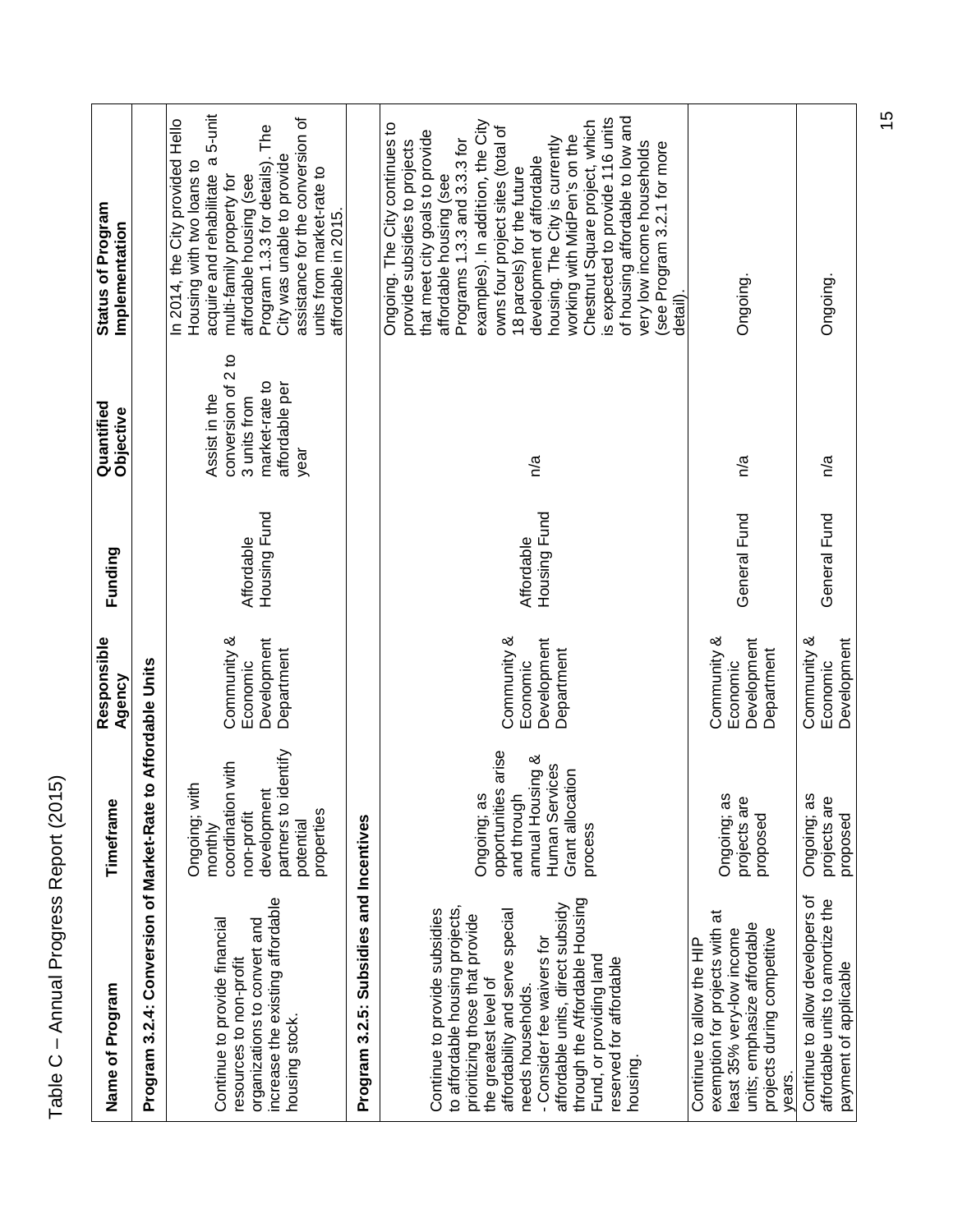|                                         | Pesnonsihle |
|-----------------------------------------|-------------|
|                                         |             |
| Table C – Annual Progress Report (2015) |             |
|                                         |             |

| Name of Program                                                                                                                                                              | Timeframe                                                                                    | Responsible<br>Agency                                | Funding                    | Quantified<br>Objective                                                                                                                                        | Status of Program<br>Implementation                                                                                                                                                                                                                                                                                                                     |
|------------------------------------------------------------------------------------------------------------------------------------------------------------------------------|----------------------------------------------------------------------------------------------|------------------------------------------------------|----------------------------|----------------------------------------------------------------------------------------------------------------------------------------------------------------|---------------------------------------------------------------------------------------------------------------------------------------------------------------------------------------------------------------------------------------------------------------------------------------------------------------------------------------------------------|
| development impact fees over<br>time to help meet affordable<br>housing targets.                                                                                             |                                                                                              | Department                                           |                            |                                                                                                                                                                |                                                                                                                                                                                                                                                                                                                                                         |
| developers to discuss incentive<br>Continue to meet regularly with<br>information at workshops.<br>opportunities and provide                                                 | Ongoing; annually<br>at a minimum                                                            | Development<br>Community &<br>Department<br>Economic | General Fund               | n/a                                                                                                                                                            | Ongoing.                                                                                                                                                                                                                                                                                                                                                |
| Program 3.2.6: Public Outreach                                                                                                                                               |                                                                                              |                                                      |                            |                                                                                                                                                                |                                                                                                                                                                                                                                                                                                                                                         |
| Improve communication with<br>processes that support the<br>production of affordable<br>awareness of policies,<br>programs, and permit<br>the public to increase<br>housing. | community-based<br>Ongoing; monthly<br>⊇.<br>distribute info<br>participation<br>meetings to | Community &<br>Development<br>Department<br>Economic | General Fund               | n/a                                                                                                                                                            | Ongoing.                                                                                                                                                                                                                                                                                                                                                |
| Policy 3.3: Provide housing assistance to lower                                                                                                                              |                                                                                              |                                                      |                            | and moderate-income households and other households with special needs.                                                                                        |                                                                                                                                                                                                                                                                                                                                                         |
| Program 3.3.1: First-Time Homebuyer Down                                                                                                                                     |                                                                                              | Payment Assistance Program                           |                            |                                                                                                                                                                |                                                                                                                                                                                                                                                                                                                                                         |
| financing to low- and moderate-<br>Continue to provide mortgage<br>income first-time homebuyers.<br>assistance for down payment,<br>closing costs, and secondary             | 2022<br>2015 through                                                                         | Community &<br>Development<br>Department<br>Economic | Housing Fund<br>Affordable | moderate-income<br>Time Homebuyer<br>average of 10-15<br>Assistance to an<br>Down Payment<br>provide First-<br>Continue to<br>households<br>annually<br>ow and | Mortgage Assistance Program.<br>The City also helped advertise<br>Assistance Loan Program and<br>the Tri-Valley Down Payment<br>Assistance Program."<br>provided eight down payment<br>moderate income first-time<br>mortgage loans to low and<br>Ongoing. In 2015, the City<br>homebuyers through its<br>the CalHome Mortgage<br>assistance and second |
| Continue to target persons with<br>disabilities for participation in<br>the program.                                                                                         | Ongoing                                                                                      | Community &<br>Development<br>Department<br>Economic | Housing Fund<br>Affordable | n/a                                                                                                                                                            | Ongoing                                                                                                                                                                                                                                                                                                                                                 |
| program on the City's website,<br>provide information about the<br>newsletter, through e-mail<br>Continue to promote and                                                     | Ongoing                                                                                      | Community &<br>Development<br>Department<br>Economic | General Fund               | n/a                                                                                                                                                            | Ongoing.                                                                                                                                                                                                                                                                                                                                                |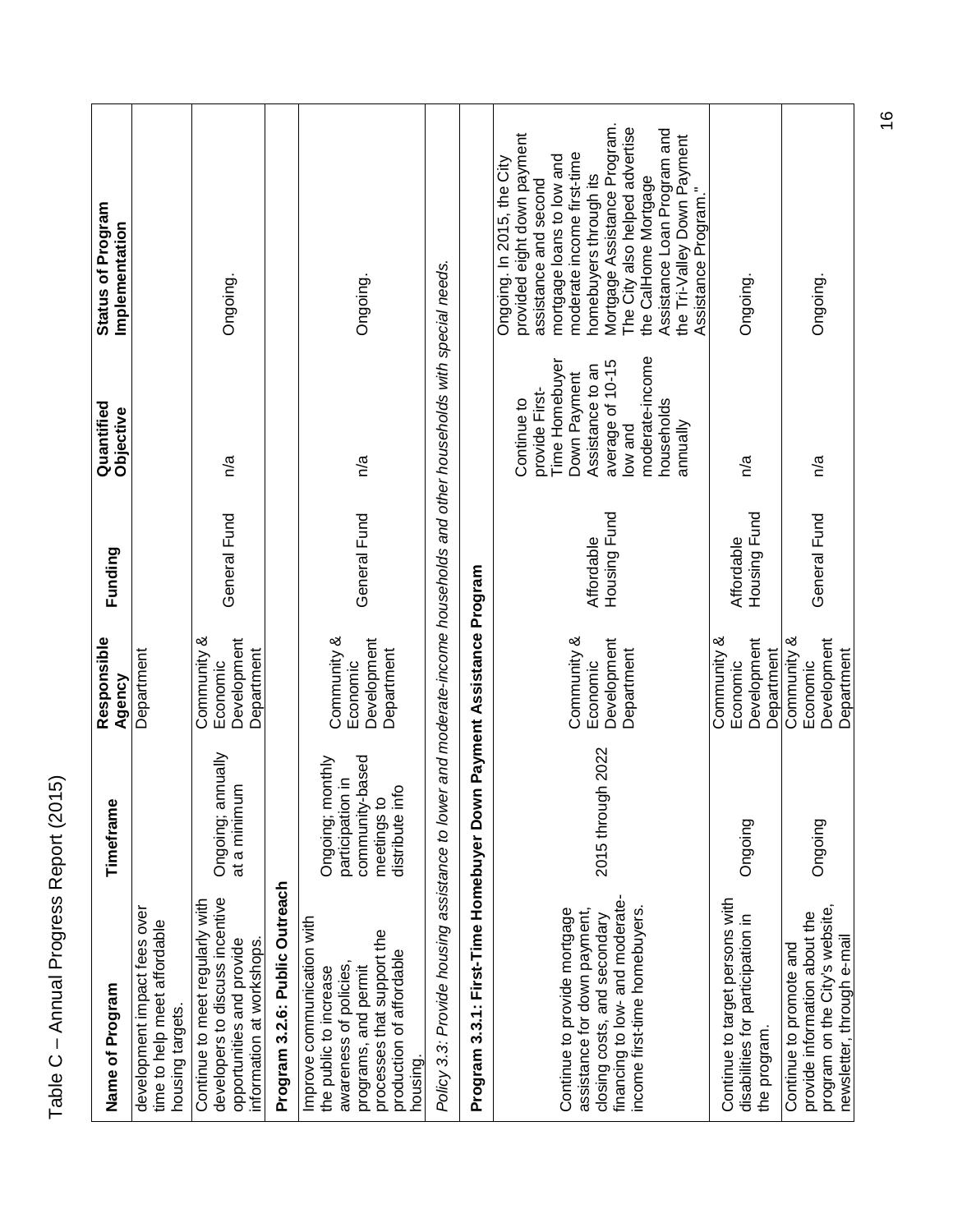| Í<br>š<br>J        |
|--------------------|
| こくく                |
| いくこく<br>١          |
| $\frac{1}{2}$      |
|                    |
| (<br>$\frac{1}{5}$ |

| Name of Program                                                                                                                                                                                                                                                                                                                                                                                                                                                                                   | Timeframe                                             | Responsible<br>Agency                                                                         | Funding                                              | Quantified<br>Objective | <b>Status of Program</b><br>Implementation                                                                                                                                                                       |
|---------------------------------------------------------------------------------------------------------------------------------------------------------------------------------------------------------------------------------------------------------------------------------------------------------------------------------------------------------------------------------------------------------------------------------------------------------------------------------------------------|-------------------------------------------------------|-----------------------------------------------------------------------------------------------|------------------------------------------------------|-------------------------|------------------------------------------------------------------------------------------------------------------------------------------------------------------------------------------------------------------|
| distribution, local advertising,<br>handouts at the City's permit<br>and with brochures and<br>center counter.                                                                                                                                                                                                                                                                                                                                                                                    |                                                       |                                                                                               |                                                      |                         |                                                                                                                                                                                                                  |
| Program 3.3.2: Rental Assistance                                                                                                                                                                                                                                                                                                                                                                                                                                                                  |                                                       |                                                                                               |                                                      |                         |                                                                                                                                                                                                                  |
| maintain the Section 8 Rental<br>Pursue additional funding to<br>rental assistance programs.<br>enhance support for other<br>Assistance Program and                                                                                                                                                                                                                                                                                                                                               | Ongoing                                               | Community &<br>Development<br>Authority and<br>Department<br>Economic<br>Livermore<br>Housing | General Fund                                         | n/a                     | Ongoing. City currently provides<br>Square development for up to<br>Moderate Income households<br>Workforce Housing Program.<br>opportunities in the Station<br>(120% AMI) through its<br>five work force rental |
| funds as needed to the LHA to<br>Continue to provide capital<br>upgrade rental housing owned<br>and/or increase the amount of<br>acquisition and administrative<br>very-low income households,<br>households assisted through<br>Authority (LHA) to maintain<br>rental housing available to<br>assistance to the Advisory<br>and managed by the LHA.<br>Assist Livermore Housing<br>as well as the amount of<br>assistance with property<br>the Section 8 program:<br>Provide technical<br>Board. | meetings with LHA<br>Ongoing; monthly<br>coordination | Community &<br>Development<br>Department<br>Economic                                          | General Fund,<br>Housing Fund,<br>Affordable<br>CDBG | n/a                     | Livermore Housing Authority for<br>City allocated \$112,000 to the<br>Ongoing. In FY 2015-16, the<br>Bluebell, Chestnut, and Los<br>renovation activities at the<br>Posadas Apartments                           |
| newsletter and brochures at the<br>Provide information on LHA<br>property owners, and possible<br>permit center and other public<br>Continue to advertise the<br>program through the City's<br>Increase promotion of the<br>development community,<br>Section 8 program to the<br>on City's website.<br>participants.                                                                                                                                                                             | æ<br>information<br>needed or<br>annually<br>Update   | Community &<br>Development<br>Department<br>Economic                                          | General Fund                                         | n/a                     | Ongoing.                                                                                                                                                                                                         |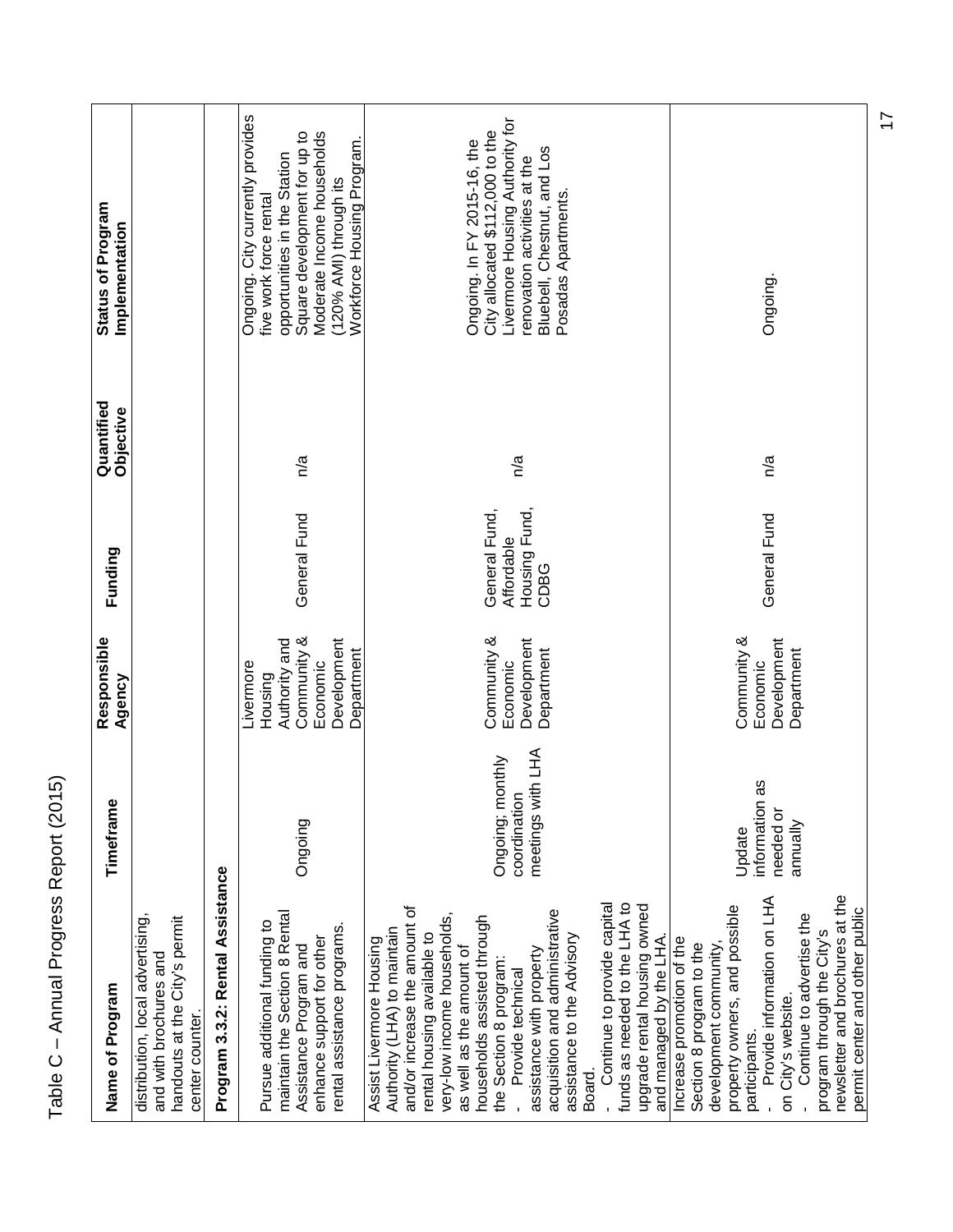| ľ<br>J<br>$\mathbf{I}$<br>č |
|-----------------------------|
|                             |
| ׆<br>ح<br>ح<br>ı            |
| いくろくり<br>١                  |
| Ì                           |
| <u>י</u><br>וומו            |
|                             |
| ١<br>ا<br>م                 |
|                             |

| Name of Program                                                                                                                                                                                                                                                                                                       | Timeframe                                                                               | Responsible<br>Agency                                | Funding                                                      | Quantified<br>Objective                                                                        | Status of Program<br>Implementation                                                                                                                                                                                                                                                                                                       |
|-----------------------------------------------------------------------------------------------------------------------------------------------------------------------------------------------------------------------------------------------------------------------------------------------------------------------|-----------------------------------------------------------------------------------------|------------------------------------------------------|--------------------------------------------------------------|------------------------------------------------------------------------------------------------|-------------------------------------------------------------------------------------------------------------------------------------------------------------------------------------------------------------------------------------------------------------------------------------------------------------------------------------------|
| counters                                                                                                                                                                                                                                                                                                              |                                                                                         |                                                      |                                                              |                                                                                                |                                                                                                                                                                                                                                                                                                                                           |
| voucher programs with aim of<br>Support partners that provide<br>opportunities for recipients of<br>outreach to landlords about<br>increasing housing<br>rental assistance.                                                                                                                                           | coordination with<br>Ongoing; annual<br>i and<br>workshops<br>other cities<br>quarterly | Community &<br>Development<br>Department<br>Economic | General Fund                                                 | hold one annual<br>outreach event<br>Collaborate to<br>for landlords.                          | Ongoing.                                                                                                                                                                                                                                                                                                                                  |
| Program 3.3.3: Homelessness Prevention                                                                                                                                                                                                                                                                                | and Intervention                                                                        |                                                      |                                                              |                                                                                                |                                                                                                                                                                                                                                                                                                                                           |
| ᡕᡦ<br>Amend the Development Code<br>same permit requirements as<br>tables, listing transitional and<br>residential use subject to the<br>housing and update the use<br>residential use of the same<br>transitional and supportive<br>to modify the definition of<br>supportive housing as a<br>type in the same zone. | Element adoption<br>at the<br>time of Housing<br>Completed<br>(2015)                    | Community &<br>Development<br>Department<br>Economic | General Fund                                                 | n/a                                                                                            | Complete.                                                                                                                                                                                                                                                                                                                                 |
| management) to emancipated<br>Continue to provide support<br>(rental subsidies and case<br>youth through Project<br>Independence                                                                                                                                                                                      | annual Housing &<br>Ongoing; through<br>Human Services<br>Grant allocation<br>process   | Community &<br>Development<br>Department<br>Economic | <b>HOME</b> funds<br>CDBG and                                | Assistance to six<br>annually through<br>Independence<br>the Project<br>individuals<br>program | to implement both programs and<br>Project Independence Programs<br>amount to Abode in FY2014-15<br>reductions from HUD, the City<br>phase them into a "Housing<br>First" model. In FY2014-15,<br>Abode assisted 10 families.<br>and to award one funding<br>Housing Scholarship and<br>has chosen to merge the<br>Ongoing. Due to funding |
| prevention/intervention support<br>services and rental assistance<br>through Abode Services' AC<br>Provide homelessness<br>Impact program                                                                                                                                                                             | Ongoing; monthly<br>coordination with<br>Alameda County                                 | Community &<br>Development<br>Department<br>Economic | Housing Fund,<br>General Fund,<br>County Funds<br>Affordable | annually through<br>Assistance to 10<br>the AC Impact<br>individuals<br>program                | Ongoing. AC impact is providing<br>homelessness in Livermore for<br>homeless persons. Each client<br>have maintained their housing<br>housing to seven chronically<br>at least 10 years. All clients<br>was previously experienced<br>since entering the program.                                                                         |

 $\frac{8}{18}$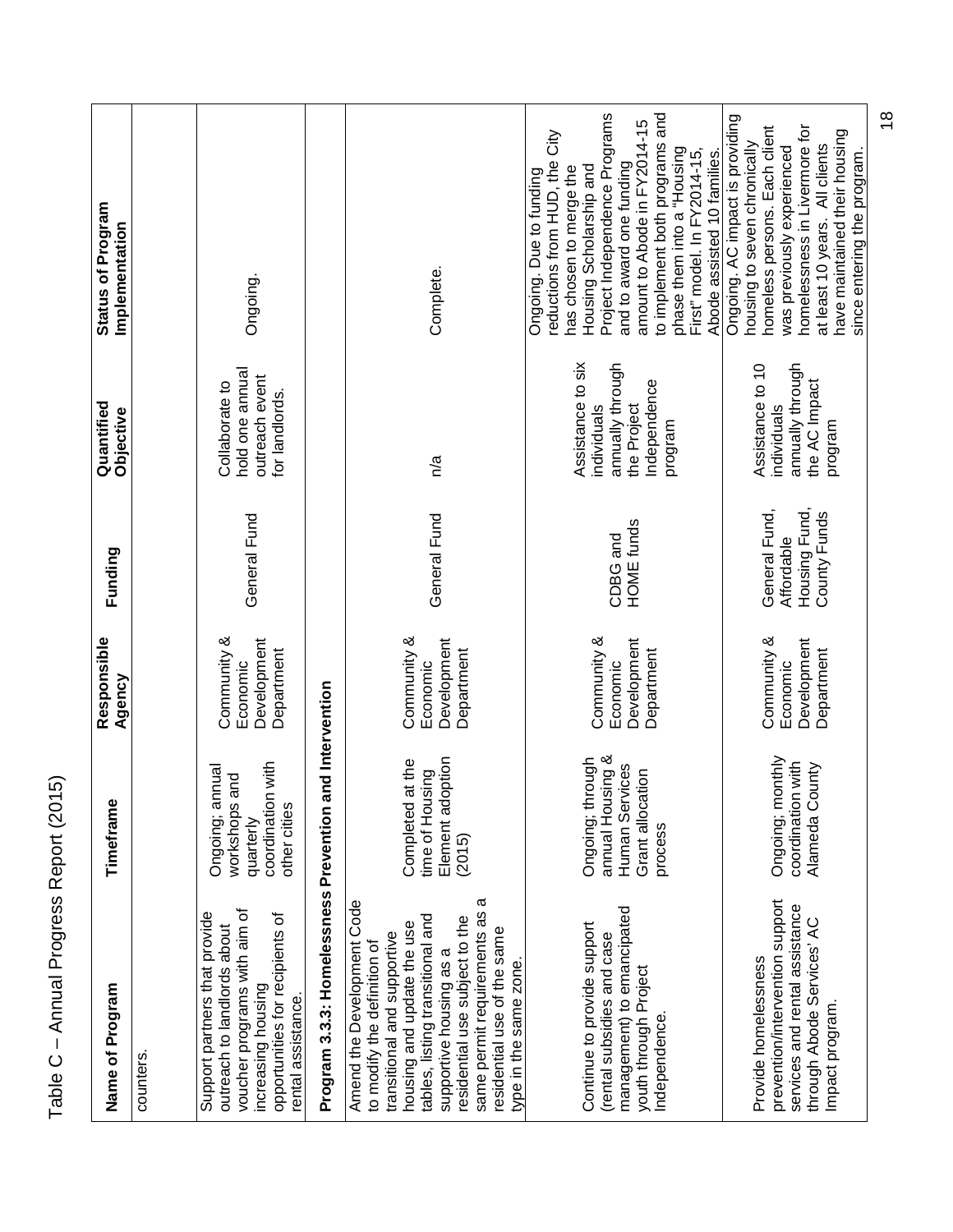| Name of Program                                                                                                                                              | Timeframe                                                                             | Responsible<br>Agency                                                         | Funding                       | Quantified<br>Objective                                                                                    | Status of Program<br>Implementation                                                                                                                                                                                                                                                                                                                 |
|--------------------------------------------------------------------------------------------------------------------------------------------------------------|---------------------------------------------------------------------------------------|-------------------------------------------------------------------------------|-------------------------------|------------------------------------------------------------------------------------------------------------|-----------------------------------------------------------------------------------------------------------------------------------------------------------------------------------------------------------------------------------------------------------------------------------------------------------------------------------------------------|
| homelessness through ECHO<br>Provide rental subsidies and<br>related assistance to<br>households at risk of<br>Housing.                                      | annual Housing &<br>Ongoing; through<br>Human Services<br>Grant allocation<br>process | Community &<br>Development<br>Department<br>Economic                          | <b>HOME</b> funds<br>CDBG and | Assistance to 10<br>annually through<br>Echo Housing's<br>individuals<br>prevention<br>homeless<br>program | new program that provides up to<br>served 4 households in FY2014-<br>funding to ECHO Housing for a<br>18 months of rental assistance<br>families so they do not fall into<br>\$80,000 of HOME and CDBG<br>homelessness. The program<br>Ongoing. The City provided<br>and case management to<br>15.                                                  |
| providers of homeless services,<br>the faith-based community and<br>Facilitate the coordination of<br>building upon the Mayor's<br>Homeless Summit.          | Ongoing; through<br>subcommittee<br>City-hostec<br>meetings                           | Community &<br>Development<br>Department<br>Economic                          | General Fund                  | n/a                                                                                                        | assisted in the development and<br>adults experiencing homeless in<br>Center during winter months for<br>homelessness in October 2015.<br>survey of persons experiencing<br>providers of homeless services<br>Four churches coordinate to<br>provide a rotating Warming<br>implementation of the city's<br>Faith based and non-profit<br>Livermore. |
| connect homeless individuals<br>(HSO) Team to proactively<br>Homeless Street Outreach<br>Support the efforts of the<br>to resources.                         | Ongoing; monthly<br>oversight and<br>coordination                                     | Community &<br>Development<br>Department<br>Department,<br>Economic<br>Police | General Fund                  | n/a                                                                                                        | HSO Team in 2014. In FY 2014,<br>Abode Services to establish the<br>people and provided housing to<br>The City provided funding to<br>the team engaged with 135<br>seven individuals.                                                                                                                                                               |
| Goal 4: Preservation and Improvement of Affordable Housing - Preserve and improve the existing stock of affordable housing and residential<br>neighborhoods. |                                                                                       |                                                                               |                               |                                                                                                            |                                                                                                                                                                                                                                                                                                                                                     |
| Policy 4.1: Improve the quality of existing affordable housing.                                                                                              |                                                                                       |                                                                               |                               |                                                                                                            |                                                                                                                                                                                                                                                                                                                                                     |
| Program 4.1.1: Minor Home Repair Program                                                                                                                     |                                                                                       |                                                                               |                               |                                                                                                            |                                                                                                                                                                                                                                                                                                                                                     |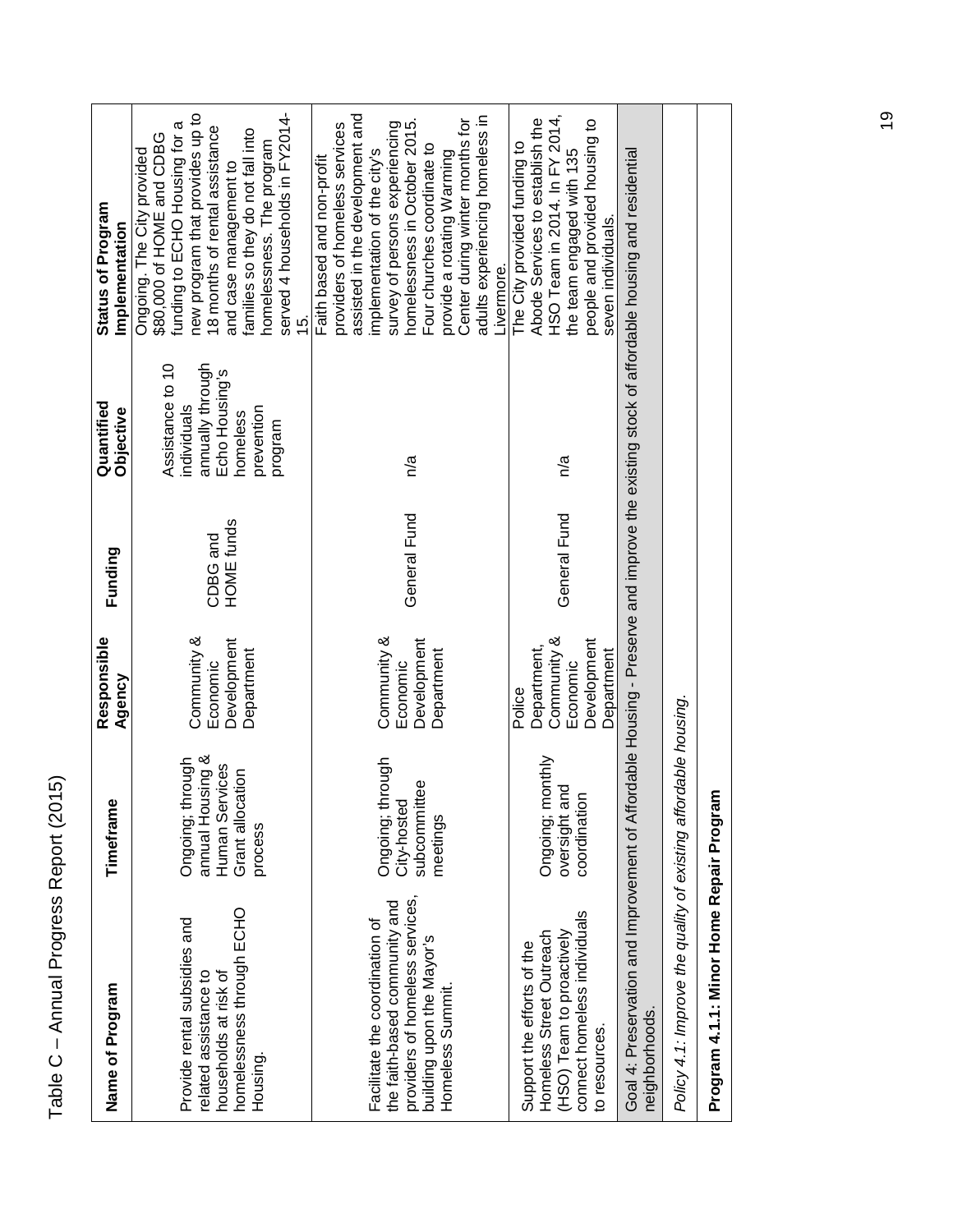| Name of Program                                                                                                                                                                                                                                                                                                | Timeframe                                                                                                                                 | Responsible<br>Agency                                | Funding                                   | Quantified<br>Objective                                                                                           | Status of Program<br>Implementation                                                                   |
|----------------------------------------------------------------------------------------------------------------------------------------------------------------------------------------------------------------------------------------------------------------------------------------------------------------|-------------------------------------------------------------------------------------------------------------------------------------------|------------------------------------------------------|-------------------------------------------|-------------------------------------------------------------------------------------------------------------------|-------------------------------------------------------------------------------------------------------|
| cover the cost of minor repairs<br>occupants of mobile homes to<br>and<br>rehabilitation grants to lower<br>such as plumbing, weather<br>accessibility improvements.<br>stripping, electrical work,<br>income households and<br>Continue to provide                                                            | applicants through<br>Ongoing; through<br>identification of<br>Neighborhood<br>Preservation<br>contacts and<br>requests for<br>assistance | Community &<br>Development<br>Department<br>Economic | CDBG, HOME,<br>Housing Fund<br>Affordable | $24 -$<br>Assistance to<br>units and 6-8<br>lower income<br>mobile home<br>32 owners of<br>households<br>annually | Ongoing. The City assisted four<br>households through this<br>program in 2015.                        |
| website, newsletter, targeted<br>distributed at public counters<br>program through the City's<br>Continue to advertise the<br>mailings, and brochures<br>and to local agencies                                                                                                                                 | Ongoing                                                                                                                                   | Community &<br>Development<br>Department<br>Economic | General Fund                              | n/a                                                                                                               | Ongoing.                                                                                              |
| Program 4.1.2: Owner-Occupied Housing                                                                                                                                                                                                                                                                          |                                                                                                                                           | Rehabilitation Loan Program                          |                                           |                                                                                                                   |                                                                                                       |
| ramps, support rail systems, or<br>income households in the form<br>of deferred payment loans for<br>major repairs (roof, furnace,<br>housing occupied by elderly<br>Provide assistance to lower<br>electrical, plumbing), or for<br>security/safety devices in<br>installation of wheelchair<br>and disabled. | 2015 through 2022                                                                                                                         | Community &<br>Development<br>Department<br>Economic | CDBG, HOME,<br>Housing Fund<br>Affordable | Assistance to 3-4<br>lower income<br>households<br>annually                                                       | Ongoing. The City assisted six<br>households through this<br>program in FY 2014-15.                   |
| website, newsletter, targeted<br>distributed at public counters<br>program through the City's<br>Continue to advertise the<br>mailings, and brochures<br>and to local agencies                                                                                                                                 | æ<br>information<br>annually or<br>needed<br>Update                                                                                       | Community &<br>Development<br>Department<br>Economic | General Fund                              | n/a                                                                                                               | Ongoing.                                                                                              |
| energy-related improvements.<br>Collaborate with nonprofit<br>Alternatives to assist with<br>agencies such as GRID                                                                                                                                                                                             | Ongoing; as<br>projects are<br>proposed                                                                                                   | Community &<br>Development<br>Department<br>Economic | CDBG, HOME<br>Housing Fund<br>Affordable  | n/a                                                                                                               | Livermore took advantage of the<br>GRID Alternatives program in<br>Ongoing. No households in<br>2015. |
| Initiative that provides outreach<br>and education to help people<br>Develop a Healthy Homes<br>maintain their homes.                                                                                                                                                                                          | 2015-2016                                                                                                                                 | Development<br>Community &<br>Department<br>Economic | CDBG, HOME,<br>Housing Fund<br>Affordable | n/a                                                                                                               | unavailable, the City continues<br>Ongoing. Funding is currently<br>to seek funding to implement.     |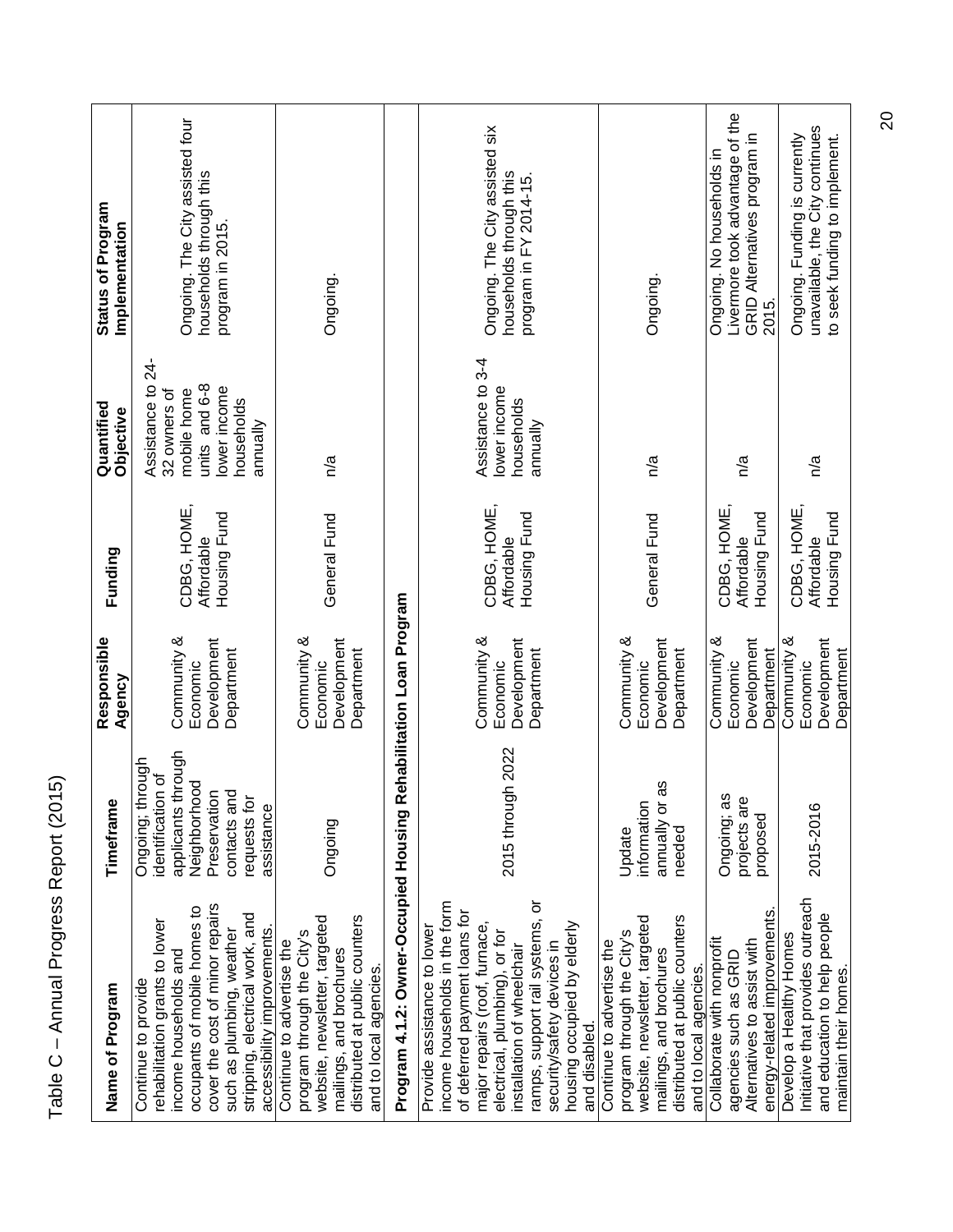| Status of Program<br>Implementation |                                          | Ongoing.                                                                                                                                                                         |                                         | resurfacing, sidewalk repair, and<br>includes ongoing/annual<br>Ongoing. The City's CIP<br>improvements for street<br>ADA access ramps.                    | resurfacing, sidewalk repair, and<br>includes ongoing/annual<br>Ongoing. The City's CIP<br>improvements for street<br>ADA access ramps.                                          | City established a revolving loan<br>City and provide safe, clean and<br>developer, Habitat for Humanity<br>military Veterans. These homes<br>agencies to identify prospective<br>opportunities. For example, the<br>distressed properties within the<br>Ongoing. The City continues to<br>acquisition and rehabilitation of<br>affordable price to low income<br>acquisition and rehabilitation<br>work with non-profit housing<br>East Bay/Silicon Valley, for<br>properties to be sold at an<br>(80% AMI and below) U.S.<br>affordable rental housing<br>rehabilitate blighted and<br>distressed single-family<br>opportunities that could<br>fund with the non-profit |
|-------------------------------------|------------------------------------------|----------------------------------------------------------------------------------------------------------------------------------------------------------------------------------|-----------------------------------------|------------------------------------------------------------------------------------------------------------------------------------------------------------|----------------------------------------------------------------------------------------------------------------------------------------------------------------------------------|---------------------------------------------------------------------------------------------------------------------------------------------------------------------------------------------------------------------------------------------------------------------------------------------------------------------------------------------------------------------------------------------------------------------------------------------------------------------------------------------------------------------------------------------------------------------------------------------------------------------------------------------------------------------------|
| Quantified<br>Objective             |                                          | n/a                                                                                                                                                                              |                                         | n/a                                                                                                                                                        | n/a                                                                                                                                                                              | See 3.2.4                                                                                                                                                                                                                                                                                                                                                                                                                                                                                                                                                                                                                                                                 |
| Funding                             |                                          | General Fund                                                                                                                                                                     |                                         | Transportation<br>General Fund,<br>Impact Fee,<br>CDBG                                                                                                     | Transportation<br>General Fund,<br>Impact Fee                                                                                                                                    | Federal sources<br>Housing Fund,<br>Affordable<br>State and                                                                                                                                                                                                                                                                                                                                                                                                                                                                                                                                                                                                               |
| Responsible<br>Agency               | Credits (Mills Act)                      | Community &<br>Development<br>Department<br>Economic                                                                                                                             |                                         | Community &<br>Development<br>Department<br>Economic                                                                                                       | Community &<br>Development<br>Department<br>Economic                                                                                                                             | Community &<br>Development<br>Department<br>Economic                                                                                                                                                                                                                                                                                                                                                                                                                                                                                                                                                                                                                      |
| Timeframe                           |                                          | Underway                                                                                                                                                                         |                                         | Ongoing                                                                                                                                                    | Ongoing                                                                                                                                                                          | Annually                                                                                                                                                                                                                                                                                                                                                                                                                                                                                                                                                                                                                                                                  |
| Name of Program                     | Program 4.1.3: Historic Preservation Tax | restoration and maintenance of<br>participation in the Mills Act<br>Investigate the feasibility of<br>Program to encourage the<br>Property Tax Abatement<br>historic properties. | Program 4.1.4: Neighborhood Improvement | Continue to upgrade the quality<br>improvements to infrastructure<br>older neighborhoods through<br>of the living environment of<br>and public facilities. | sidewalk curb cuts and access<br>Continue funding the sidewalk<br>ramps to improve sidewalk-to-<br>street access for Livermore's<br>repair program and ADA<br>disabled citizens. | acquisition and rehabilitation of<br>Pursue funding available for<br>foreclosed, vacant, and/or<br>blighted properties                                                                                                                                                                                                                                                                                                                                                                                                                                                                                                                                                    |

 $\overline{2}$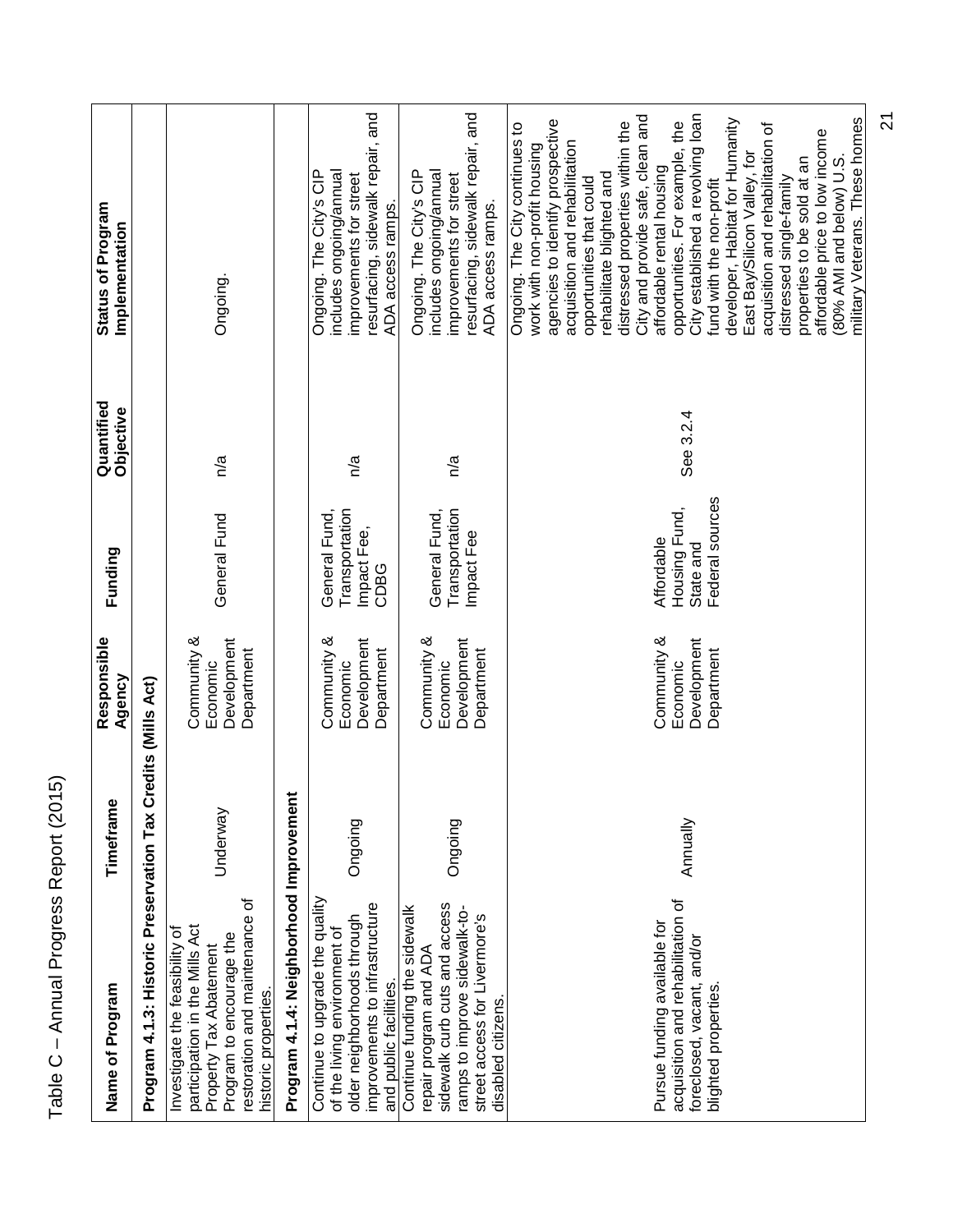| Name of Program                                                                                                                                                             | Timeframe  | Responsible<br>Agency                                | Funding                                             | Quantified<br>Objective                                                                   | Status of Program<br>Implementation                                                                                                                                                                                                                                                                                  |
|-----------------------------------------------------------------------------------------------------------------------------------------------------------------------------|------------|------------------------------------------------------|-----------------------------------------------------|-------------------------------------------------------------------------------------------|----------------------------------------------------------------------------------------------------------------------------------------------------------------------------------------------------------------------------------------------------------------------------------------------------------------------|
|                                                                                                                                                                             |            |                                                      |                                                     |                                                                                           | will have a 55-year affordability<br>resale restriction.                                                                                                                                                                                                                                                             |
| Program 4.1.5: Neighborhood Preservatio                                                                                                                                     | in Program |                                                      |                                                     |                                                                                           |                                                                                                                                                                                                                                                                                                                      |
| financial assistance to correct<br>code violations to utilize the<br>homeowners who need<br>Encourage low-income<br>Housing Rehabilitation<br>programs.                     | Ongoing    | Community &<br>Development<br>Department<br>Economic | General Fund                                        | Assistance to an<br>qualified lower-<br>average of 10<br>households<br>annually<br>income | homeowners to the Housing and<br>Preservation continues to refer<br>Human Services Division who<br>helped 318 residents correct<br>Neighborhood Preservation<br>code violations in the City's<br>Ongoing. Neighborhood<br>provide information and<br>assistance with home<br>rehabilitation grants.<br>target areas. |
| substantial renovation due to<br>rehabilitate units needing<br>Continue to identify and<br>provide assistance to<br>severe deterioration.                                   | Ongoing    | Community &<br>Development<br>Department<br>Economic | General Fund;<br>Housing Fund<br>Affordable<br>CDBG | n/a                                                                                       | Ongoing.                                                                                                                                                                                                                                                                                                             |
| complexes that have received<br>Continue the Housing Quality<br>Inspections for multi-family<br>CDBG and HOME funding                                                       | Ongoing    | Community &<br>Development<br>Department<br>Economic | General Fund                                        | n/a                                                                                       | complete inspections on HOME<br>monitoring of four properties in<br>allow the City to monitor and<br>Ongoing. HOME regulations<br>funded properties every two<br>years. The City completed<br>2015.                                                                                                                  |
| programs and clean-up events<br>Neighborhood Preservation<br>through the City's website.<br>Continue to promote                                                             | Ongoing    | Community &<br>Development<br>Department<br>Economic | General Fund                                        | n/a                                                                                       | Ongoing. The City's website<br>neighborhood nuisance and<br>upcoming events related to<br>cleanup, including clutter<br>contains information on<br>support groups.                                                                                                                                                   |
| assist frail elderly and disabled<br>clean-up teams specifically to<br>received code complaints for<br>Use volunteer assistance<br>homeowners that have<br>property upkeep. | Ongoing    | Community &<br>Development<br>Department<br>Economic | Volunteer staff                                     | n/a                                                                                       | Ongoing.                                                                                                                                                                                                                                                                                                             |

Table C – Annual Progress Report (2015)

Table C - Annual Progress Report (2015)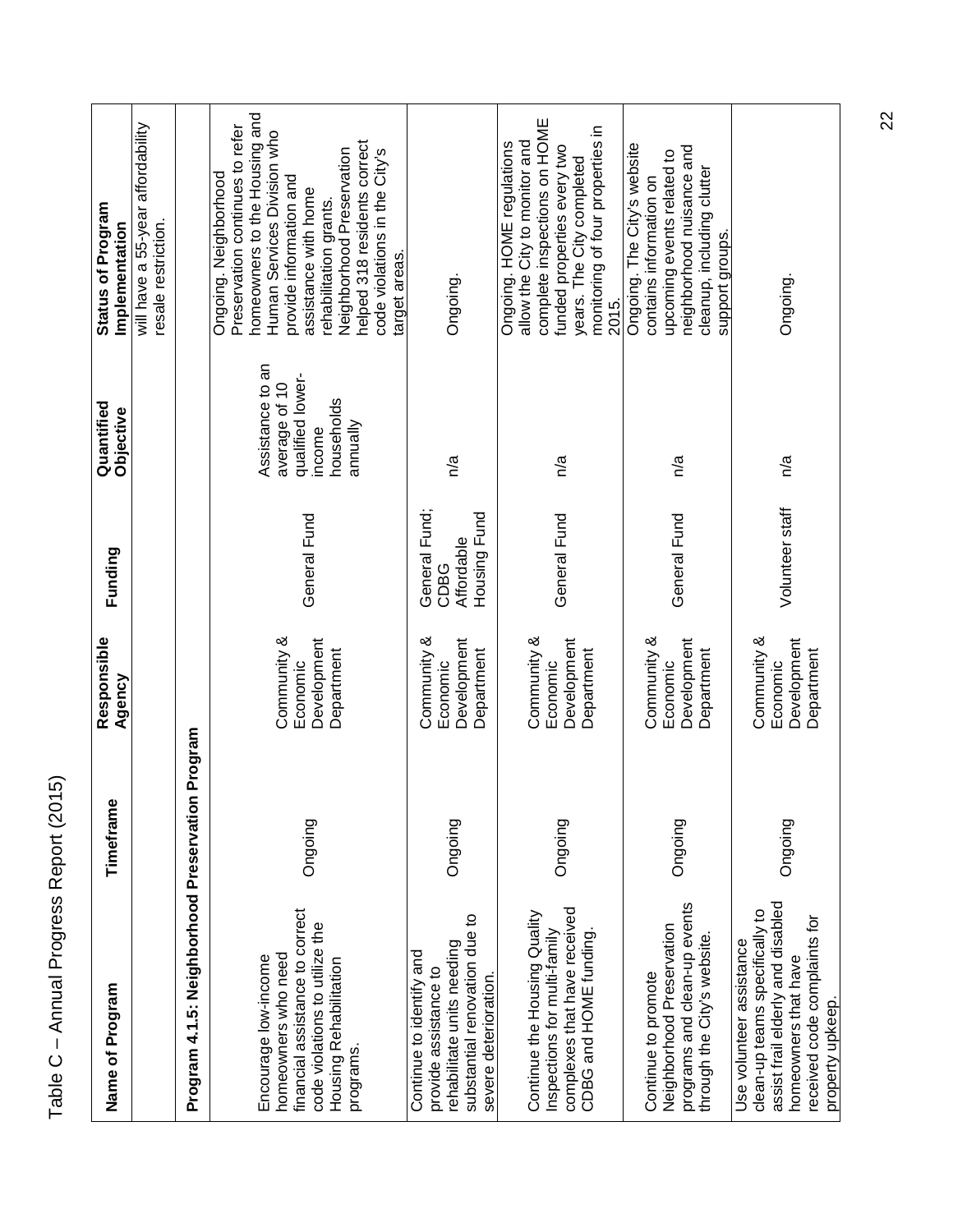| 2015                   |
|------------------------|
| Pannn<br>;<br>;)       |
| <b>こうこくこ</b><br>:<br>I |
| )<br>!<br>.<br>הסופר   |
|                        |
| $\frac{a}{b}$          |

|                                            | Policy 4.2: Preserve affordable housing that is at risk of converting to market rate housing.<br>Timeframe | Responsible<br>Agency                                | Funding                                                                                | Quantified<br>Objective                                                | Status of Program<br>Implementation                               |
|--------------------------------------------|------------------------------------------------------------------------------------------------------------|------------------------------------------------------|----------------------------------------------------------------------------------------|------------------------------------------------------------------------|-------------------------------------------------------------------|
|                                            |                                                                                                            |                                                      | Program 4.2.1: Preservation of Subsidized Housing at-risk of Conversion to Market Rate |                                                                        |                                                                   |
| Annually 2015<br>through 2022              |                                                                                                            | Community &<br>Development<br>Department<br>Economic | General Fund                                                                           | n/a                                                                    | Ongoing.                                                          |
| Ongoing, as<br>needed                      |                                                                                                            | Community &<br>Development<br>Department<br>Economic | General Fund                                                                           | n/a                                                                    | Ongoing.                                                          |
| 2015 through 2022                          |                                                                                                            | Community &<br>Development<br>Department<br>Economic | Housing Fund<br>Affordable<br>CDBG.                                                    | n/a                                                                    | Ongoing.                                                          |
| Annually                                   |                                                                                                            | Community &<br>Development<br>Department<br>Economic | General Fund                                                                           | 36 units at risk of<br>Preservation of<br>conversion to<br>market rate | Ongoing.                                                          |
| Program 4.2.2: Maintain Affordability of H | ousing Stock                                                                                               |                                                      |                                                                                        |                                                                        |                                                                   |
| Ongoing                                    |                                                                                                            | Community &<br>Development<br>Department<br>Economic | General Fund                                                                           | n/a                                                                    | 4.1.1, and 4.1.2 for more detail.<br>Ongoing. See Programs 3.3.2, |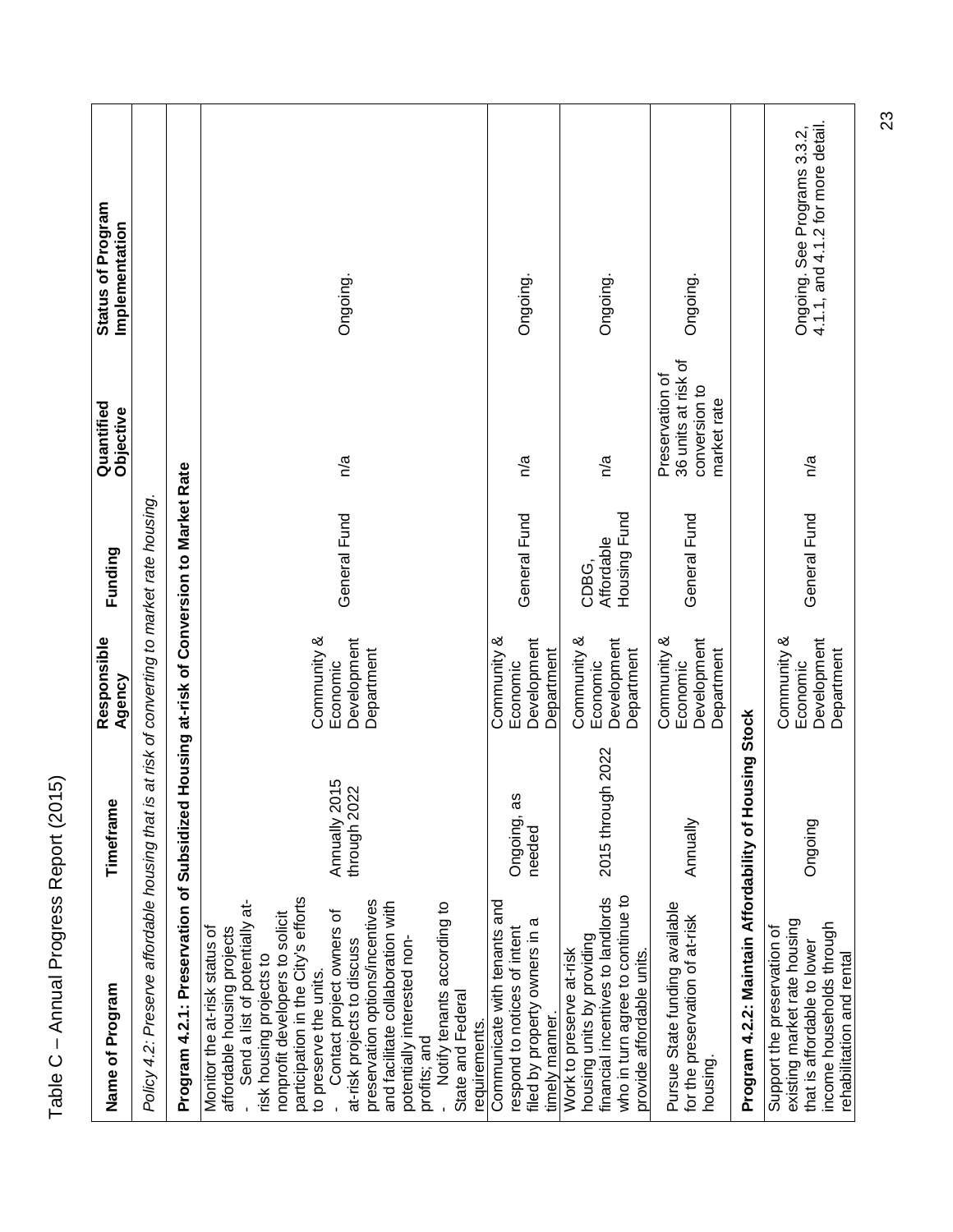| Name of Program                                                                       | Timeframe                            | Responsible<br>Agency   | Funding                                                      | Quantified<br><b>Objective</b> | <b>Status of Program</b><br>Implementation                                                                                                                                                                                                                                                                      |
|---------------------------------------------------------------------------------------|--------------------------------------|-------------------------|--------------------------------------------------------------|--------------------------------|-----------------------------------------------------------------------------------------------------------------------------------------------------------------------------------------------------------------------------------------------------------------------------------------------------------------|
| assistance programs                                                                   |                                      |                         |                                                              |                                |                                                                                                                                                                                                                                                                                                                 |
| and federal law.                                                                      |                                      |                         |                                                              |                                | Goal 5: Provision of Equal Housing Opportunity - Promote equal opportunity to secure safe, sanitary, and affordable housing for all persons in the<br>community regardless of race, religion, sex, marital status, ancestry, national origin, color, disability, or any other arbitrary factor covered by state |
| Policy 5.1: Support and implement state and                                           |                                      |                         | federal laws that prohibit discriminatory housing practices. |                                |                                                                                                                                                                                                                                                                                                                 |
| Program 5.1.1: Support Non-Profit Organizations Specializing in Fair Housing Services |                                      |                         |                                                              |                                |                                                                                                                                                                                                                                                                                                                 |
| assistance and administrative<br>Continue to provide financial                        |                                      |                         |                                                              |                                | Ongoing. In FY2013-14, the City<br>Council authorized \$307,000 in<br>funds for ECHO and CRIL to<br>funding from housing in-lieu                                                                                                                                                                                |
| organizations that specialize in<br>support to local non-profit                       | annual Housing &<br>Ongoing; through | Community &             | CDBG and                                                     |                                | residents with accessing and<br>provide services to assist                                                                                                                                                                                                                                                      |
| housing practices through fair<br>reducing discriminatory                             | Human Services                       | Development<br>Economic | Affordable                                                   | n/a                            | Council allocated an additional<br>maintaining housing. The City                                                                                                                                                                                                                                                |
| housing counseling,                                                                   | Grant allocation<br>process          | Department              | Housing Fund                                                 |                                | \$30,000 to ECHO in FY2014-15                                                                                                                                                                                                                                                                                   |
| tenant/landlord mediation,                                                            |                                      |                         |                                                              |                                | and \$7,500 to CRIL in FY2015-                                                                                                                                                                                                                                                                                  |
| education/outreach, and rental<br>assistance                                          |                                      |                         |                                                              |                                | in FY2014-15 and has assisted<br>16. ECHO assisted 768 clients                                                                                                                                                                                                                                                  |
|                                                                                       |                                      |                         |                                                              |                                | 157 clients through the second                                                                                                                                                                                                                                                                                  |
|                                                                                       |                                      |                         |                                                              |                                | quarter of FY2015-16.                                                                                                                                                                                                                                                                                           |
|                                                                                       |                                      |                         |                                                              |                                | Ongoing. In FY2014-15, ECHO<br>responded to 1                                                                                                                                                                                                                                                                   |
| Continue to refer complaints of                                                       |                                      | Community &             | CDBG and                                                     |                                | inquiry/complaint from both                                                                                                                                                                                                                                                                                     |
| discriminatory housing<br>practices to LHA and ECHO                                   | Ongoing                              | Economic                | Affordable                                                   | n/a                            | tenant and landlords regarding                                                                                                                                                                                                                                                                                  |
|                                                                                       |                                      | Development             | Housing Fund                                                 |                                | discriminatory housing practices                                                                                                                                                                                                                                                                                |
| Housing.                                                                              |                                      | Department              |                                                              |                                | and completed 7 investigations.                                                                                                                                                                                                                                                                                 |
|                                                                                       |                                      |                         |                                                              |                                | They completed 190 counseling                                                                                                                                                                                                                                                                                   |
|                                                                                       |                                      |                         |                                                              |                                | and dispute resolutions.                                                                                                                                                                                                                                                                                        |
| Continue to refer complaints                                                          |                                      | Community &             | CDBG and                                                     |                                | provided services to 34 disabled<br>Ongoing. In FY2014-15, ECHO                                                                                                                                                                                                                                                 |
| and requests for housing for<br>the disabled to partner                               | Ongoing                              | Development<br>Economic | Affordable                                                   | n/a                            | persons. Through the second                                                                                                                                                                                                                                                                                     |
| organizations.                                                                        |                                      | Department              | Housing Fund                                                 |                                | quarter of FY2015-16 they have                                                                                                                                                                                                                                                                                  |
|                                                                                       |                                      |                         |                                                              |                                | assisted 18 disabled persons.                                                                                                                                                                                                                                                                                   |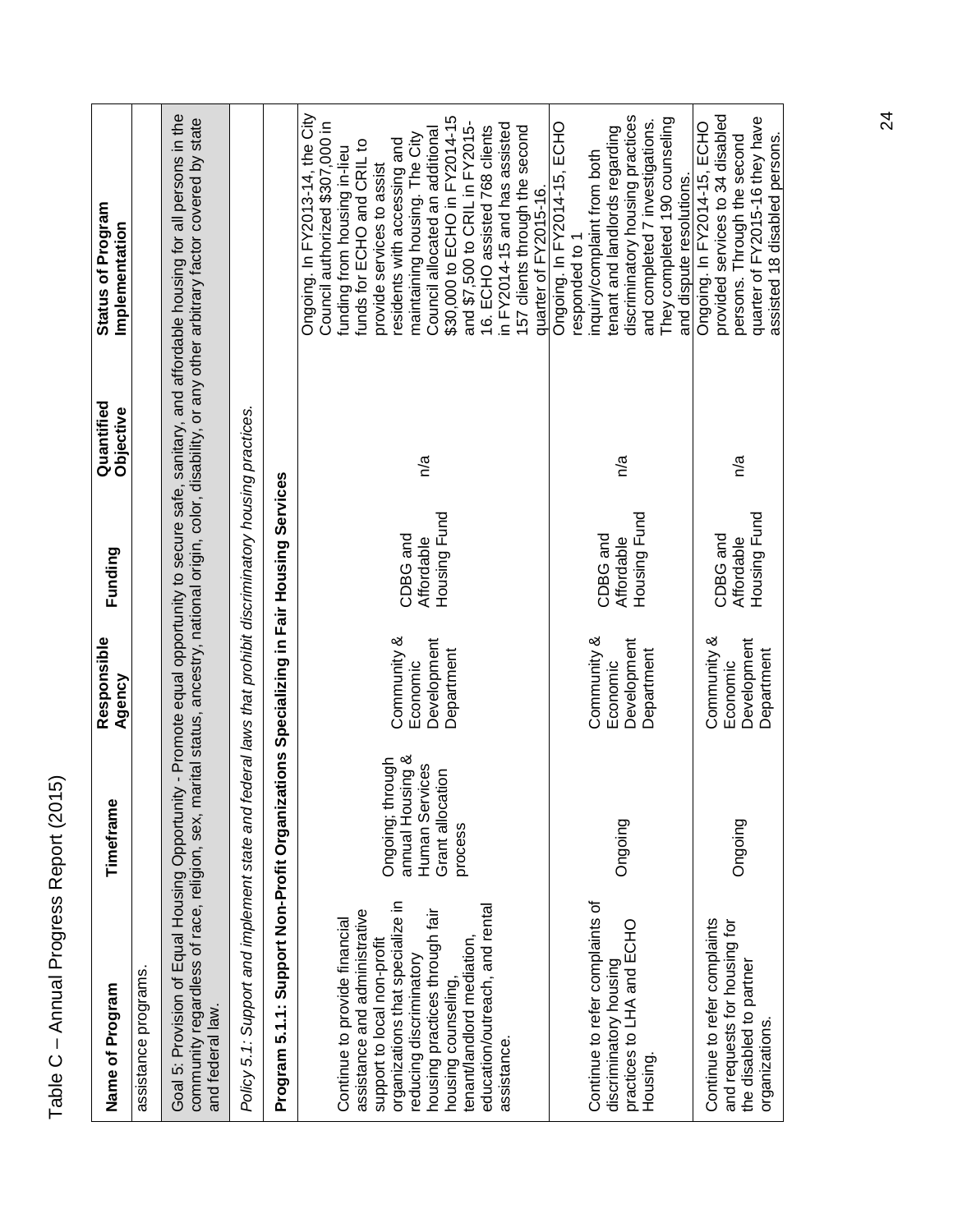| 200<        |
|-------------|
|             |
| Renon<br>!  |
|             |
| )<br>)<br>; |
| いりこく<br>١   |
|             |
| . IEI IUL   |
|             |
|             |
|             |
| 이어          |
|             |

| Name of Program                                                                                                                                                                                                                                                                                            | Timeframe                                                                              | Responsible<br>Agency                                | Funding                                | Quantified<br>Objective | <b>Status of Program</b><br>Implementation                                                                                                                                                                                                                                                                                                                                                                                                                                                                                                                                                                                                                                                         |
|------------------------------------------------------------------------------------------------------------------------------------------------------------------------------------------------------------------------------------------------------------------------------------------------------------|----------------------------------------------------------------------------------------|------------------------------------------------------|----------------------------------------|-------------------------|----------------------------------------------------------------------------------------------------------------------------------------------------------------------------------------------------------------------------------------------------------------------------------------------------------------------------------------------------------------------------------------------------------------------------------------------------------------------------------------------------------------------------------------------------------------------------------------------------------------------------------------------------------------------------------------------------|
| centers, and service providers.<br>- Continue to expand outreach<br>and access to information for<br>brochures at public locations,<br>such as city counters, public<br>libraries, community/senior<br>distribution of fair housing<br>limited English-speaking<br>Continue to assist in the<br>residents. | Annually, or as<br>needed                                                              | Community &<br>Economic<br>Development<br>Department | General Fund.                          | n/a                     | Ongoing.                                                                                                                                                                                                                                                                                                                                                                                                                                                                                                                                                                                                                                                                                           |
| ECHO and the dissemination of<br>audit results and information on<br>fair housing laws to landlords,<br>Continue to provide financial<br>rental housing organizations<br>Housing Audit conducted by<br>support for the City's Fair<br>and the public.                                                      | annual Housing &<br>Annually, through<br>Human Services<br>Grant allocation<br>process | Community &<br>Development<br>Department<br>Economic | Housing Fund<br>CDBG and<br>Affordable | n/a                     | fair housing standards. The City<br>Ongoing. ECHO is responsible<br>for auditing rental properties in<br>Livermore for different types of<br>Livermore regarding the use of<br>the City's Housing and Human<br>training to landlords who fail to<br>Livermore for compliance with<br>through an allocation made by<br>FY2014-15, ECHO completed<br>They only<br>funds the Fair Housing Audits<br>discrimination each year. In<br>Service Grant Fund. ECHO<br>works with CRIL to provide<br>guidelines. ECHO tests 10<br>counseling and additional<br>10 fair housing audits in<br>rental developments in<br>meet federal and state<br>medical marijuana.<br>found 1 instance of<br>discrimination. |
| Program 5.1.2: Reasonable Accommodation                                                                                                                                                                                                                                                                    |                                                                                        |                                                      |                                        |                         |                                                                                                                                                                                                                                                                                                                                                                                                                                                                                                                                                                                                                                                                                                    |
| Consistent with state and<br>federal laws, continue to<br>accommodation in rules,<br>procedures through the<br>provide individuals with<br>policies, practices, and<br>disabilities reasonable                                                                                                             | Ongoing                                                                                | Development<br>Community &<br>Department<br>Economic | General Fund                           | n/a                     | Development Code outlines<br>reasonable accommodation<br>Ongoing. The Livermore<br>procedures to address<br>(Chapter 9.06)                                                                                                                                                                                                                                                                                                                                                                                                                                                                                                                                                                         |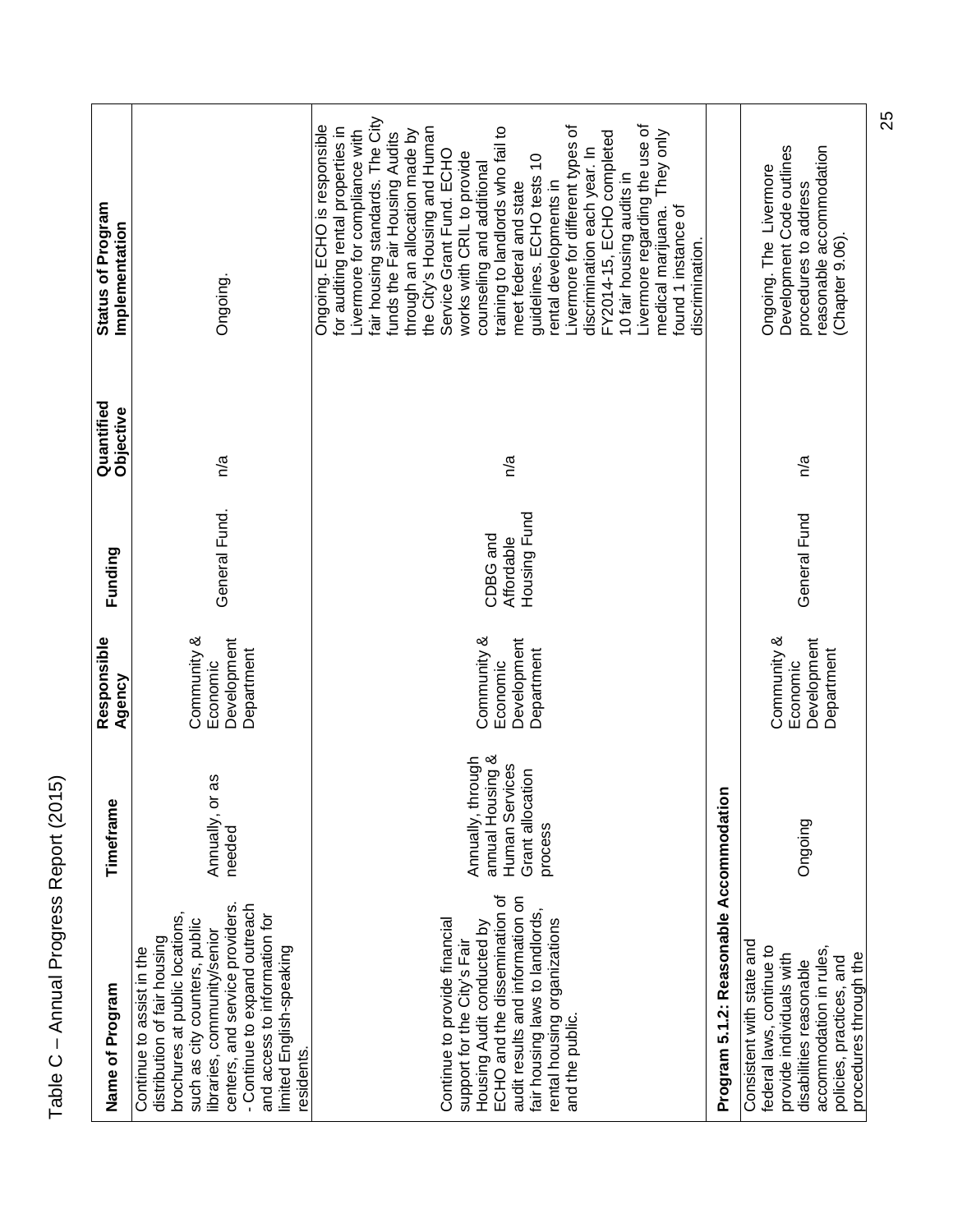| Name of Program                                                                                                                                                                                                    | Timeframe                                            | Responsible<br>Agency                                | Funding                                       | Quantified<br>Objective | Status of Program<br>Implementation                                                                                                                                                                                                                                                                                                                                                                                                                                                                                                      |
|--------------------------------------------------------------------------------------------------------------------------------------------------------------------------------------------------------------------|------------------------------------------------------|------------------------------------------------------|-----------------------------------------------|-------------------------|------------------------------------------------------------------------------------------------------------------------------------------------------------------------------------------------------------------------------------------------------------------------------------------------------------------------------------------------------------------------------------------------------------------------------------------------------------------------------------------------------------------------------------------|
| development review processes.<br>building permit and                                                                                                                                                               |                                                      |                                                      |                                               |                         |                                                                                                                                                                                                                                                                                                                                                                                                                                                                                                                                          |
| to conduct fair housing tests for<br>reasonable accommodations in<br>Continue to partner with ECHO<br>Provide regular training to<br>multi-family rental properties.<br>landlords.                                 | Ongoing                                              | Community &<br>Development<br>Department<br>Economic | General Fund                                  | n/a                     | discrimination and the obligation<br>In 2012, ECHO conducted a fair<br>Ongoing. In FY2013-14, ECHO<br>residence without a pet deposit<br>Of the 10 apartments that were<br>to allow therapy animals in the<br>information regarding disability<br>therapy animal was a Pit Bull.<br>tested in Livermore, only one<br>differential treatment. ECHO<br>provided the owners of the<br>specifically noted that their<br>property with training and<br>or other fees. The tester<br>property responded with<br>tested for disability<br>laws. |
|                                                                                                                                                                                                                    |                                                      |                                                      |                                               |                         | accommodations for disabled.<br>managers of these properties<br>testing 10 rental properties in<br>ECHO offered all owners and<br>housing audit that involved<br>Livermore for reasonable<br>free fair housing training                                                                                                                                                                                                                                                                                                                  |
| andlords in need of assistance<br>persons with disabilities within<br>Work with Livermore Housing<br>with making modifications for<br>organizations to identify<br>the Section 8 program.<br>Authority and partner | ပ<br>Ongoing; as<br>opportunitie<br>project<br>occur | Community &<br>Development<br>Department<br>Economic | CDBG, HOME,<br>and Affordable<br>Housing Fund | n/a                     | Ongoing.                                                                                                                                                                                                                                                                                                                                                                                                                                                                                                                                 |
| to effectively address affordable housing need                                                                                                                                                                     | $\dot{\omega}$                                       |                                                      |                                               |                         | Goal 6: Regional Cooperation to Address Housing Needs: Participate in and/or initiate coordinated efforts with communities in the region in order                                                                                                                                                                                                                                                                                                                                                                                        |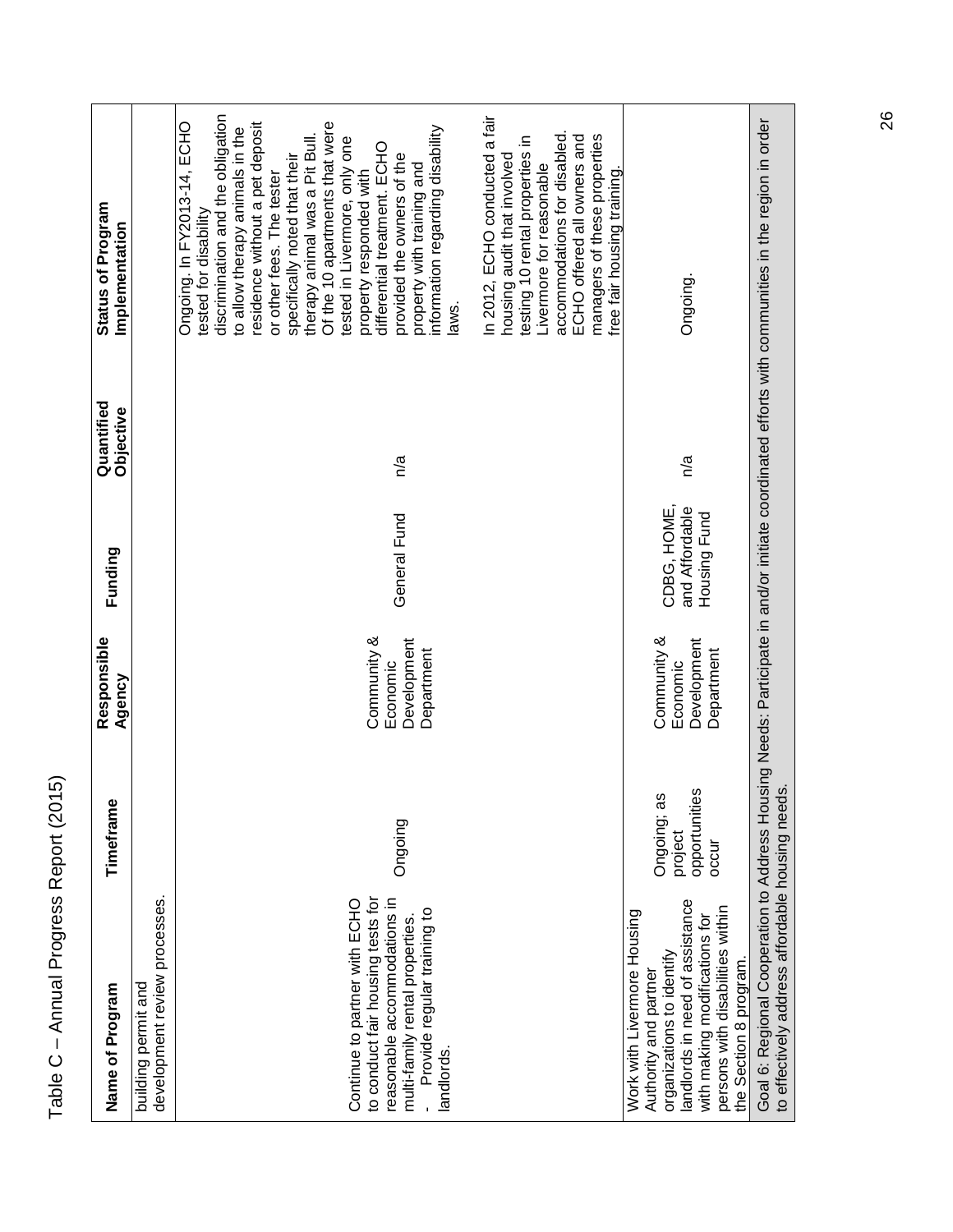| <b>DNU</b>        |  |
|-------------------|--|
|                   |  |
| č<br>ĺ            |  |
| いくこく              |  |
| ١<br>֧֦֡֝֓֝׆<br>׆ |  |
| .<br>.<br>.<br>.  |  |
|                   |  |
| (                 |  |
| I                 |  |

| Name of Program                                                                                                                                                                                                                                                                                                                                                                             | Timeframe                                                                             | Responsible<br>Agency                                | Funding                                                                                                   | Quantified<br>Objective                                                                                                                                                                            | Status of Program<br>Implementation                                                                                                                                                                                                             |
|---------------------------------------------------------------------------------------------------------------------------------------------------------------------------------------------------------------------------------------------------------------------------------------------------------------------------------------------------------------------------------------------|---------------------------------------------------------------------------------------|------------------------------------------------------|-----------------------------------------------------------------------------------------------------------|----------------------------------------------------------------------------------------------------------------------------------------------------------------------------------------------------|-------------------------------------------------------------------------------------------------------------------------------------------------------------------------------------------------------------------------------------------------|
| cooperation and partnerships<br>issues related to affordability,<br>to address regional housing<br>homelessness, and special<br>Policy 6.1: Foster regional<br>housing needs.                                                                                                                                                                                                               |                                                                                       |                                                      |                                                                                                           | who are, or are at<br>serve an average<br>risk of becoming,<br>the $2015 - 2022$<br>organizations to<br>Provide funding<br>annually during<br>of 450 persons<br>to regional<br>homeless<br>period. | organizations. Together, these<br>permanent housing for 5 new<br>assistance to 16 households,<br>The City provided funding to<br>households, and temporary<br>several local and regional<br>agencies provided rental<br>shelter for 221 people. |
| Program 6.1.1: Tri-Valley Affordable Hous                                                                                                                                                                                                                                                                                                                                                   | ing Committee                                                                         |                                                      |                                                                                                           |                                                                                                                                                                                                    |                                                                                                                                                                                                                                                 |
| housing issues and to develop<br>multi-jurisdictional approaches<br>Committee to identify regional<br>to solving affordable housing<br>Continue to participate in Tri-<br>Valley Affordable Housing<br>problems                                                                                                                                                                             | Ongoing,                                                                              | Community &<br>Development<br>Department<br>Economic | General Fund                                                                                              | n/a                                                                                                                                                                                                | Councilmember are members of<br>City also provides a staff liaison<br>to the Committee, who regularly<br>attends the quarterly meetings<br>Ongoing. Two Livermore City<br>Housing Committee, and the<br>the Tri-Valley Affordable               |
| Program 6.1.2: Emergency, Transitional, and Supportive Housing Services                                                                                                                                                                                                                                                                                                                     |                                                                                       |                                                      |                                                                                                           |                                                                                                                                                                                                    |                                                                                                                                                                                                                                                 |
| social services, and referrals to<br>survivors of domestic violence,<br>rehabilitation, and operation of<br>and homeless or those at risk<br>Haven in providing outreach,<br>Continue to coordinate with<br>provide for the acquisition,<br>Support the Tri-Valley<br>other local jurisdictions to<br>emergency housing for<br>people with disabilities,<br>of being homeless.<br>families. | annual Housing &<br>Ongoing; through<br>Human Services<br>Grant allocation<br>process | Community &<br>Development<br>Department<br>Economic | Housing Fund,<br>CDBG, HOME,<br>Section 108,<br>Endowment<br>Opportunity<br>Affordable<br>Social<br>funds | n/a                                                                                                                                                                                                | people. In FY 2015-16, the City<br>Social Opportunity Endowment<br>Affordable Housing Fund and<br>Ongoing. In FY 2014-15, Tri-<br>allocated \$37,000 from the<br>Valley Haven served 159<br>fund to Tri-Valley Haven.                           |
| Pursue opportunities to secure<br>joint funding with neighboring<br>and local jurisdictions to aid<br>homeless and at-risk                                                                                                                                                                                                                                                                  | opportunities arise<br>In 2015, and<br>annually as                                    | Community &<br>Development<br>Department<br>Economic | General Fund                                                                                              | n/a                                                                                                                                                                                                | Ongoing.                                                                                                                                                                                                                                        |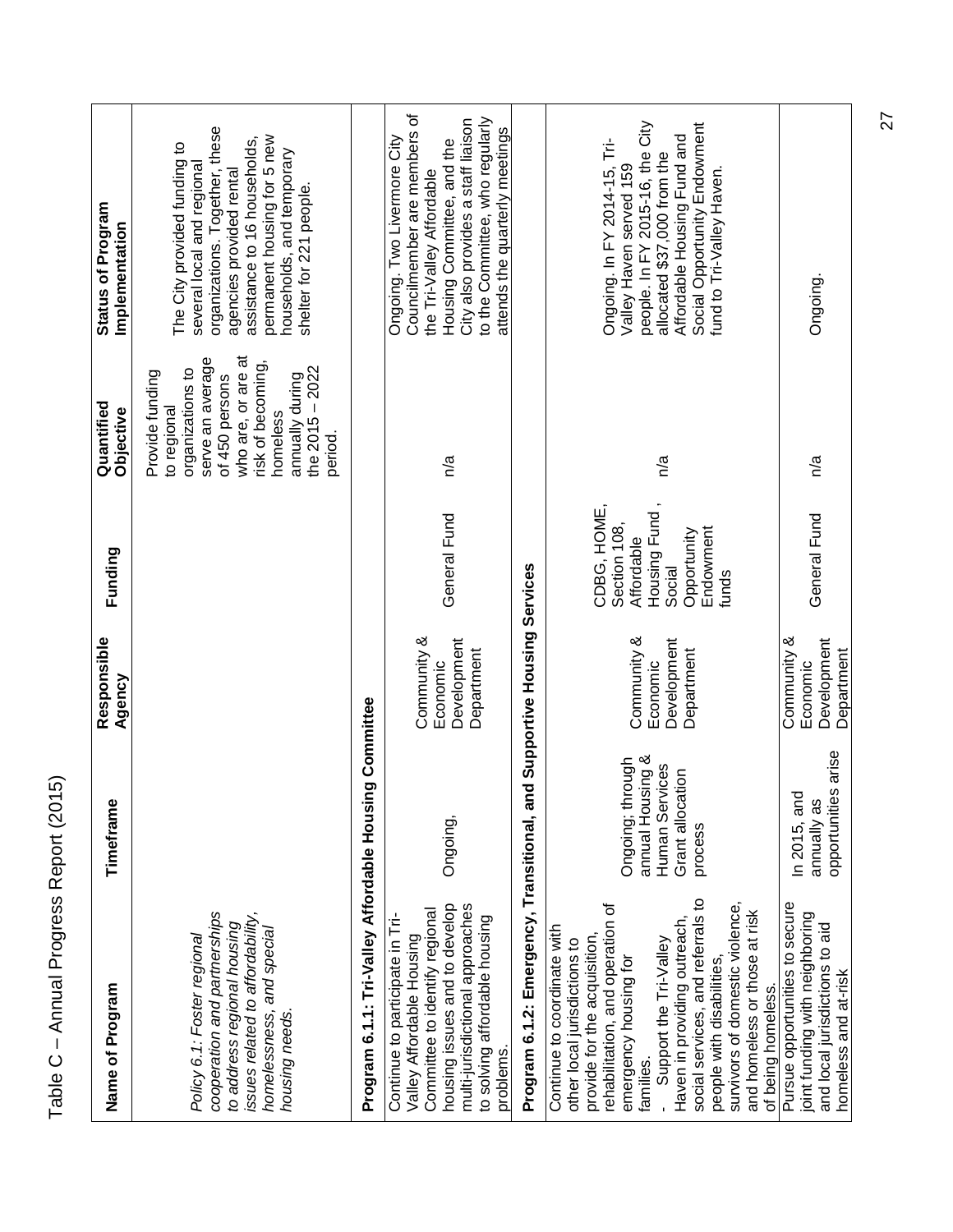| Name of Program                                                                                                                                                                                                                                                                                               | Timeframe                                                                             | Responsible<br>Agency                                | Funding      | Quantified<br>Objective | <b>Status of Program</b><br>Implementation                                                                                                                                                                                                                                                                                                                                                                                                                   |
|---------------------------------------------------------------------------------------------------------------------------------------------------------------------------------------------------------------------------------------------------------------------------------------------------------------|---------------------------------------------------------------------------------------|------------------------------------------------------|--------------|-------------------------|--------------------------------------------------------------------------------------------------------------------------------------------------------------------------------------------------------------------------------------------------------------------------------------------------------------------------------------------------------------------------------------------------------------------------------------------------------------|
| households                                                                                                                                                                                                                                                                                                    |                                                                                       |                                                      |              |                         |                                                                                                                                                                                                                                                                                                                                                                                                                                                              |
| Special Needs Housing Plan<br>County-wide Homeless and<br>Assist in implementing the<br>"EveryOne Home"                                                                                                                                                                                                       | Ongoing                                                                               | Community &<br>Development<br>Department<br>Economic | General Fund | n/a                     | conducted their own survey and<br>Ongoing. The City continues to<br>January 2015 Homeless Count<br>conducted by Alameda County<br>homelessness in Livermore on<br>count of persons experiencing<br>implement this program/plan.<br>Development. The City also<br>expanded beyond the HUD<br>The City participated in the<br>October 2015. This survey<br>for the US Department of<br>work with the County to<br>definition of homeless.<br>Housing and Urban |
| Maintain membership in the<br>oversees the HOPE Mobile<br>HOPE Partnership, which<br>Services Unit.                                                                                                                                                                                                           | annual Housing &<br>Ongoing; through<br>Human Services<br>Grant allocation<br>process | Community &<br>Development<br>Department<br>Economic | General Fund | n/a                     | Ongoing.                                                                                                                                                                                                                                                                                                                                                                                                                                                     |
| Provide information through<br>services available for persons<br>the City's website and at the<br>Work with local and regional<br>information on housing and<br>organizations such as Tri-<br>developmental disabilities.<br>Valley REACH to provide<br>with disabilities, including<br>Multi-service Center. | Ongoing                                                                               | Community &<br>Development<br>Department<br>Economic | General Fund | n/a                     | Ongoing.                                                                                                                                                                                                                                                                                                                                                                                                                                                     |
| Program 6.1.3: Regional Home Ownership                                                                                                                                                                                                                                                                        |                                                                                       | Education and Counseling                             |              |                         |                                                                                                                                                                                                                                                                                                                                                                                                                                                              |
| Continue to cooperate with Tri-<br>such as the Tri-Valley Housing<br>Valley cities to support locally<br>intervention services through<br>accessible home ownership<br>regional and local agencies<br>counseling and foreclosure                                                                              | Ongoing; through<br>monthly services<br>with<br>agreement<br>TVHOC                    | Community &<br>Development<br>Department<br>Economic | General Fund | n/a                     | provided a variety of supports to<br>completing financial education,<br>foreclosure counseling. The<br>educational workshops and<br>Ongoing. In 2015, the City<br>TVHOC to assist them in<br>homebuyer counseling,                                                                                                                                                                                                                                           |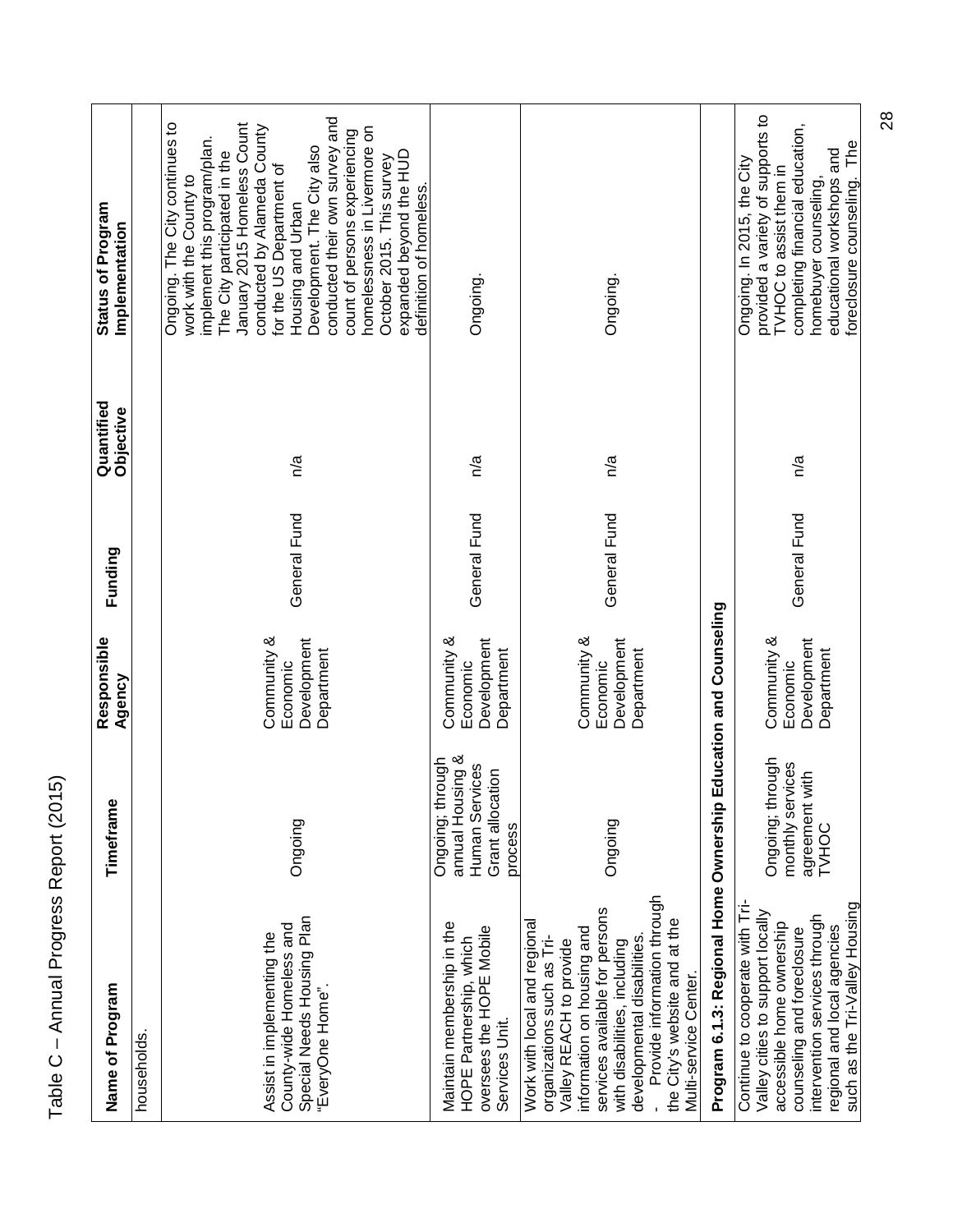| ļ<br>ı        |
|---------------|
|               |
| Š<br>.<br>1   |
|               |
|               |
|               |
|               |
|               |
|               |
| ミくく           |
| ı             |
|               |
| $\frac{1}{2}$ |
|               |
|               |
| くくらくらい<br>١   |
|               |
|               |
|               |
|               |
|               |
| ה<br>הממ      |
|               |
|               |
|               |
|               |
|               |
|               |
| ı             |
|               |
|               |
|               |
|               |
|               |

| Name of Program                                                                                                                                                                                                                                                                                                                                                | Timeframe                    | Responsible<br>Agency                                | Funding      | Quantified<br>Objective | Status of Program<br>Implementation                                                                                                                                                                |
|----------------------------------------------------------------------------------------------------------------------------------------------------------------------------------------------------------------------------------------------------------------------------------------------------------------------------------------------------------------|------------------------------|------------------------------------------------------|--------------|-------------------------|----------------------------------------------------------------------------------------------------------------------------------------------------------------------------------------------------|
| Opportunity Center (TVHOC).                                                                                                                                                                                                                                                                                                                                    |                              |                                                      |              |                         | workshops addressing these<br>TVHOC provided five<br>topics.                                                                                                                                       |
| Goal 7: Energy Efficiency - Reduce the energy-related costs of housing and the associated emissions of greenhouse gases.                                                                                                                                                                                                                                       |                              |                                                      |              |                         |                                                                                                                                                                                                    |
| Policy 7.1: Promote the use of energy conser<br>residential units.                                                                                                                                                                                                                                                                                             |                              |                                                      |              |                         | vation features in the design and siting of new residential structures and in the retrofit of existing                                                                                             |
| Program 7.1.11: Green Building                                                                                                                                                                                                                                                                                                                                 |                              |                                                      |              |                         |                                                                                                                                                                                                    |
| order to obtain building permits.<br>construction plans submitted in<br>Energy Code when reviewing<br>Continue to enforce State                                                                                                                                                                                                                                | Ongoing                      | Development<br>Community &<br>Department<br>Economic | General Fund | n/a                     | Ongoing. The Building division<br>part of the plan check process<br>Energy Code requirements as<br>continues to implement State<br>to obtain building permits.                                     |
| Resource Center and the City's<br>building point requirement by:<br>Maintaining and regularly<br>accredited staff to assist with<br>updating the Green Building<br>incorporating green building<br>consultation with certified or<br>exceed the minimum green<br>Providing one on-one-<br>Encourage developers to<br>project design and<br>measures<br>website | w<br>Ongoing, a<br>requested | Community &<br>Development<br>Department<br>Economic | General Fund | n/a                     | Ongoing.                                                                                                                                                                                           |
| the project, or 2) achieve Tier 2<br>Implementation Program (HIP),<br>California Green Building Code<br>require applicants to either: 1)<br>anticipated energy demand of<br>minimum of 10% of the total<br>system(s) that generates a<br>Compliance for the entire<br>As part of the Housing<br>provide a photovoltaic<br>Energy Conservation<br>project.      | Ongoing                      | Community &<br>Development<br>Department<br>Economic | General Fund | n/a                     | Allocations will then be awarded<br>on a first come first serve basis.<br>efficiency measures in order to<br>Ongoing. The 2014-2016 HIP<br>will require minimum energy<br>qualify for allocations. |